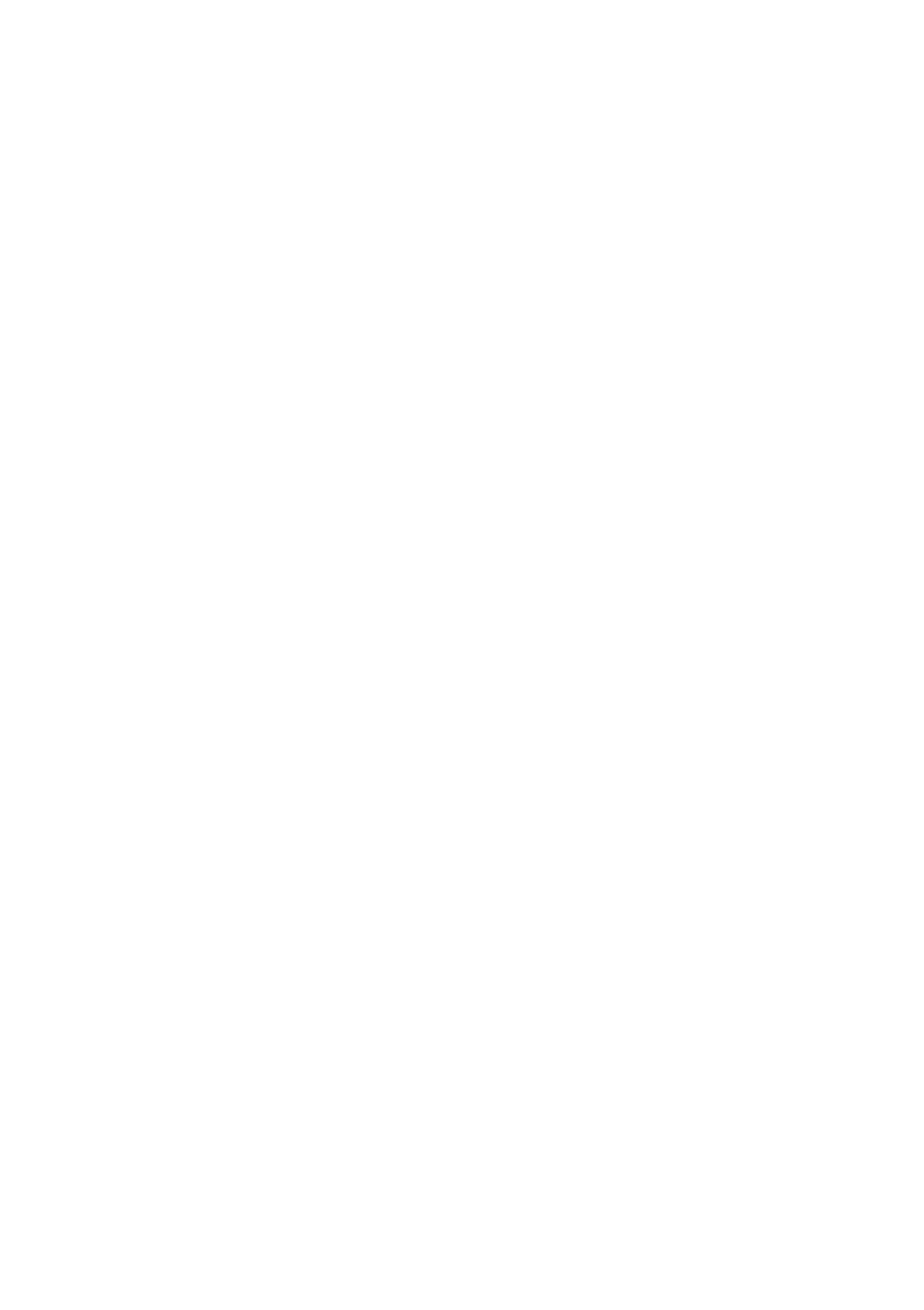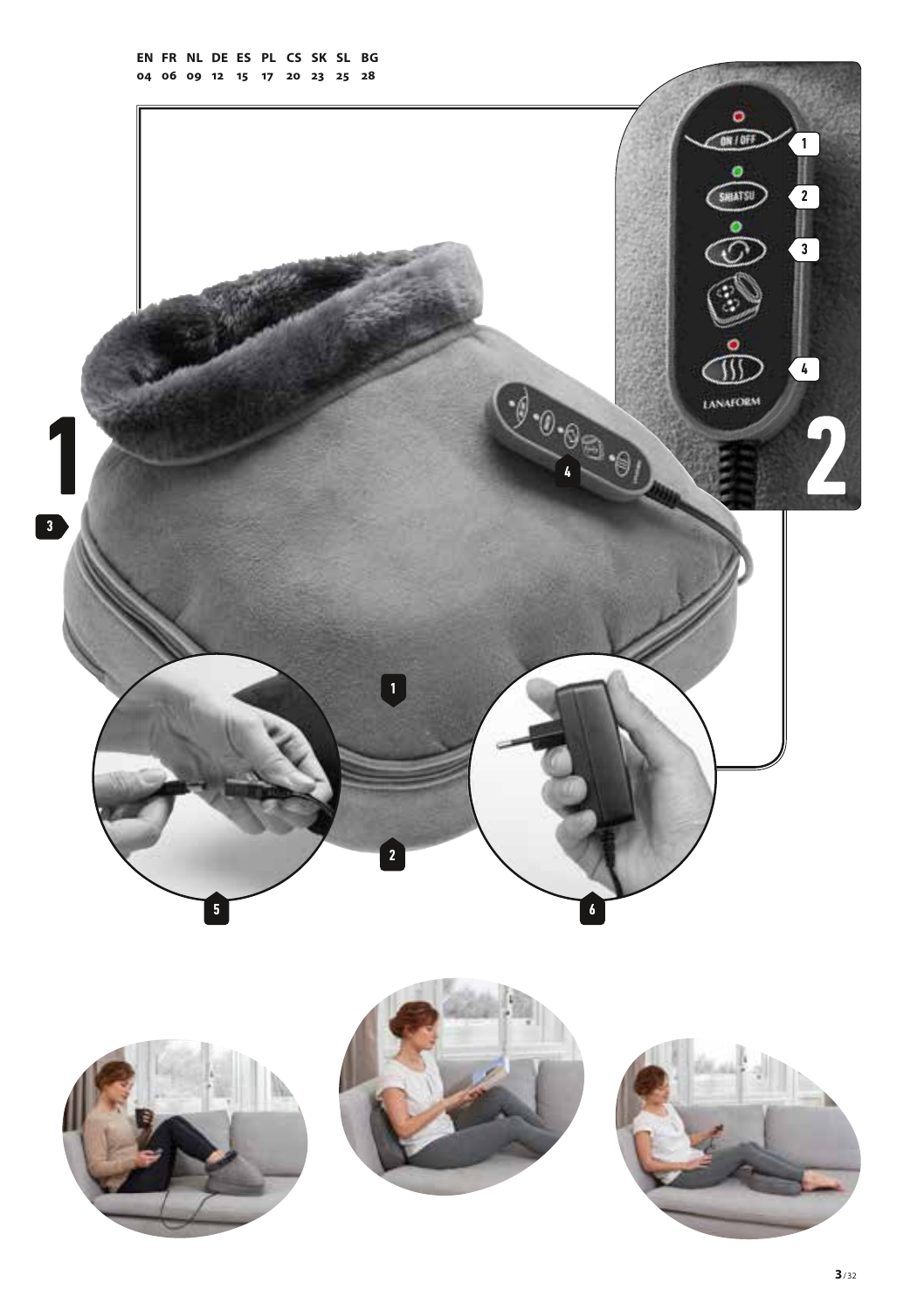# ENGLISH

#### **CONTENTS OF THE PACKAGING**

- 2-in-1 Shiatsu Comfort massaging and heating pad
- 1 power cable
- 1 instruction handbook

# **PRECAUTIONARY STATEMENT**

report\_problem **Please read all the instructions before using your product, particularly these basic safety instructions.**

**Q** The photographs and other images of the product in this manual and on the packaging are as accurate as possible, but do not claim to be a perfect reproduction of the product.

# report\_problem **Please note**

This device is not intended for use by people, including children, with reduced physical, sensory or mental capabilities, or people with a lack of experience or knowledge, unless someone responsible for their safety can supervise or instruct them beforehand on how to use the device. Children should be supervised to make sure they do not play with the device

Non-compliance with the following instructions may cause physical injury or damage to property (electric shock, skin burns, fire). The aim of the following safety and hazard instructions is not only to protect your health and that of others, but also to protect the product.

Do not use the product on young children or people who do not feel the heat (for example, diabetics, people with skin symptoms caused by an illness or areas of skin with scars over the area of application or who have consumed medicines or alcohol).

This product must not be used by those who are not heat sensitive or by vulnerable people unable to react when it overheats. This product must not be used by very young children (between 0 and 3 years old) because they might not react if it overheats.

This product must not be used by young children (between 3 and 8 years old) unless a parent or guardian has set the remote control and the child has been given enough information to use the device safely.

Use this device only for the purposes for which it was designed and according to the instructions provided for this type of use. It may be dangerous if used inappropriately. The manufacturer cannot be held responsible for damage caused by inappropriate or improper use.

#### A Please note

Read these notes carefully! Non-compliance with the instructions below is likely to cause personal injury or damage to property.

Keep the packaging out of the reach of children. They could suffocate.

Do not use accessories that are not recommended by LANAFORM or that are not supplied with this equipment.

# **A Electric shock**

As with any electrical device, this device must be used carefully and with caution to avoid risks due to electric shocks.

Conditions of use for the device:

- use it only at the voltage shown on the device (the rating plate is on the back of the device),
- do not use the device if it is damaged. Do not use this device if the power plug is damaged, if the device is not working properly, has been dropped on the floor or if it is damaged or has been dropped into water. In this event, have the device examined and repaired by the supplier or its after-sales department.

If the device is faulty or breaks down when in use, switch it off immediately and unplug it. Do not pull on the power cable or on the device in order to remove the plug from the wall socket. Do not hold and never carry the device by its power cable. Keep cables away from hot surfaces.

Never pull the mains plug out with damp or wet hands.

Do not expose your device to sunlight or to any hot surface. This will prevent damage to the insulation of the electrical circuit.

The remote control must remain within reach; do not leave the switch hidden under a pillow or any other object.

Do not use this device under a cover or under a cushion. Excessive heat can cause fire, electrocution or injury.

Keep the device away from sources of heat to prevent the casing melting and causing a fire.

Do not use the device close to highly inflammable gas or explosive mixtures.

The device must be switched off and unplugged after each use and before it is cleaned.

Do not immerse the device in water.

Do not attempt to retrieve a device that has fallen into water. Disconnect the device immediately.

Do not use the device if it or its accessories show any signs of damage.

# **A** Health risk

Do not use the device on parts of the body that are inflamed, injured or swollen. If in doubt, consult a doctor before using it.

Excessively prolonged use may cause burns.

Do not fall asleep while the device is running.

Electrical and magnetic fields emitted by this device may interfere with the operation of pacemakers, even if the power of the electrical and magnetic fields is clearly below the authorised limits. Consult your doctor and the manufacturer of your pacemaker before using this device.

Please consult your doctor before using it if:

- you are pregnant,
- you have a pacemaker, prosthetic limbs or electronic implants,
- you are suffering from one or more of the following illnesses: circulation problems, varicose veins, open wounds, contusions, scratches, inflammation of the veins.

This product is a non-professional heating device. Do not use this device as a substitute for medical treatment. It is intended only for family use and in a home environment.

If you experience any pain when using this device, stop using it immediately and consult your doctor.

# A Repairs

This device does not contain any part that can be repaired by the user; never try to repair the device yourself.

#### A Use

Do not power up the device when it is folded or compressed. Do not jam the device between objects and do not bend it too sharply.

Only use the device in a dry environment.

Do not pull, twist or fold the cables by bending them sharply.

Do not carry this device by its power cable or remote control or use the cable as a handle.

Do not insert pins, needles or other pointed objects into this device.

This device is not a toy. Keep out of the reach of children.

Use only the power supply included.

This device is not intended to warm animals up.

Do not use this device with footwear.

Please check this device frequently for any signs of wear and tear. If you detect signs of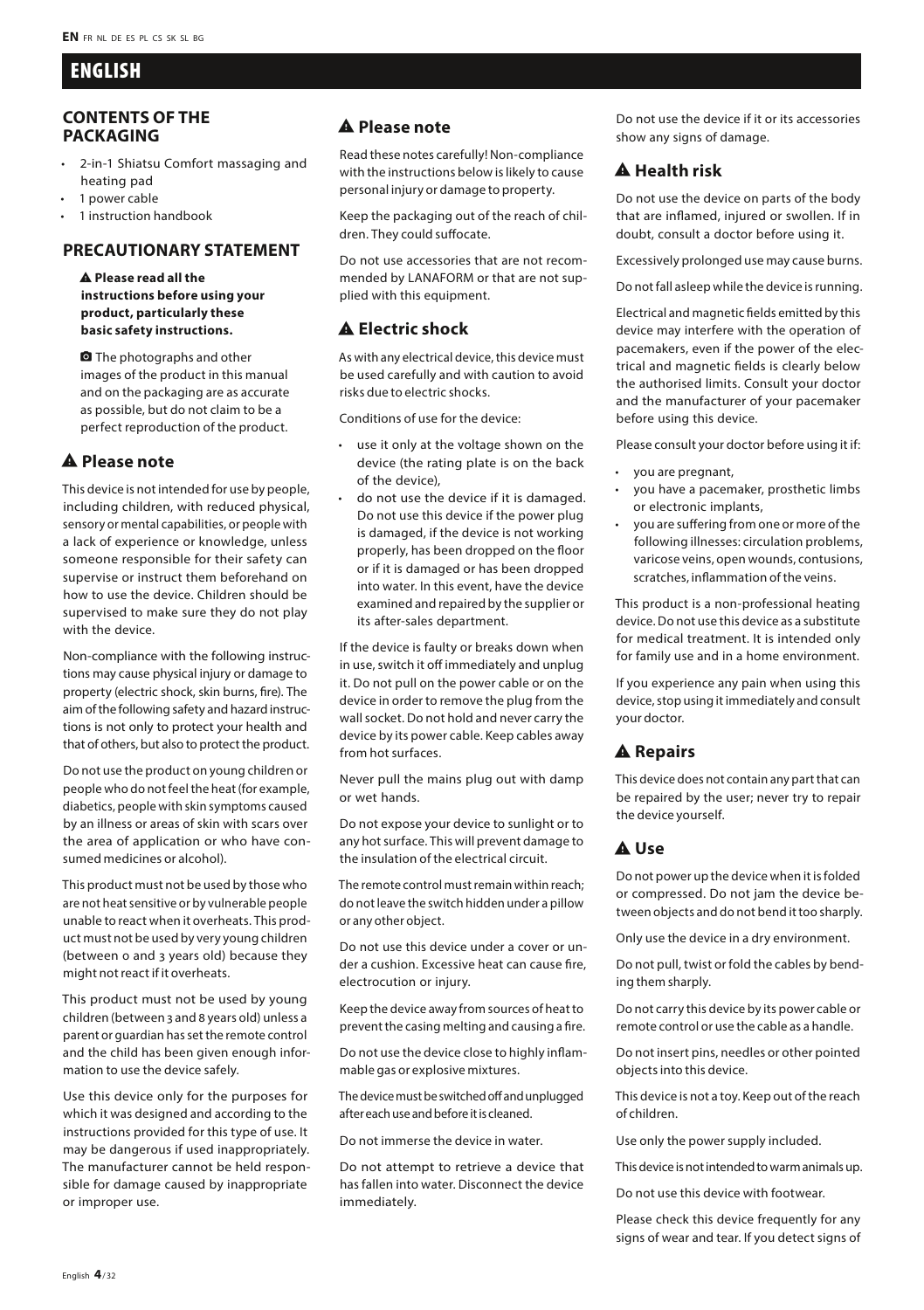wear and tear or damage, or if this device has not been used correctly, it must be returned to the manufacturer or reseller before it is used again.

If the power cable is damaged, it must be replaced by the manufacturer; contact its after-sales department to have it repaired or replaced.

Always take note of the notes on its use, cleaning and maintenance.

Do not place any item on the device.

If you have any questions about using our device, please contact customer service.

Before using the device, remember to remove the silica gel desiccant.

#### **USE**

The 2-in-1 Shiatsu Comfort massaging and heating pad is designed solely for massaging and/or reheating the feet, legs, back, arms or neck of the human body. The device is designed for domestic use only.

#### **Important information**

The following symbols are used in these instructions for use, on the packaging and on the data plate of the device and its accessories:

| ь    | <b>Read the instructions</b>                                                        |  |
|------|-------------------------------------------------------------------------------------|--|
|      | Do not insert needles                                                               |  |
|      | Only use the device in a dry environment                                            |  |
| IPx1 | Weather proof                                                                       |  |
| A    | Warning instruction showing a<br>risk of injury or health risks                     |  |
| Â    | Safety note showing a risk of<br>damaging the unit/accessory                        |  |
| 囟    | Do not wash                                                                         |  |
| 凇    | Do not use bleach                                                                   |  |
| 図    | Do not tumble dry                                                                   |  |
| ⊠    | Do not iron                                                                         |  |
| ⊠    | Do not clean                                                                        |  |
|      | This product must not be used by very young<br>children (between 0 and 3 vears old) |  |
|      |                                                                                     |  |

#### **INTRODUCTION**

Thank you for buying the 2-in-1 Shiatsu Comfort massaging and heating pad by LA-NAFORM. The 2-in-1 Shiatsu Comfort massaging and heating pad provides you with a circular kneading massage for releasing tense muscles. This pad's massage nodes move inwards or outwards for a deeper and more authentic massage experience. The versatile design of the massaging and shiatsu pad allows you to target your neck, back, legs, shoulders and feet.

The Shiatsu massage is based on ideas embedded in traditional Chinese medicine, specifically the meridian system, i.e. the channels of the human body in which energy circulates. The aim of a Shiatsu massage is to promote an individual's physical, emotional and mental wellness by working on energy blockages in the meridians and by stimulating the body's self-regulating capacity with pressure movements exerted along the meridians using fluent movements.

In addition to the Shiatsu massage with two intensities and two rotation speeds, the 2in1 Shiatsu Comfort shiatsu pad has a heating function with two intensities. The two functions can be used at the same time or separately.

#### **DESCRIPTION OF THE DEVICE [四 1]**

- 1 Detachable foot warmer
- 2 Detachable shiatsu pad
- 3 Zip fastening
- 4 Remote control
- 5 Power cable
- 6 Adapter

#### **REMOTE CONTROL [图 2]**

- $On /Off$
- 2 Shiatsu massage/massage intensity
- 3 Shiatsu massage rotation direction
- 4 Heating function/heating intensity

#### **AREA OF USE**

- Open the cardboard packaging.
- Remove the device upwards, leaving the protective film behind.
- Now remove all the protective film.
- Check that the device, remote control, power cable and mains adapter are not damaged.

#### **INSTRUCTIONS FOR USING THE 2-IN-1 SHIATSU COMFORT MASSAGING AND HEATING PAD FOR THE FEET**

- Installing the 2-in-1 Shiatsu Comfort massaging and heating pad on a hard, flat surface.
- Make sure that the shiatsu pad and foot warmer are properly connected using the zip fastening.
- Connect the power cable to the mains adapter and connect this to a power socket, checking that the voltage of the adaptor corresponds to the voltage of your home network.
- Put your feet inside the massaging foot warmer.
- Press the On/Off button to switch the device on. A red LED light is displayed above the corresponding button.

#### **Shiatsu Massage Function**

• To activate the Shiatsu massage function, press the "Shiatsu Massage" button. The massage heads will start to turn in an anti-clockwise direction and a green LED light will be displayed.

- The 2-in-1 Shiatsu Comfort massaging and heating pad has 2 Shiatsu massage intensities. To select one of them, keep pressing the "Shiatsu massage" button. A light green LED light corresponds to the lowest speed whereas the dark green light corresponds to the highest intensity.
- To change the direction of the Shiatsu massage heads, press the "Shiatsu Massage rotation direction" button.
- The Shiatsu massage function stops automatically after 15 minutes. If you want to use the massaging and heating pad again, press the "On/Off" button again.
- If you press the massage heads too hard, a system protecting the device will interrupt the massage. To reactivate it, unplug the device, then plug it back in.

# **Heat Function**

- To activate the heating function, press the "Heating Function" button. A red LED light is displayed above the corresponding button.
- The 2-in-1 Shiatsu Comfort massaging and heating pad also has two heating intensities. Keep pressing the corresponding button to select the low intensity (light red LED light) or the high heating intensity (dark red LED light). To stop the heating function, press the "Heating function" button once again. The LED light disappears.
- To reactivate it, press the "Heating Function" button once again.
- The heating function is programmed to stop automatically after one hour. If you want to use the heating function again, press the "Heating Function" button once again.

#### $\Omega$  Notes:

- If you want to use the function for a lengthy period, we recommend that you select the lowest heat setting on the control mechanism to prevent your feet overheating as this may cause burns;
- Unplug the power cable from the wall socket after each use;
- When first using the device, it may emit a plastic odour. This odour will not persist.

#### **INSTRUCTIONS FOR USING THE 2-IN-1 SHIATSU COMFORT MASSAGING AND HEATING PAD FOR YOUR BODY**

- Remove the shiatsu pad from the foot-warmer using the zip fastening.
- Place the shiatsu pad on the area of the body you wish to massage using the instructions in this handbook.
- Refer to the instructions for use in the previous paragraph when using the shiatsu pad.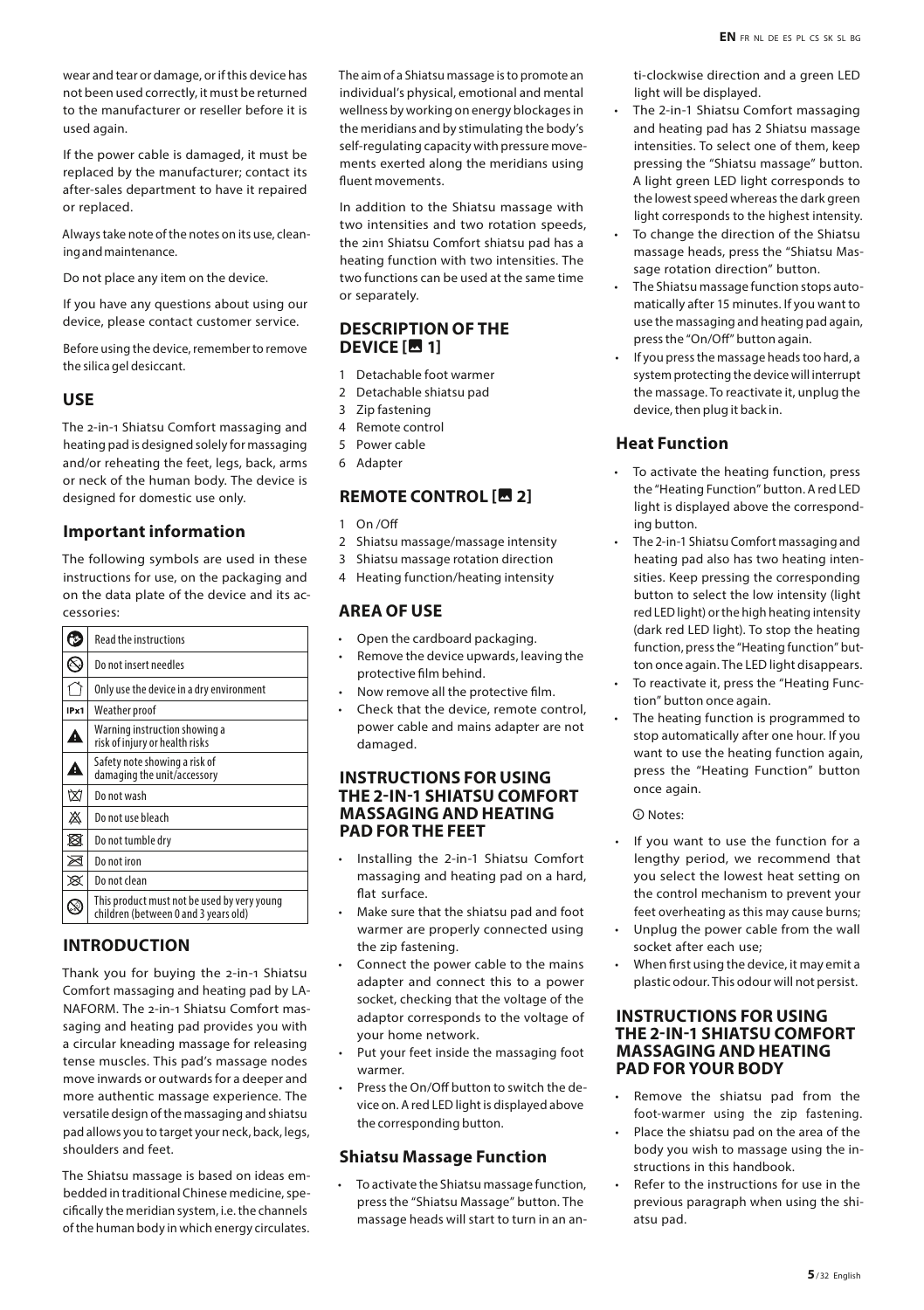#### **CLEANING AND MAINTENANCE**

# **A** Warning

Before cleaning the device, unplug the power cable from the wall socket.

Do not wash the device and do not submerge it in water or any other liquid. To clean it by hand, used a damp cloth or sponge and a small quantity of liquid detergent, if necessary. Do not put the device in a clothes dryer. The foot warmer must not be wrung out, dry-cleaned, twisted, squeezed or ironed. The removable lining is machine washable at 86°F (30°C). Do not use the foot warmer until it is completely dry.

For long-term storage, put the device back in its original packaging and store it in a dry, uncovered place. Leave the device to dry completely before storing it.

#### **& BREAKDOWNS AND SOLUTIONS**

#### $\odot$  The foot warmer does not heat **up or the massage function cannot be activated when:**

- the power supply is connected to a plug that is live;
- the power cable is plugged into the foot warmer's power source;

# **FRANCAIS**

#### **CONTENU DU PACKAGING**

- le coussin massant et chauffant 2in1 Shiatsu Comfort
- 1 câble d'alimentation
- 1 manuel d'instruction

#### **DÉCLARATION DE PRÉCAUTION**

report\_problem **Veuillez lire toutes les instructions avant d'utiliser votre produit, en particulier ces quelques consignes de sécurité fondamentales.**

**Q** Les photographies et autres représentations du produit dans le présent manuel et sur L'emballage se veulent les plus fidèles possibles mais peuvent ne pas assurer une similitude parfaite avec le produit.

# A Attention

Cet appareil n'est pas prévu pour être utilisé par des personnes, y compris les enfants, dont les capacités physiques, sensorielles ou mentales sont réduites, ou des personnes dénuées d'expérience ou de connaissance, sauf si elles ont pu bénéficier, par l'intermédiaire d'une personne responsable de leur

- the two functions (heat +massage) have been activated.
- $@$  The 2-in-1 Shiatsu Comfort massaging and heating pad is faulty.
- $\odot$  Contact customer service.

# **TECHNICAL DATA**

| Model             | LA110105                       |
|-------------------|--------------------------------|
| Voltage           | DC 12 V                        |
| Power             | 30 W                           |
| <b>Dimensions</b> | $310 \times 110 \times 310$ mm |

#### **ADVICE REGARDING THE DISPOSAL OF WASTE**

All the packaging is composed of materials that pose no hazard for the environment and which can be disposed of at your local sorting centre to be used as secondary raw materials. The cardboard may be disposed of in a paper recycling bin. The packaging film must be taken to your local sorting and recycling centre.

When you have finished using the device, please dispose of it in an environmentally friendly way and in accordance with the law.

# **LIMITED WARRANTY**

LANAFORM guarantees this product against any material or manufacturing defect for a period of two years from the date of purchase, except in the circumstances described below.

The LANAFORM guarantee does not cover damage caused as a result of normal wear to this product. In addition, the guarantee covering this LANAFORM product does not cover damage caused by abusive or inappropriate or incorrect use, accidents, the use of unauthorized accessories, changes made to the product or any other circumstance, of whatever sort, that is outside LANAFORM's control.

LANAFORM may not be held liable for any type of circumstantial, indirect or specific damage.

All implicit guarantees relating to the suitability of the product are limited to a period of two years from the initial date of purchase as long as a copy of the proof of purchase can be supplied.

On receipt, LANAFORM will repair or replace your appliance at its discretion and will return it to you. The guarantee is only valid through LANAFORM's Service Centre. Any attempt to maintain this product by a person other than LANAFORM's Service Centre will render this guarantee void.

sécurité, d'une surveillance ou d'instructions préalables concernant l'utilisation de l'appareil. Il convient de surveiller les enfants pour s'assurer qu'ils ne jouent pas avec l'appareil.

Le non-respect des consignes suivantes peut entraîner des dommages corporels ou matériels (décharge électrique, brûlures de la peau, incendie). Les consignes de sécurité et de danger suivantes visent non seulement à protéger votre santé et celle des autres, mais également à protéger le produit.

N'utilisez pas le produit sur de jeunes enfants ou sur des personnes ne ressentant pas la chaleur (par exemple, personnes diabétiques, personnes présentant des transformations cutanées causées par une maladie ou des zones de peau avec des cicatrices sur la zone d'application, ou après avoir consommé des médicaments ou de l'alcool).

Ce produit ne doit pas être utilisé par des personnes qui ne sont pas sensibles à la chaleur ou par des personnes vulnérables qui peuvent ne pas être en mesure de réagir face à une surchauffe. Ce produit ne doit pas être utilisé par de très jeunes enfants (de 0 à 3 ans), car ils pourraient ne pas réagir en cas de surchauffe.

Ce produit ne doit pas être utilisé par de jeunes enfants (de 3à 8 ans), sauf si la télécommande a été réglée par un parent ou un tuteur et que l'enfant a reçu suffisamment d'informations pour utiliser l'appareil en toute sécurité.

N'utilisez cet appareil qu'aux fins pour lesquelles il a été conçu et conformément aux indications données par ce mode d'emploi. Toute utilisation inappropriée peut être dangereuse. Le fabricant ne peut être tenu responsable des dommages causés par une utilisation inappropriée ou non conforme.

# A Attention

Lisez attentivement ces remarques ! Le non-respect des instructions suivantes est susceptible d'entrainer des dommages corporels ou matériels.

Maintenez les emballages hors de la portée des enfants. Ils pourraient s'étouffer.

N'utilisez pas d'accessoires qui ne soient pas recommandés par LANAFORM ou qui ne soient pas fournis avec cet appareil.

# $\triangle$  Choc électrique

Comme tout appareil électrique, cet appareil doit être utilisé avec précaution et prudence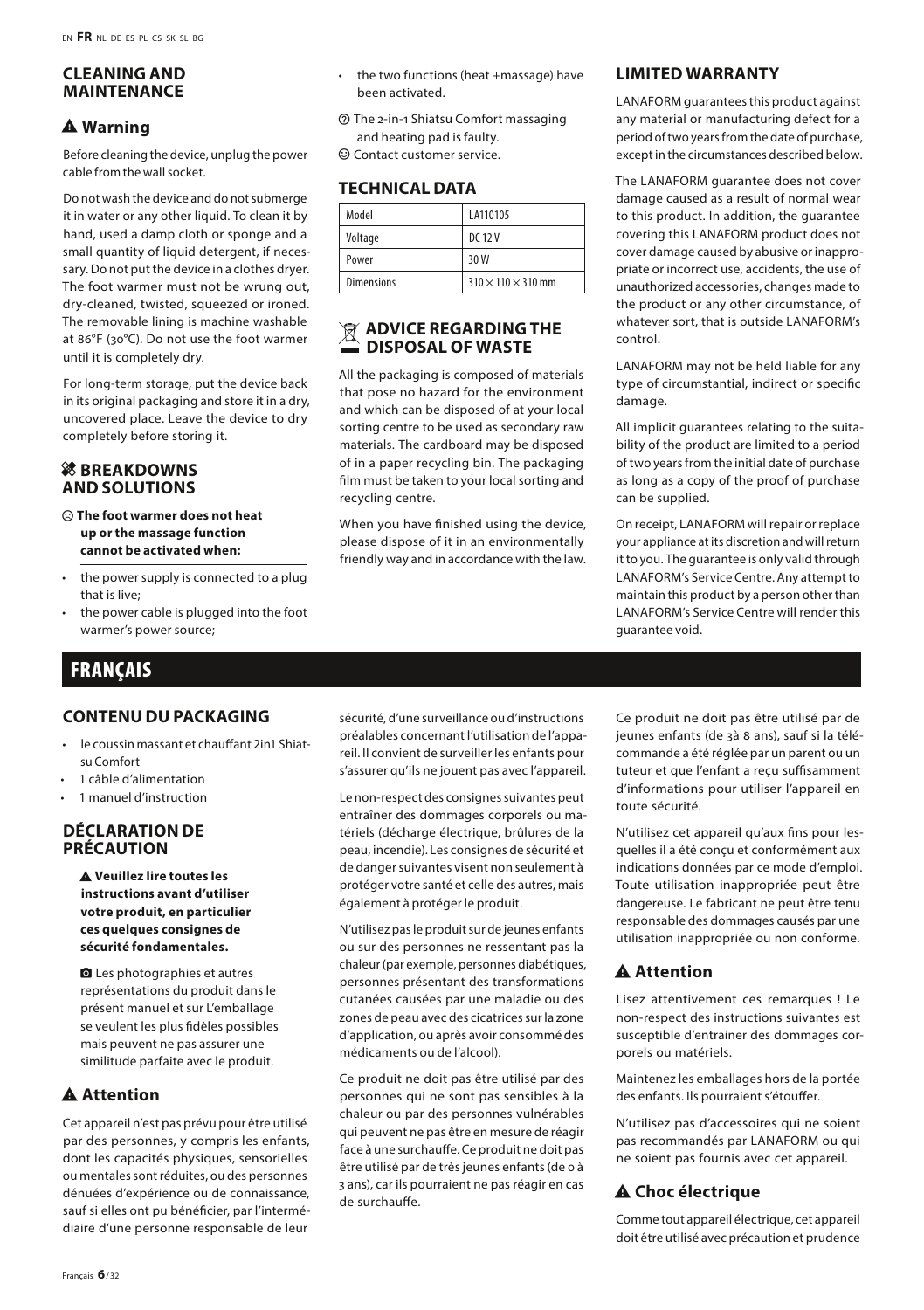afin d'éviter les dangers dus aux chocs électriques.

Conditions d'utilisation de l'appareil à respecter:

- utilisez-le uniquement à la tension indiquée sur l'appareil (la plaque signalétique se trouve à l'arrière de la télécommande),
- n'utilisez jamais l'appareil s'il est endommagé. Si la prise de courant est endommagée, si l'appareil ne fonctionne pas correctement, s'il est tombé sur le sol ou s'il est endommagé ou encore s'il est tombé dans l'eau. Faites alors examiner et réparer l'appareil auprès du fournisseur ou de son service après-vente.

En cas de défaut ou de panne pendant l'utilisation, arrêtez immédiatement l'utilisation de l'appareil et débranchez l'alimentation. Ne tirez pas sur le câble d'alimentation ou sur l'appareil pour retirer la fiche de la prise électrique. Ne tenez ou ne portez jamais l'appareil par le câble d'alimentation. Gardez les câbles éloignés des surfaces chaudes.

Ne débranchez jamais la prise avec les mains humides ou mouillées.

N'exposez pas votre appareil au soleil ou à toute surface chaude. Vous éviterez ainsi d'endommager l'isolation du circuit électrique.

La télécommande doit rester à portée de main, ne laissez pas celle-ci dissimulée sous un oreiller ou tout autre objet.

N'utilisez pas cet appareil sous une couverture ou sous un coussin. Une chaleur excessive peut provoquer un incendie, l'électrocution de la personne ou des blessures.

Conservez l'appareil éloigné des sources de chaleur afin d'éviter qu'il ne fonde et ne cause un incendie.

N'utilisez pas l'appareil à proximité de mélanges gazeux inflammables ou explosifs.

L'appareil doit être éteint et débranché après chaque utilisation et avant chaque nettoyage.

N'immergez jamais l'appareil dans l'eau.

Ne saisissez jamais un appareil qui est tombé dans l'eau. Débranchez immédiatement l'appareil.

N'utilisez pas l'appareil si ce dernier ou ses accessoires présentent des dommages apparents.

#### **A** Risque pour la santé

N'utilisez pas l'appareil sur des parties du corps enflammées, blessées ou gonflées. En cas de doute, demandez l'avis d'un médecin avant utilisation.

Une utilisation prolongée excessivement peut provoquer des brûlures.

Ne vous endormez jamais pendant que l'appareil fonctionne.

Les champs électriques et magnétiques émis par cet appareil peuvent interférer avec le fonctionnement des stimulateurs cardiaques, même si la puissance des champs électriques et magnétiques est nettement inférieure aux limites autorisées. Consultez votre médecin et le fabricant de votre stimulateur cardiaque avant d'utiliser cet appareil.

Veuillez consulter votre médecin avant de l'utiliser si :

- vous êtes enceinte,
- vous avez un stimulateur cardiaque, des articulations artificielles ou des implants électroniques,
- vous souffrez d'une ou plusieurs des maladies suivantes: troubles de la circulation, varices, plaies ouvertes, contusions, éraflures, inflammation des veines.

Ce produit est un appareil chauffant non professionnel. N'utilisez pas cet appareil en remplacement de soins médicaux, il est destiné exclusivement à l'usage familial et dans un environnement intérieur.

Si vous ressentez une douleur quelconque durant l'utilisation de cet appareil, stoppez immédiatement l'usage de celui-ci et consultez votre médecin

#### **A** Réparation

Cet appareil ne contient aucune pièce réparable par l'utilisateur; n'essayez jamais de réparer l'appareil vous-même.

#### **A** Utilisation

Ne mettez pas l'appareil sous tension lorsqu'il est plié ou compressé. Ne coincez pas l'appareil entre des objets et ne le courbez pas trop.

Utilisez uniquement l'appareil dans un environnement sec.

Ne tirez pas, ne tordez pas et ne pliez pas les câbles en faisant des plis prononcés.

Ne transportez pas cet appareil en le portant par son cordon ou sa télécommande ou n'utilisez pas ce cordon ou la télécommande comme poignée.

Évitez d'introduire des épingles, des aiguilles ou autres objets pointus dans cet appareil.

Cet appareil n'est pas un jouet; tenez-le hors de portée des enfants.

Utilisez uniquement l'alimentation électrique fournie.

Cet appareil n'est pas destiné à réchauffer les animaux.

N'utilisez pas cet appareil avec des chaussures.

Veuillez vérifier fréquemment cet appareil pour y déceler tout signe d'usure ou de dommages. Si vous décelez des signes d'usure ou de dommages, ou si cet appareil n'a pas été utilisé correctement, il doit être renvoyé

au fabricant ou au revendeur avant d'être utilisé à nouveau.

Si le cordon électrique est endommagé, il doit être remplacé par le fabricant; contactez le service clientèle pour le faire réparer ou remplacer.

Respectez toujours les remarques sur l'utilisation ainsi que sur le nettoyage et l'entretien.

Ne posez aucun objet sur l'appareil.

Si vous avez des questions sur l'utilisation de notre appareil, veuillez contacter le service à la clientèle.

Avant d'utiliser l'appareil, pensez à retirer le sachet de silice permettant de lutter contre l'humidité de l'air.

#### **USAGE**

Le coussin massant et chauffant 2in1 Shiatsu Comfort est prévu uniquement pour masser et/ou réchauffer les pieds, les jambes, le dos, les bras ou la nuque du corps humain. L'appareil est conçu pour un usage domestique uniquement.

#### **Informations importantes**

Les symboles suivants sont utilisés dans ces instructions, sur l'emballage et sur la plaque signalétique de l'appareil et des accessoires :

|      | <b>Lisez les instructions</b>                                                           |
|------|-----------------------------------------------------------------------------------------|
| R    | N'introduisez pas d'aiquilles                                                           |
|      | Utilisez uniquement l'appareil<br>dans des pièces sèches                                |
| IPx1 | Étanche au ruissellement                                                                |
| Δ    | Instruction d'avertissement indiquant un<br>risque de blessure ou d'atteinte à la santé |
| ▲    | Remarque de sécurité indiquant un risque<br>d'endommagement de l'unité/accessoire       |
| ឃ    | Ne lavez pas                                                                            |
| Ă    | N'utilisez pas de javel                                                                 |
| Ø    | Ne séchez pas par culbutage                                                             |
| ⊠    | Ne repassez pas                                                                         |
| ×    | Ne nettoyez pas                                                                         |
|      | Ce produit ne doit pas être utilisé par<br>de très jeunes enfants (0 à 3 ans)           |

# **PRÉSENTATION**

Nous vous remercions d'avoir acheté le coussin massant et chauffant 2in1 Shiatsu Comfort de LANAFORM. Le coussin massant et chauffant 2in1 Shiatsu Comfort offre un massage par pétrissage circulaire pour relâcher les muscles tendus. Les nœuds de massage de ce coussin se déplacent vers l'intérieur et l'extérieur pour une expérience de massage plus profonde et plus authentique. La conception polyvalente du coussin massant et vibrant vous permet de cibler votre cou, votre dos, vos jambes, vos épaules ou vos pieds.

Le massage Shiatsu repose sur des idées ancrées dans la médecine traditionnelle chinoise, notamment le système de méridiens, c'est-à-dire les canaux du corps humain dans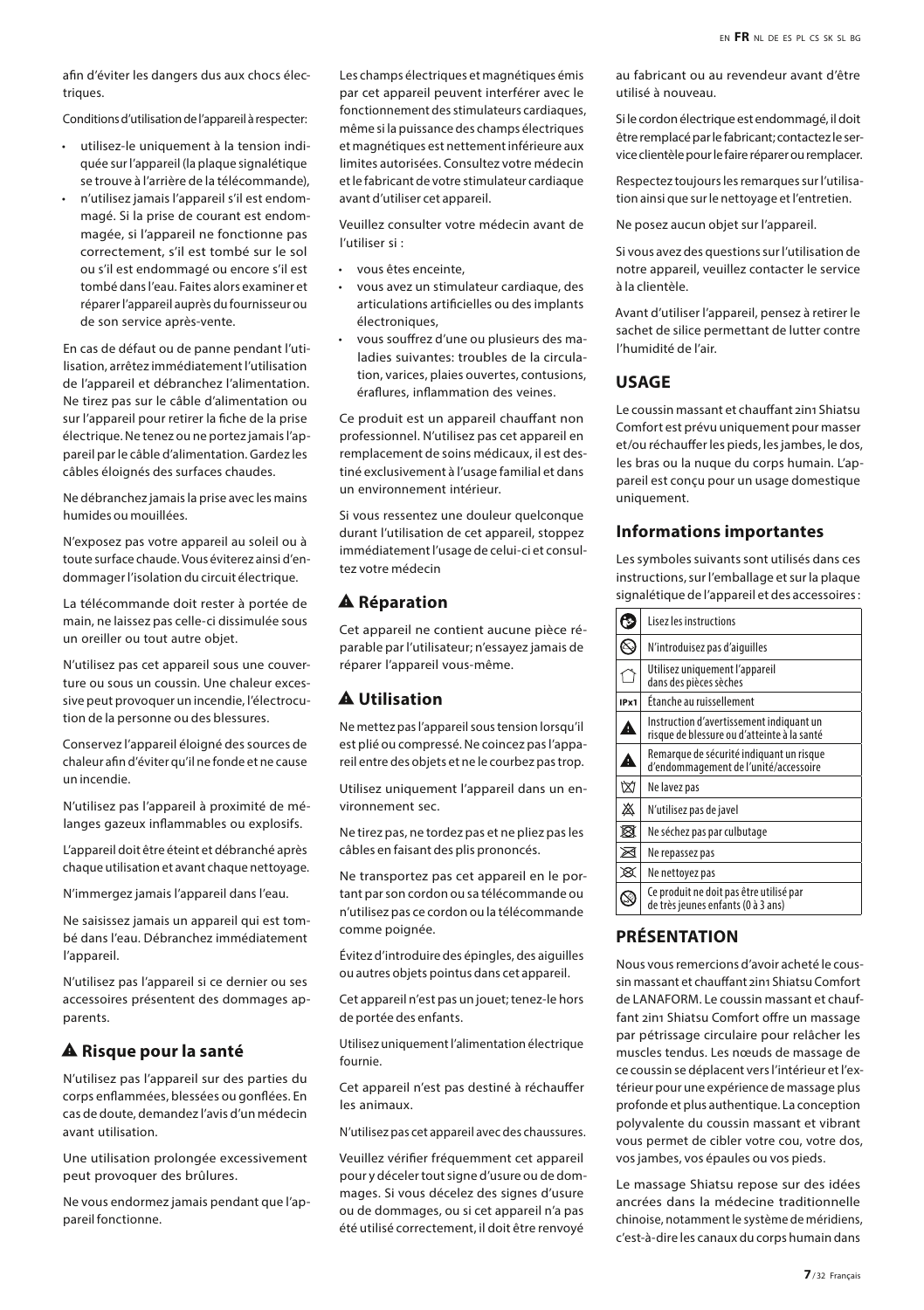lesquels l'énergie circule. Le but d'un massage Shiatsu est de favoriser le bien-être physique, émotionnel et mental de la personne en travaillant sur les blocages énergétiques dans les méridiens et en stimulant la capacité autorégulatrice du corps grâce aux mouvements de pression exercé le long des méridiens à l'aide de mouvements fluides.

En plus du massage Shiatsu à deux intensités et deux sens de rotation, le coussin massant 2in1 Shiatsu Comfort dispose d'une fonction chauffante à deux intensités. Les deux fonctions peuvent être utilisées en même temps, ou séparément.

#### **DESCRIPTION DE L'APPAREIL [M 1]**

- 1 Chauffe-pieds détachable
- 2 Coussin massant détachable
- 3 Fermeture éclair
- 4 Télécommande
- 5 Câble d'alimentation
- 6 Adaptateur

#### **TÉLÉCOMMANDE [图 2]**

- 1 On /Off :
- 2 Massage Shiatsu/ Intensité de massage
- 3 Sens de rotation du massage Shiatsu
- 4 Fonction chauffante/Intensité de la chauffe

#### **ENVIRONNEMENT D'UTILISATION**

- Ouvrez l'emballage en carton.
- Sortez l'appareil vers le haut en laissant les films de protection.
- Retirez à présent l'ensemble des films de protection.
- Vérifiez que l'appareil, la télécommande, le câble d'alimentation ainsi que l'adaptateur ne sont pas endommagés.

#### **INSTRUCTIONS D'UTILISATION DU COUSSIN MASSANT ET CHAUFFANT 2IN1 SHIATSU COMFORT POUR LES PIEDS**

- Installer le coussin massant et chauffant 2in1 Shiatsu Comfort sur une surface dure et plane.
- Assurez-vous que le coussin massant et le chauffe-pieds sont bien fixés ensemble à l'aide de la fermeture éclair.
- Branchez le câble d'alimentation à l'adaptateur et branchez ce dernier à une prise électrique en vérifiant que la tension de l'adaptateur correspond à celui de votre réseau domestique.
- Placez vos pieds à l'intérieur du chauffepieds massant.
- Appuyez sur la touche On/Off pour allumer l'appareil. Un voyant led rouge s'affiche au dessus du bouton correspondant.

#### **Fonction Massage Shiatsu**

- Pour activer la fonction de massage Shiatsu, appuyez sur le bouton « Massage Shiatsu». Les têtes de massage commencent à tourner dans le sens contraire des aiguilles d'une montre et un voyant led vert s'affiche.
- Le coussin massant et chauffant 2in1 Shiatsu Comfort dispose de 2 intensités de massage Shiatsu. Pour sélectionner l'une d'entre elles appuyez successivement sur le bouton « « Massage Shiatsu ». Un voyant led vert clair correspond à la vitesse la plus faible tandis que le voyant vert foncé correspond à l'intensité la plus forte.
- Pour changer le sens d'orientation des têtes de massage Shiatsu, appuyez sur le bouton « Sens de rotation du massage Shiatsu ».
- La fonction de massage Shiatsu s'arrête automatiquement après 15 minutes. Si vous souhaitez utiliser à nouveau le coussin massant et chauffant, appuyez sur à nouveau sur le bouton « On/Off ».
- Si vous appuyez trop fermement sur les têtes de massage, un système de protection de l'appareil interrompra le massage. Pour le réactiver, débranchez puis rebranchez l'appareil.

# **Fonction Chaleur**

- Pour activer la fonction de chaleur, appuyez sur le bouton « Fonction chauffante ». Un voyant Led rouge s'affiche au dessus du bouton correspondant.
- Le coussin massant et chauffant 2in1 Shiatsu Comfort dispose également de deux intensités de chauffage. Appuyez successivement sur le bouton correspondant pour sélectionner l'intensité faible (voyant Led rouge clair) ou l'intensité forte de chauffage (voyant Led rouge fonc é). Pour arrêter la fonction de chauffage, appuyez une nouvelle fois sur le bouton « Fonction chauffante ». Le voyant Led disparait.
- Pour le réactiver, appuyez une nouvelle fois sur le bouton « Fonction Chauffante ».
- La fonction chauffante est programmée pour s'arrêter automatiquement après une heure. Si vous souhaitez utiliser à nouveau la fonction chauffante, appuyez sur à nouveau sur le bouton « Fonction Chauffante ».

 $\Omega$  Remarques :

- Si vous souhaitez utiliser la fonction pendant une longue période, nous recommandons de sélectionner le réglage de chaleur le plus bas sur le dispositif de contrôle pour éviter la surchauffe des pieds, ce qui peut entraîner des brûlures;
- Débranchez le cordon de la prise électrique après chaque utilisation;
- Pendant la première utilisation, l'appareil peut émettre une odeur de plastique. Cette odeur ne durera pas.

#### **INSTRUCTIONS D'UTILISATION DU COUSSIN MASSANT ET CHAUFFANT 2IN1 SHIATSU COMFORT POUR LE CORPS**

- Détachez le cousin massant du chauffepieds à l'aide de la fermeture éclair.
- Placez le coussin massant à l'endroit du corps que vous souhaitez masser en vous aidant des illustrations reprises dans le présent manuel.
- Reportez-vous aux consignes d'utilisation du paragraphe précédent pour utiliser le coussin massant.

# **NETTOYAGE ET ENTRETIEN**

## A Avertissement

Avant de nettoyer l'appareil, débranchez toujours le cordon de la prise électrique.

Ne lavez pas l'appareil et ne le plongez pas dans de l'eau ou tout autre liquide. Pour nettoyer à la main, utilisez un chiffon ou une éponge humide et, si nécessaire, une petite quantité de détergent liquide. Ne placez pas l'appareil dans une sécheuse à longe. Le chauffe-pieds ne doit pas être essoré, nettoyé à sec, tordu, pressé ou repassé. La doublure amovible peut être lavée en machine à 86 °F (30 °C). N'utilisez pas le chauffe-pieds tant qu'il n'est pas complètement sec.

Pour l'entreposage à long terme, placez l'appareil dans son emballage d'origine et rangez-le dans un endroit sec, non couvert. Laissez l'appareil refroidir complètement avant de le ranger.

#### **SRIPANNES ET REMÈDES**

 $\odot$  Le chauffe-pieds ne chauffe pas, ou **la fonction de massage ne peut pas être activée alors que :**

- L'alimentation électrique est branchée à une fiche qui fonctionne;
- le câble d'alimentation est branché à la prise d'alimentation du chauffe-pieds;
- les deux fonctions (chaleur +massage) sont activées.
- $@$  Le coussin massant massant et chauffant 2in1 Shiatsu Comfort est défectueux.
- $\odot$  Contactez le service clientèle.

# **DONNÉES TECHNIQUES**

| Modèle            | LA110105                       |
|-------------------|--------------------------------|
| Tension           | DC 12 V                        |
| Puissance         | 30W                            |
| <b>Dimensions</b> | $310 \times 110 \times 310$ mm |

#### **CONSEILS RELATIFS À L'ÉLIMINATION DES DÉCHETS**

L'emballage est entièrement composé de matériaux sans danger pour L'environnement qui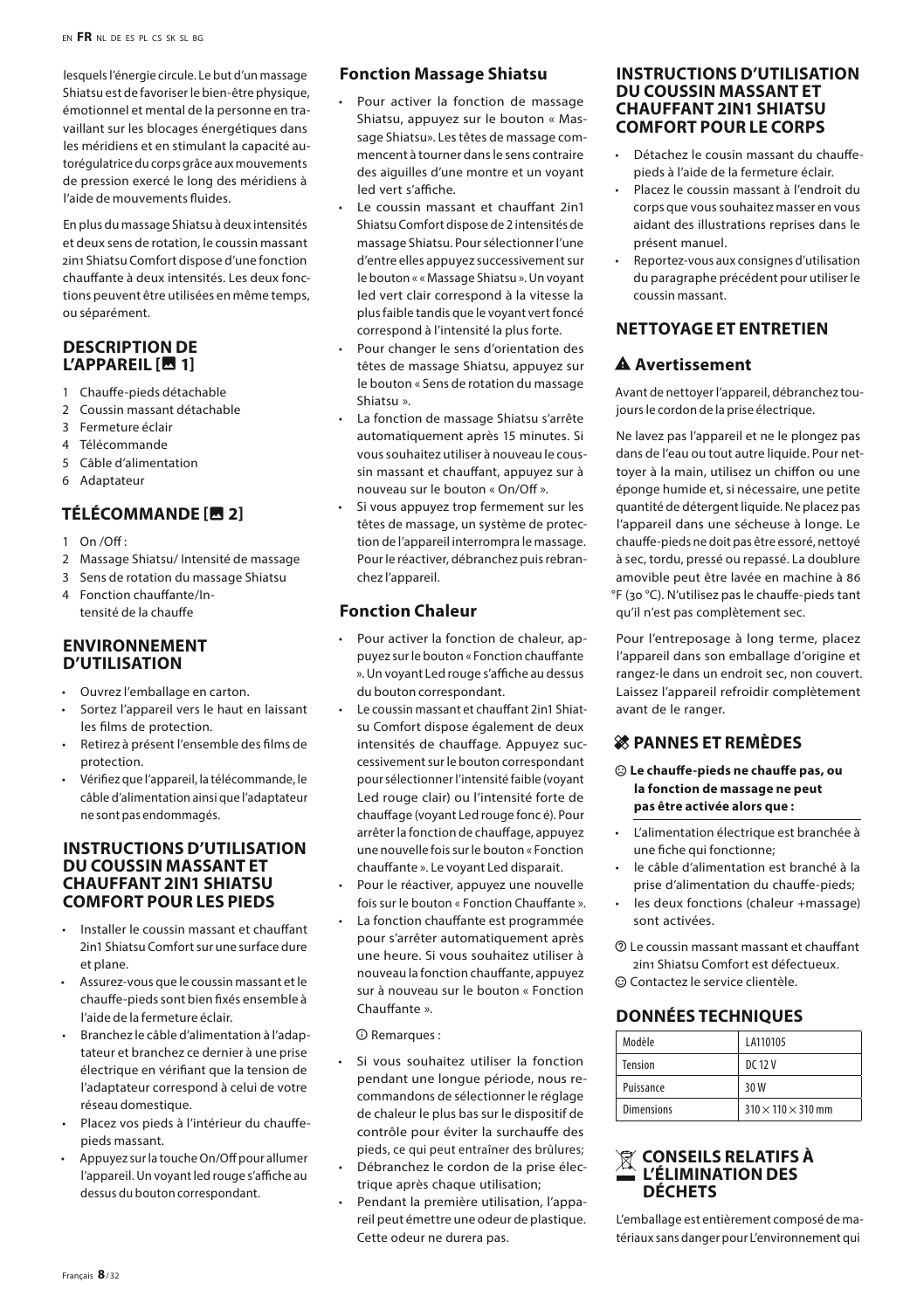peuvent être déposés auprès du centre de tri de votre commune pour être utilisés comme matières secondaires. Le carton peut être placé dans un bac de collecte papier. Les films d'emballage doivent être remis au centre de tri et de recyclage de votre commune.

Lorsque vous ne vous servez plus de L'appareil, éliminez-le de manière respectueuse de L'environnement et conformément aux directives légales.

# **GARANTIE LIMITÉE**

LANAFORM garantit que ce produit est exempt de tout vice de matériau et de fabrication à compter de sa date d'achat et ce

pour une période de deux ans, à l'exception des précisions ci-dessous.

La garantie LANAFORM ne couvre pas les dommages causés suite à une usure normale de ce produit. En outre, la garantie sur ce produit LANAFORM ne couvre pas les dommages causés à la suite de toute utilisation abusive ou inappropriée ou encore de tout mauvais usage, accident, fixation de tout accessoire non autorisé, modification apportée au produit ou de toute autre condition, de quelle que nature que ce soit, échappant au contrôle de LANAFOR.

LANAFORM ne sera pas tenue pour responsable de tout type de dommage accessoire, consécutif ou spécial.

Toutes les garanties implicites d'aptitude du produit sont limitées à une période de deux années à compter de la date d'achat initiale pour autant qu'une copie de la preuve d'achat puisse être présentée.

Dès réception, LANAFORM réparera ou remplacera, suivant le cas, votre appareil et vous le renverra. La garantie n'est effectuée que par le biais du Centre Service de LANAFORM. Toute activité d'entretien de ce produit confiée à toute personne autre que le Centre Service de LANAFORM annule la présente garantie.

# NEDERLANDS

#### **INHOUD VAN DE VERPAKKING**

- Shiatsu Comfort 2-in-1 verwarmings- en massagekussen
- 1 voedingskabel
- 1 handleiding

# **VOORZORGSVERKLARING**

report\_problem **Lees alle instructies vóór ingebruikname van uw apparaat, in het bijzonder deze essentiële veiligheidsvoorschriften.**

**Q** De foto's en andere voorstellingen van het product in deze handleiding en op de verpakking zijn zo accuraat mogelijk. De kans bestaat echter dat de gelijkenis met het product niet perfect is.

#### A Opgelet

Dit apparaat is niet bestemd voor gebruik door personen, inclusief kinderen, met een verminderd fysiek, zintuiglijk of mentaal vermogen, of door personen zonder ervaring of kennis, tenzij zij onder toezicht staan van een persoon die verantwoordelijk is voor hun veiligheid of zij vooraf instructies hebben gekregen over het gebruik van het apparaat. Zorg ervoor dat kinderen niet met het apparaat kunnen spelen.

Het niet in acht nemen van de volgende aanwijzingen kan lichamelijk letsel of materiële schade tot gevolg hebben (elektrische ontlading, brandwonden, brand). De volgende veiligheidsvoorschriften en waarschuwingen zijn erop gericht niet alleen uw gezondheid en die van anderen te beschermen, maar ook het product.

Gebruik het product niet bij jonge kinderen of bij personen die ongevoelig zijn voor warmte (bijvoorbeeld diabetici, personen met huidveranderingen ten gevolge van een ziekte of met littekens in de massagezones, of na gebruik van geneesmiddelen of alcohol).

Dit product mag niet gebruikt worden door personen die niet gevoelig zijn voor warmte of door kwetsbare personen die mogelijk niet in staat zijn te reageren bij oververhitting. Dit product mag niet worden gebruikt door zeer jonge kinderen (tussen 0 en 3 jaar), omdat zij niet altijd reageren in geval van oververhitting.

Dit product mag niet worden gebruikt door jonge kinderen (tussen 3 en 8 jaar), tenzij de afstandsbediening vooraf werd ingesteld door een ouder of een voogd en het kind voldoende werd geïnformeerd over het veilige gebruik van het apparaat.

Gebruik dit apparaat enkel waarvoor het bestemd is, en in overeenstemming met de richtlijnen van deze gebruiksaanwijzing. Elk onaangepast gebruik kan gevaarlijk zijn. De fabrikant kan niet verantwoordelijk worden gesteld voor schade veroorzaakt door een ongepast of niet-conform gebruik.

## A Opgelet

Lees deze opmerkingen aandachtig! De niet-naleving van de volgende instructies kan lichamelijke of materiële schade veroorzaken.

Hou de verpakking buiten het bereik van kinderen. Ze zouden erin kunnen stikken.

Gebruik geen accessoires die niet door LAN-AFORM worden aanbevolen of die niet bij dit apparaat worden geleverd.

#### $A$  Elektrische schok

Zoals elk elektrisch apparaat moet dit massage- en verwarmingskussen voorzichtig worden gebruikt om risico's op elektrische schokken te vermijden.

In acht te nemen gebruiksvoorwaarden van het apparaat:

• gebruik het enkel met de spanning vermeld op het apparaat (het beschrijvende plaatje bevindt zich op de achterkant van de afstandsbediening),

• gebruik het apparaat nooit als het beschadigd is. Als de voedingsingang beschadigd is, het apparaat niet correct werkt, gevallen of beschadigd is of in water terechtgekomen is, laat het apparaat dan onderzoeken en herstellen door de leverancier of diens klantenservice.

In geval van storingen of defect tijdens het gebruik moet u onmiddellijk het apparaat uitschakelen en de stekker uittrekken. Trek niet aan de stroomkabel of het apparaat om de stekker uit het stopcontact te verwijderen. Neem het apparaat nooit vast of draag het nooit met de stroomkabel. Hou de kabels uit de buurt van warme oppervlakken.

Haal de stekker nooit met vochtige of natte handen uit het stopcontact.

Stel uw apparaat niet bloot aan direct zonlicht of aan warmtebronnen. Dit kan de isolatie van het elektrische circuit beschadigen.

De afstandsbediening moet binnen handbereik blijven. Leg ze nooit onder een hoofdkussen of een ander voorwerp.

Gebruik het apparaat niet onder een deken of kussen. Overmatige hitte kan leiden tot brand, een elektrische schok of letsel.

Bewaar het apparaat uit de buurt van warmtebronnen om te vermijden dat het smelt en brand veroorzaakt.

Gebruik het apparaat niet in de buurt van ontvlambare of explosieve gassen.

Het apparaat moet na elk gebruik en voordat u het schoonmaakt, uitgeschakeld zijn en de stekker moet uit het stopcontact verwijderd zijn.

Dompel het apparaat nooit onder in water.

Neem een gevallen apparaat nooit uit het water. Trek onmiddellijk de stekker uit het stopcontact.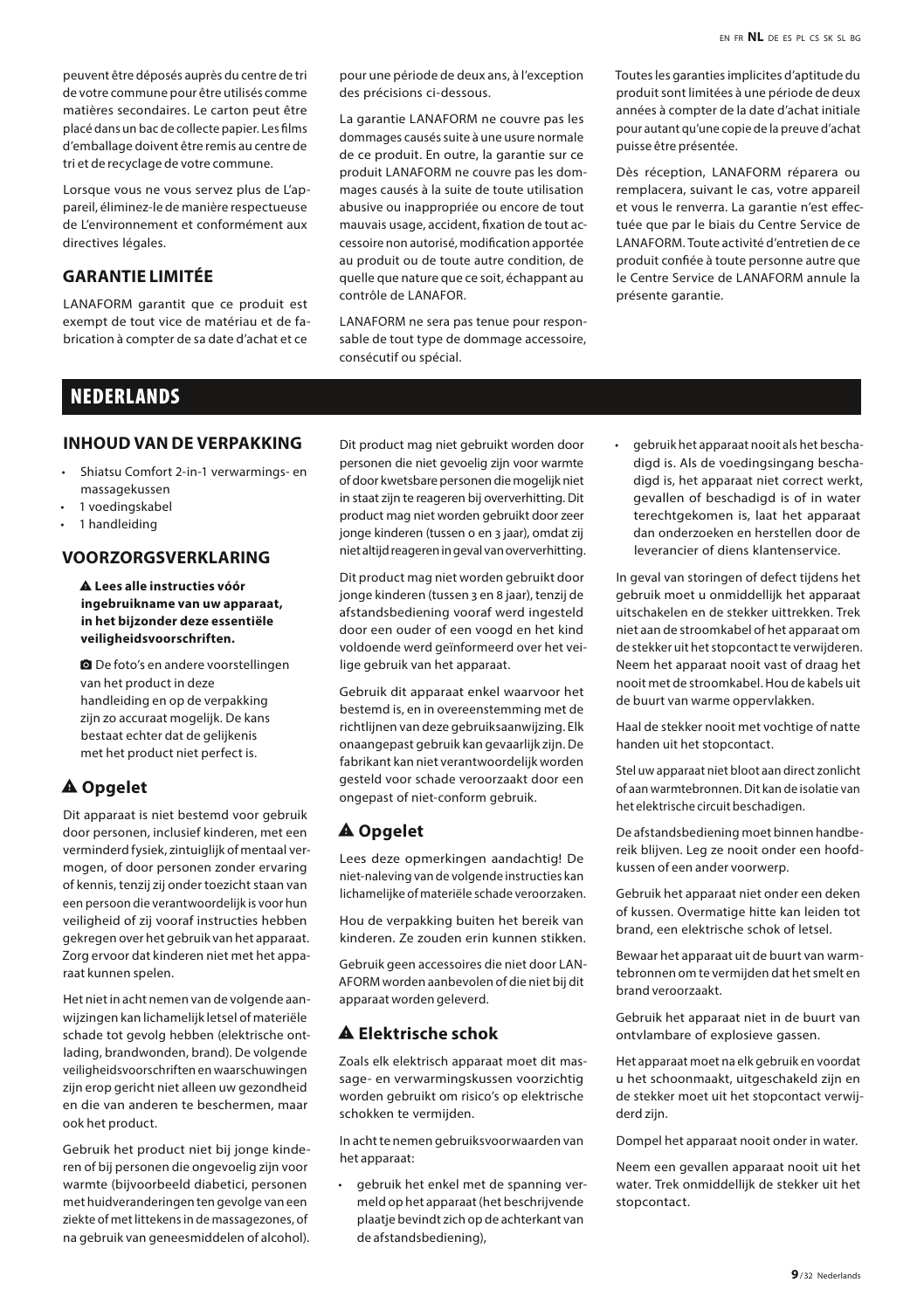Gebruik het apparaat niet als er schade zichtbaar is aan het apparaat zelf of aan zijn accessoires.

#### $\triangle$  Risico voor de gezondheid

Gebruik het apparaat niet op ontstoken, gewonde of gezwollen lichaamsdelen. Vraag in geval van twijfel het advies van een arts vóór u het apparaat gebruikt.

Overdreven langdurig gebruik kan brandwonden veroorzaken.

Zorg ervoor dat u niet in slaap valt terwijl het apparaat werkt.

De elektrische en magnetische velden die door dit apparaat worden opgewekt, kunnen de werking van pacemakers verstoren, ook al blijft de kracht van die velden ver onder de toegestane maxima. Raadpleeg uw huisarts en de fabrikant van uw pacemaker vóór u dit apparaat gebruikt.

Raadpleeg uw huisarts voordat u het apparaat gaat gebruiken:

- als u zwanger bent;
- als u een pacemaker, gewrichtsprothesen of elektronische implantaten hebt;
- als u lijdt aan een of meer van de volgende ziektes of aandoeningen: storing van de bloedcirculatie, spataders, open wonden, kneuzingen, schaafwonde ontsteking van de aders.

Dit product is een niet-professioneel verwarmingsapparaat. Dit apparaat niet gebruiken als vervanging voor medische toepassingen. Het apparaat is uitsluitend bedoeld voor thuisgebruik binnenshuis.

Als u tijdens het gebruik van het apparaat ergens pijn voelt, stop dan onmiddellijk en raadpleeg uw huisarts.

# **A** Herstelling

Dit apparaat bevat geen onderdelen die door de gebruiker kunnen worden hersteld; probeer nooit zelf het apparaat te herstellen.

# report\_problem **Gebruik**

Schakel het apparaat nooit in wanneer het geplooid of ingedrukt is. Klem het apparaat niet vast tussen voorwerpen en buig het niet te veel.

Gebruik het apparaat enkel in een droge omgeving.

Trek niet aan de kabels, verdraai ze niet en plooi ze niet te ver.

Gebruik het snoer of de afstandsbediening niet als handgreep of om het apparaat te dragen.

Steek geen spelden, naalden of andere scherpe voorwerpen in dit apparaat.

Dit apparaat is geen speelgoed. Houd het buiten het bereik van kinderen.

Gebruik alleen het meegeleverde netsnoer.

Dit apparaat is niet bestemd om dieren te verwarmen.

Gebruik dit apparaat niet wanneer u schoenen draagt.

Controleer dit apparaat geregeld op tekens van slijtage of beschadiging. Als u tekens van slijtage of beschadiging vaststelt of als het apparaat verkeerd werd gebruikt, moet u het naar de fabrikant of de verkoper terugsturen vóór het opnieuw wordt gebruikt.

Als het netsnoer beschadigd is, moet het door de fabrikant worden vervangen. Neem contact op met de klantendienst om het te laten herstellen of vervangen.

Neem altijd de opmerkingen over het gebruik, de reiniging en het onderhoud in acht.

Plaats geen enkel voorwerp op het apparaat.

Neem contact op met de klantendienst als u vragen hebt over het gebruik van ons apparaat.

Verwijder het vochtwerende siliciumzakje voordat u het apparaat gebruikt.

#### **GEBRUIK**

Het Shiatsu Comfort 2-in-1 verwarmings- en massagekussen is uitsluitend bestemd om de voeten, benen, rug, armen of nek van mensen te masseren en/of verwarmen. Het apparaat is enkel bestemd voor huishoudelijk gebruik.

#### **Belangrijke informatie**

In deze instructies, op de verpakking en op het typeplaatje van het apparaat en de accessoires worden de volgende symbolen gebruikt.

|      | De instructies lezen                                                                        |
|------|---------------------------------------------------------------------------------------------|
|      | Geen naalden insteken                                                                       |
|      | Het apparaat enkel in een<br>droge ruimte gebruiken                                         |
| IPx1 | Spatwaterbestendig                                                                          |
| Â    | Waarschuwing voor een risico op<br>letsel of gezondheidsschade                              |
| ◬    | Veiligheidsopmerking die wijst op een risico<br>op beschadiging van het apparaat/accessoire |
| ₩    | Niet met water afwassen                                                                     |
| ♨    | Geen bleekwater gebruiken                                                                   |
| Ħ    | Niet in de droogtrommel drogen                                                              |
| ⊠    | Niet strijken                                                                               |
| ⊠    | Niet reinigen                                                                               |
|      | Dit product mag niet worden gebruikt<br>door zeer jonge kinderen (0 tot 3 jaar)             |

# **PRESENTATIE**

Wij danken u voor de aankoop van het Shiatsu Comfort 2-in-1 verwarmings- en massagekussen van LANAFORM. Het Shiatsu Comfort 2-in-1 verwarmings- en massagekussen maakt cirkelvormige knedende massagebewegingen om gespannen spieren te ontspannen. Voor een dieper en authentieker massagegevoel bewegen de massagenoppen van dit kussen naar binnen en naar buiten. Dankzij het veelzijdige concept van het massage- en verwarmingskussen kunt u de nek, maar ook de rug, benen, schouders of voeten behandelen.

Shiatsumassage berust op ideeën die geworteld zijn in de traditionele Chinese geneeskunst, en meer bepaald in het systeem van de meridianen, dat zijn kanalen in het lichaam waarin energie circuleert. Een shiatsumassage is erop gericht het lichamelijk, emotioneel en geestelijk welzijn te verbeteren door energieblokkades in de meridianen op te heffen en het zelfregulerende vermogen van het lichaam te stimuleren door middel van vloeiende drukbewegingen langs de meridianen.

Naast de shiatsumassage met twee intensiteiten en twee draairichtingen beschikt het Shiatsu Comfort 2-in-1 massagekussen over een verwarmingsfunctie met twee intensiteiten. Beide functies kunnen gelijktijdig of afzonderlijk worden gebruikt.

#### **BESCHRIJVING VAN HET APPARAAT [图 1]**

- 1 Afneembare voetenverwarmer
- 2 Afneembaar massagekussen
- 3 Ritssluiting
- 4 Afstandsbediening
- 5 Stroomkabel
- 6 Adapter

#### **AFSTANDSBEDIENING [圖 2]**

- 1 On /Off
- 2 Shiatsumassage/ Massage-intensiteit
- 3 Draairichting shiatsumassage
- 4 Verwarmingsfunctie/Verwarmingsintensiteit

#### **GEBRUIKSOMGEVING**

- Open de kartonnen verpakking.
- Haal het apparaat er naar boven uit met de beschermfolie.
- Verwijder nu alle beschermfolie.
- Kijk na of het apparaat, de afstandsbediening, de stroomkabel en de adapter niet beschadigd zijn.

#### **INSTRUCTIES VOOR HET GEBRUIK VAN HET SHIATSU COMFORT 2-IN-1 VERWARMINGS- EN MASSAGEKUSSEN VOOR DE VOETEN**

- Plaats het Shiatsu Comfort 2-in-1 verwarmings- en massagekussen op een hard en effen oppervlak.
- Controleer of het massagekussen en de voetenverwarmer goed aan elkaar bevestigd zijn met de ritssluiting.
- Sluit de stroomkabel op de adapter en de adapter op een stopcontact aan. Contro-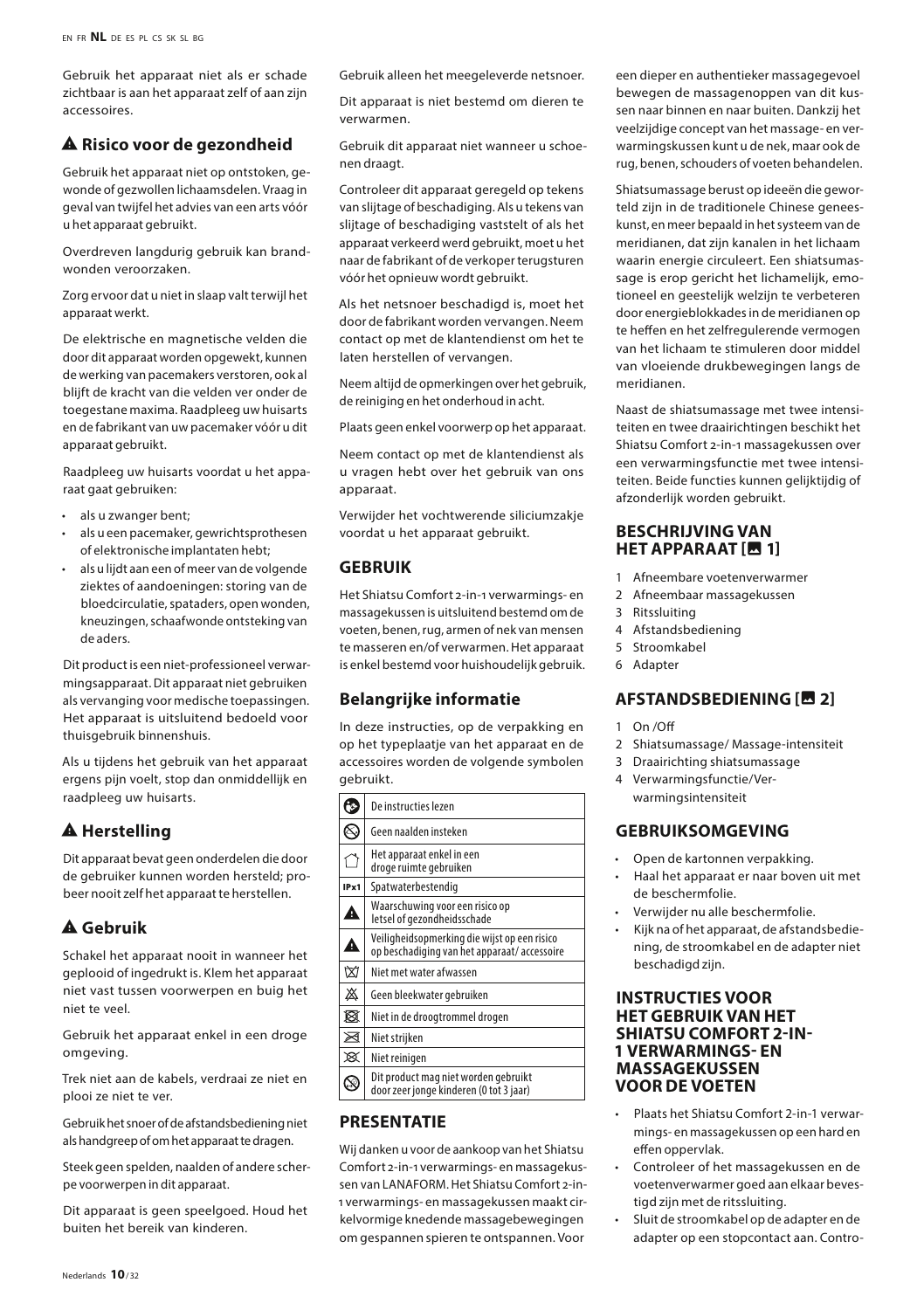leer vooraf of de spanning van de adapter overeenstemt met de netspanning.

- Plaats uw voeten in de masserende voetenverwarmer.
- Druk op de On/Off-toets om het toestel in te schakelen. Boven de overeenkomstige knop licht een rood lampje op.

#### **Shiatsumassage**

- Druk op de knop «shiatsumassage» om de shiatsumassage in te schakelen. De massagekoppen beginnen tegen de klok in te draaien en er licht een groen lampje op.
- Het Shiatsu Comfort 2-in-1 verwarmingsen massagekussen biedt keuze tussen twee massage-intensiteiten. Selecteer de gewenste intensiteit door één of twee keer op de knop «shiatsumassage» te drukken. Een lichtgroen lampje stemt overeen met de laagste, een donkergroen lampje met de hoogste intensiteit.
- Druk op de knop «draairichting shiatsumassage» als u de draairichting van de shiatsumassagekoppen wilt veranderen.
- De shiatsumassage wordt automatisch uitgeschakeld na 15 minuten. Als u het massage- en verwarmingskussen opnieuw wenst te gebruiken, druk dan opnieuw op de «On/Off»-knop.
- Als u te hard op de massagekoppen drukt, wordt de massage onderbroken door een systeem dat het apparaat beschermt. Trek de stekker uit en steek hem vervolgens opnieuw in het stopcontact om het apparaat opnieuw in te schakelen.

#### **Verwarmingsfunctie**

- Druk op de knop «verwarmingsfunctie» om de verwarmingsfunctie in te schakelen. Boven de overeenkomstige knop licht een rood lampje op.
- Het Shiatsu Comfort 2-in-1 verwarmingsen massagekussen biedt keuze tussen twee verwarmingsintensiteiten. Druk één of twee keer op de hiertoe bestemde knop om de lage (lichtrood lampje) of hoge (donkerrood lampje) verwarmingsintensiteit te selecteren. Druk opnieuw op de knop «verwarmingsfunctie» om de verwarmingsfunctie uit te schakelen. Het rode lampje dooft uit.
- Druk opnieuw op de knop «verwarmingsfunctie» om de verwarmingsfunctie opnieuw in te schakelen.
- De verwarmingsfunctie is zo geprogrammeerd dat ze na een uur automatisch wordt uitgeschakeld. Als u de verwarmingsfunctie opnieuw wenst te gebruiken, druk dan opnieuw op de knop «verwarmingsfunctie».

 $O$  Opmerkingen:

• Als u deze functie langdurig wenst te gebruiken, raden wij u aan met de afstandsbediening de laagste temperatuurinstelling te kiezen om oververhitting van de voeten en eventuele brandwonden te vermijden.

- Trek na ieder gebruik de stekker uit het stopcontact.
- Na het eerste gebruik kan het apparaat een plasticgeur afgeven. Dit is een voorbijgaand verschijnsel.

#### **INSTRUCTIES VOOR HET GEBRUIK VAN HET SHIATSU COMFORT 2-IN-1 VERWARMINGS- EN MASSAGEKUSSEN VOOR HET LICHAAM**

- Maak het kussen los van de voetenverwarmer met behulp van de ritssluiting.
- Plaats het massagekussen op de zone van het lichaam die u wilt masseren. U kunt hiervoor de illustraties in deze handleiding gebruiken.
- Lees de gebruiksinstructies in de vorige paragraaf voordat u het massagekussen gebruikt.

#### **REINIGING EN ONDERHOUD**

#### A Waarschuwing

Trek altijd de stekker uit het stopcontact vóór u het apparaat reinigt.

Maak het apparaat niet schoon met water of een andere vloeistof en dompel het niet onder. Reinig het apparaat handmatig met een vochtige doek of spons en, indien nodig, een kleine hoeveelheid vloeibaar reinigingsmiddel. Plaats het apparaat niet in een droogtrommel. De voetenverwarmer mag niet gecentrifugeerd, gestoomd, uitgewrongen, geperst of gestreken worden. De uitneembare voering kan in de machine gewassen worden op 30 °C. Gebruik de voetenverwarmer niet voordat hij volledig droog is.

Als u het apparaat voor langere tijd wilt opbergen, stop het dan in de originele verpakking en bewaar het op een droge plaats. Bedek het niet met andere voorwerpen. Laat het apparaat volledig afkoelen voordat u het opbergt.

#### **然 PROBLEMEN OPLOSSEN**

- $\odot$  De voetenverwarmer wordt niet **warm of de massagefunctie kan niet ingeschakeld worden hoewel:**
- de stekker in een werkend stopcontact steekt;
- de voedingskabel aangesloten is op de aansluiting van de voetenverwarmer;
- de twee functies (warmte + massage) ingeschakeld zijn.

**@ Het Shiatsu Comfort 2-in-1 massage- en** verwarmingskussen is defect.

 $\odot$  Neem contact met de klantendienst.

#### **TECHNISCHE GEGEVENS**

| Model      | LA110105                       |
|------------|--------------------------------|
| Spanning   | DC 12 V                        |
| Vermogen   | 30W                            |
| Afmetingen | $310 \times 110 \times 310$ mm |

#### **ADVIES OVER AFVALVERWIJDERING**

De verpakking is volledig samengesteld uit milieuvriendelijke materialen die afgeleverd kunnen worden in het sorteercentrum van uw gemeente om gebruikt te worden als secundaire materialen. Het karton mag in een inzamelingscontainer voor papier geplaatst worden. De verpakkingsfolie kan ingeleverd worden bij het sorteer- en recyclagecentrum van uw gemeente.

Wanneer u het toestel niet langer gebruikt, dient u dit op milieuvriendelijke wijze en overeenkomstig de wettelijke richtlijnen te verwijderen.

#### **BEPERKTE GARANTIE**

LANAFORM garandeert dat dit product geen onderdelen met gebreken en fabricagefouten bevat voor een periode van twee jaar vanaf de aankoopdatum, met uitzondering van de onderstaande gevallen.

LANAFORM dekt geen schade veroorzaakt door een normale slijtage van dit product.

Deze garantie op een product van LANA-FORM dekt geen schade, veroorzaakt door een slecht of verkeerd gebruik van het toestel, een ongeluk, het bevestigen van niet-toegestane toebehoren, het aanpassen van het product of om het even welke andere omstandigheid, van welke aard ook, waar LANAFORM geen controle over heeft.

LANAFORM kan niet aansprakelijk worden gesteld voor gevolgschade, niet-rechtstreekse schade of specifieke schade van welke aard ook.

Alle garanties die impliciet te maken hebben met de geschiktheid van het product zijn beperkt tot een periode van twee jaar, te rekenen vanaf de oorspronkelijke aankoopdatum in zover een aankoopsbewijs voorgelegd kan worden.

Na ontvangst zal LANAFORM het toestel herstellen of vervangen, naargelang het geval, en zal het u nadien ook terugsturen. De garantie wordt enkel uitgeoefend via het LANAFORM Service Center. Elke onderhoudsactiviteit op dit product die wordt toevertrouwd aan elke andere persoon dan iemand van het LANA-FORM Service Center annuleert deze garantie.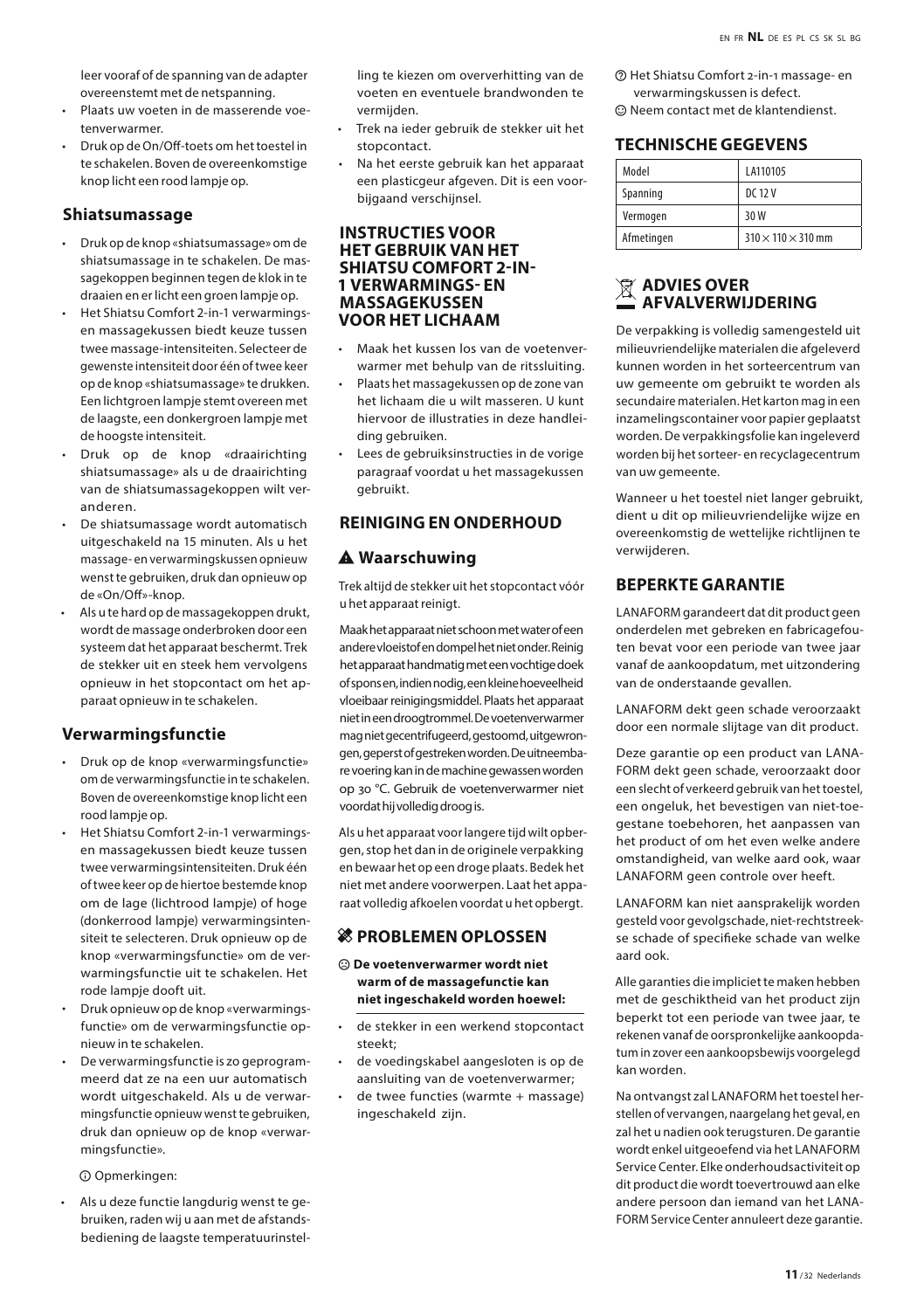# **DEUTSCH**

#### **PACKUNGSINHALT**

- 2-In-1 Massage- und Heizkissen Shiatsu Comfort
- 1 Netzkabel
- 1 Bedienungsanleitung

#### **SICHERHEITSHINWEISE**

**A Lesen Sie bitte alle Anweisungen sorgfältig durch, bevor Sie Ihr Produkt verwenden. Insbesondere diese grundlegenden Sicherheitsanweisungen.**

**Q** Die in diesem Benutzerhandbuch und auf der Verpackung enthaltenen Fotos und anderen Abbildungen des Produkts sind so wirklichkeitsgetreu wie möglich, es kann jedoch keine vollkommene Übereinstimmung mit dem tatsächlichen Produkt gewährleistet werden.

# A Achtung

Personen (einschließlich Kinder), die aufgrund ihrer physischen, sensorischen oder geistigen Fähigkeiten oder ihrer Unerfahrenheit bzw. Unkenntnis nicht in der Lage sind, das Gerät sicher zu benutzen, sollten es nicht ohne Aufsicht oder Anweisung durch eine verantwortliche Person verwenden. Kinder müssen beaufsichtigt werden, um sicherzustellen, dass sie nicht mit dem Gerät spielen.

Die Nichteinhaltung der folgenden Anweisungen kann körperliche oder materielle Schäden nach sich ziehen (elektrische Entladung, Hautverbrennungen, Brand). Die folgenden Sicherheits- und Gefahrenhinweise dienen nicht nur dem Schutz Ihrer Gesundheit und der Gesundheit anderer, sondern auch dem Schutz des Produkts.

Das Produkt nicht für Kleinkinder oder Personen anwenden, die wärmeunempfindlich sind (beispielsweise Personen mit Diabetes, Personen mit Hautveränderungen, herbeigeführt durch Krankheiten oder Hautbereiche mit Narben im Anwendungsbereich oder nach Einnahme von Medikamenten oder Alkoholkonsum).

Dieses Produkt eignet sich nicht für Personen, die wärmeunempfindlich sind oder empfindliche Personen, die bei Überheizen möglicherweise nicht in der Lage sind zu reagieren. Das Produkt darf nicht von Kindern unter 3 Jahren verwendet werden, weil diese bei einem möglichen Überheizen nicht angemessen reagieren können.

Das Produkt darf nicht von Kindern und Kleinkindern zwischen 3 bis 8 Jahren verwendet werden, es sei denn der Schalter wurde von einem Elternteil oder einer Aufsichtsperson

eingestellt und das Kind wurde ausreichend informiert, um das Gerät sicher anzuwenden.

Verwenden Sie dieses Gerät nur für die vorgesehenen Zwecke und im Einklang mit den Vorgaben in dieser Bedienungsanleitung. Jede zweckentfremdete Anwendung kann gefährlich sein. Der Hersteller haftet nicht für Schäden aufgrund einer unsachgemäßen oder nicht konformen Verwendung des Geräts.

# A Achtung

Lesen Sie diese Hinweise bitte aufmerksam durch! Bei Nichteinhaltung der folgenden Anweisungen kann es zu körperlichen oder materiellen Schäden kommen.

Die Verpackung darf nicht in die Hände von Kindern gelangen. Es besteht Erstickungsgefahr.

Verwenden Sie kein Zubehör, das nicht von LANAFORM empfohlen wurde bzw. das nicht im Lieferumfang des Geräts enthalten ist.

#### $A$  Stromschlag

Wie jedes Elektrogerät muss auch dieses Gerät vorsichtig und sorgfältig verwendet werden, um Gefahren im Zusammenhang mit einem Stromschlag zu vermeiden.

Einzuhaltende Nutzungsbedingungen des Geräts:

- Nur mit der auf dem Gerät angegebenen Spannung verwenden (die Anzeigetafel befindet sich auf der Rückseite des Geräts)
- Verwenden Sie dieses Gerät nicht, wenn es beschädigt ist. Verwenden Sie dieses Gerät nicht, wenn die Steckdose beschädigt ist, wenn es nicht richtig funktioniert, wenn es auf den Boden gefallen oder beschädigt ist und auch nicht, wenn es in Wasser gefallen ist. Lassen Sie das Gerät in einem solchen Fall beim Hersteller oder durch dessen Kundendienst untersuchen und reparieren.

Bei einem Fehler oder einer Panne während des Betriebs, das Gerät direkt ausschalten und bei Bedarf von der Stromversorgung trennen. Nicht am Stromkabel ziehen, um das Gerät von der Stromversorgung zu trennen. Das Gerät nie über das Netzkabel halten oder tragen. Die Kabel dürfen nicht mit heißen Oberflächen in Berührung kommen.

Das Kabel nie mit feuchten oder nassen Händen aus der Steckdose entfernen.

Ihr Gerät nicht der Sonne aussetzen und heiße Oberflächen meiden. Auf diese Weise wird verhindert, dass die Isolierung des Stromkreises beschädigt wird.

Das Bedienteil muss immer griffbereit sein und darf nicht unter einem Kissen o. ä. verborgen werden.

Setzen Sie das Gerät nicht unter einer Decke oder einem Kissen ein. Extreme Hitze kann einen Brand verursachen, einen Stromschlag oder Verletzungen bewirken.

Das Gerät von Hitzequellen entfernt halten, um zu vermeiden, dass das Gehäuse schmilzt und es zu einem Brand kommt.

Das Gerät nicht in der Nähe von brennbaren oder explosionsgefährlichen Mischungen einsetzen.

Das Gerät muss nach jeder Anwendung und vor jeder Reinigung ausgeschaltet und vom Stromnetz getrennt werden.

Tauchen Sie das Gerät nicht in Wasser ein.

Greifen Sie nie nach einem Gerät, das in Wasser gefallen ist. In einem solchen Fall muss das Gerät sofort von der Steckdose getrennt werden.

Das Gerät nicht verwenden, wenn es selbst oder seine Zubehörteile sichtbare Beschädigungen aufweisen.

# report\_problem **Gesundheitliche Risiken**

Wenden Sie das Gerät nicht auf entzündeten, verletzten oder geschwollenen Körperteilen an. Sollten Zweifel bestehen, fragen Sie vor der Anwendung einen Arzt um Rat.

Eine übermäßige, langfristige Anwendung kann zu Verbrennungen führen.

Ist das Gerät in Betrieb, sollten Sie darauf achten, dass Sie nicht einschlafen.

Die von diesem Gerät ausgehenden elektrischen und magnetischen Felder können zu Interferenzen mit Herzschrittmachern führen, wobei die Intensität der elektrischen und magnetischen Felder weit unter den zulässigen Grenzwerten liegt. Bitte fragen Sie in einem solchen Fall vor Anwendung dieses Geräts Ihren Arzt und den Hersteller Ihres Herzschrittmachers um Rat.

Bitte suchen Sie in den folgenden Fällen vor der Verwendung des Geräts einen Arzt auf:

- wenn Sie schwanger sind
- wenn Sie einen Herzschrittmacher, künstliche Gelenke oder ein elektronisches Implantat haben
- Wenn Sie unter einer oder mehreren der folgenden Krankheiten leiden: Kreislaufbeschwerden, Krampfadern, offene Wunden, Prellungen, Schürfungen, Venenentzündung.

Bei diesem Produkt handelt es sich um ein Heizgerät, das nicht für einen professionellen Einsatz bestimmt ist. Der Gebrauch des Geräts ist kein Ersatz für eine ärztliche Behandlung, sondern ausschließlich für die Verwendung im Haushalt und in Innenräumen gedacht.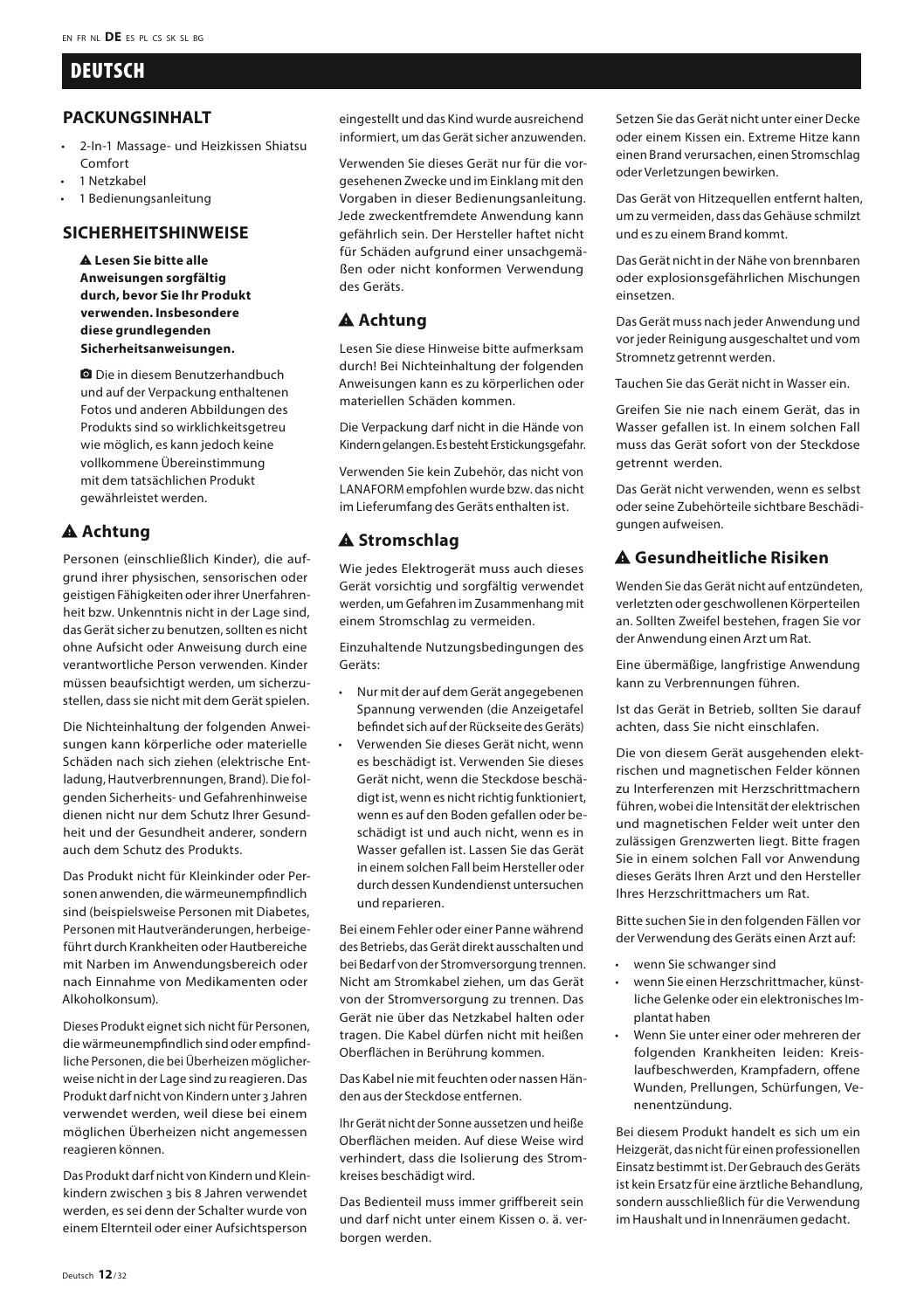Falls während des Gebrauchs dieses Geräts Schmerzen auftreten, brechen Sie die Anwendung umgehend ab und halten Sie Rücksprache mit Ihrem Arzt.

# **A** Reparatur

Dieses Gerät beinhaltet keine durch die Anwender reparierbaren Teile, weshalb Sie nie versuchen sollten, es selbst zu reparieren.

# $A$  Anwendung

Schließen Sie das Gerät nicht an das Stromnetz an, wenn es zusammengefaltet oder komprimiert ist. Klemmen Sie das Gerät nicht zwischen Objekten ein und biegen Sie es nicht zu sehr.

Verwenden Sie das Gerät nur in einem trockenen Umfeld.

Ziehen und verdrehen Sie die Kabel nicht durch starke Knicke.

Tragen Sie das Gerät nicht am Netzkabel der über das Bedienteil bzw. benutzen Sie das Netzkabel nicht als Tragegriff.

Führen Sie keine Steck- und Nähnadeln oder andere spitze Objekte in das Gerät ein.

Dieses Gerät ist kein Spielzeug. Es darf nicht in die Hände von Kindern gelangen.

Nur die im Lieferumfang inbegriffene Stromversorgung verwenden.

Dieses Gerät eignet sich nicht als Wärmezufuhr für Tiere.

Verwenden Sie dieses Gerät nicht mit Schuhen.

Untersuchen Sie das Gerät regelmäßig im Hinblick auf Abnutzungen oder Schäden. Sollten Sie Abnutzungen oder Schäden erkennen oder wurde das Gerät nicht sachgemäß verwendet, muss es vor einem erneuten Betrieb zunächst beim Händler oder Hersteller eingereicht werden.

Wenn das Stromkabel beschädigt wurde, muss es vom Hersteller ersetzt werden. Wenden Sie sich für eine Reparatur oder einen Ersatz bitte an den Kundendienst.

Halten Sie sich immer an die Anwendungsund Reinigungshinweise für das Gerät.

Stellen Sie nichts auf dem Gerät ab.

Bei Fragen im Zusammenhang mit der Anwendung unseres Geräts wenden Sie sich bitte an den Kundendienst.

Vor dem Erstgebrauch des Geräts muss der Silicagel-Beutel entfernt werden, der gegen übermäßige Luftfeuchtigkeit eingesetzt wird.

# **ANWENDUNG**

Das 2-in-1 Massage- und Heizkissen Shiatsu Comfort eignet sich ausschließlich für eine Massage und/oder zum Aufwärmen von Füßen, Beinen, Rücken, Armen oder Nacken des

menschlichen Körpers. Dieses Gerät eignet sich ausschließlich für den Einsatz im häuslichen Bereich.

# **Wichtige Informationen**

Die folgenden Symbole werden in dieser Bedienungsanleitung, auf der Verpackung und dem Gerät sowie seinem Zubehör verwendet:

| ۰,   | Die Hinweise lesen                                                                |
|------|-----------------------------------------------------------------------------------|
|      | Keine Nadeln einführen                                                            |
|      | Das Gerät nur in einem trockenen<br>Umfeld verwenden                              |
| IPx1 | Spritzfest                                                                        |
| A    | Hinweis in Bezug auf ein Verletzungsrisiko<br>oder eine Gefahr für die Gesundheit |
| A    | Sicherheitshinweis in Bezug auf ein<br>Beschädigungsrisiko des Geräts/Zubehörs    |
| ₩    | Nicht waschen                                                                     |
| 惢    | Keine Chlorbleiche verwenden                                                      |
| Ñ    | Nicht in einem Wäschetrockner trocknen                                            |
| ⊠    | Nicht bügeln                                                                      |
| ⊠    | Nicht reinigen                                                                    |
|      | Das Produkt darf nicht von Kindern<br>unter 3 Jahren verwendet werden             |
|      |                                                                                   |

# **PRÄSENTATION**

Sie haben sich für den Kauf des 2-in-1 Massage- und Heizkissens Shiatsu Comfort von LANAFORM entschieden – vielen Dank für Ihr Vertrauen. Das 2-in-1 Massage- und Heizkissen Shiatsu Comfort ermöglicht eine Massage mit kreisförmigen Knetbewegungen, um verspannte, müde Muskeln zu lockern. Die Massageknoten des Kissens bewegen sich von innen nach außen und sorgen auf diese Weise für eine intensive, authentische Massage. Das vielseitige Design des Massage- und Heizkissens ermöglicht eine gezielte Behandlung Ihrer Füße, Ihres Nackens, Ihrer Schultern, Ihres Rückens oder Ihrer Beine.

Das Konzept der Shiatsu-Massage basiert auf der traditionellen chinesischen Medizin und insbesondere dem Meridiansystem, d. h. den Leitbahnen des menschlichen Körpers durch welche die Energie fließt. Ziel der Shiatsu-Massage ist es, ein körperliches, emotionales und mentales Wohlbefinden der zu behandelnden Person herbeizuführen, indem Energieblockaden in den Meridianen eliminiert und die selbstregulierenden Kapazitäten stimuliert werden, indem durch fließende Bewegungen Druck auf entlang der Meridiane ausgeübt wird.

Die zweistufige Shiatsu-Massagefunktion in zwei Richtungen des 2-in-1 Massagekissen Shiatsu Comfort wird ergänzt durch eine Heizfunktion mit zwei Intensitätsstufen. Die beiden Funktionen können entweder gleichzeitig oder separat verwendet werden.

#### **BESCHREIBUNG DES GERÄTS [Mtd]**

- 1 Abmontierbarer Fußwärmer
- 2 Abmontierbares Massagekissen<br>3 Beißverschluss
- **Reißverschluss**
- 4 Fernbedienung
- 5 Netzkabel
- 6 Adapter

# **FERNBEDIENUNG [**insert\_photo **2]**

- 1 Ein/Aus
- 2 Shiatsu-Massage/Massageintensität
- 3 Drehrichtung der Shiatsu-Massage
- 4 Heizfunktion/Heizintensität

#### **ANWENDUNGSUMGEBUNG**

- Öffnen Sie die Kartonverpackung.
- Nehmen Sie das Gerät nach oben heraus, ohne die Schutzfolien zu entfernen.
- Beseitigen Sie anschließend alle Schutzfolien.
- Prüfen Sie, ob das Gerät, der Netzstecker und das Stromkabel unbeschädigt sind.

#### **ANWENDUNGSHINWEISE FÜR DAS 2-IN-1 MASSAGE-UND HEIZKISSEN FÜR DIE FÜSE SHIATSU COMFORT**

- Das 2-in-1 Massage- und Heizkissen Shiatsu Comfort auf einer festen, ebenen Oberfläche installieren.
- Darauf achten, dass Massagekissen und Fußwärmer über den Reißverschluss gut miteinander befestigt sind.
- Das Stromkabel an den Adapter anschließen und letzteren mit einer Steckdose verbinden, wobei Sie vorher prüfen sollten, ob die Adapterspannung sich für Ihren Stromkreislauf eignet.
- Stellen Sie Ihre Füße in den Fußwärmer mit Massagefunktion.
- Betätigen Sie die On/Off Taste, um das Gerät einzuschalten. Jetzt ist oberhalb des entsprechenden Schalters eine rote LED-Kontrollleuchte zu sehen.

#### **Shiatsu-Massagefunktion**

- Um die Shiatsu-Massagefunktion zu aktivieren, die Schaltfläche "Shiatsu-Massage" betätigen. Jetzt drehen sich die Massageköpfe entgegen den Uhrzeigersinn und eine grüne LED-Kontrollleuchte ist zu sehen.
- Das 2-in-1 Massage- und Heizkissen Shiatsu Comfort bietet 2 Shiatsu-Massageintensitäten. Zum Einstellen der gewünschten Intensität die Schaltfläche "Shiatsu-Massage" mehrmals betätigen. Auf der langsamsten Stufe ist die LED-Kontrollleuchte hellgrün und auf der schnellsten Stufe dunkelgrün.
- Um die Richtung der Shiatsu-Massageköpfe zu ändern, die Schaltfläche "Drehrichtung der Shiatsu Massage" betätigen.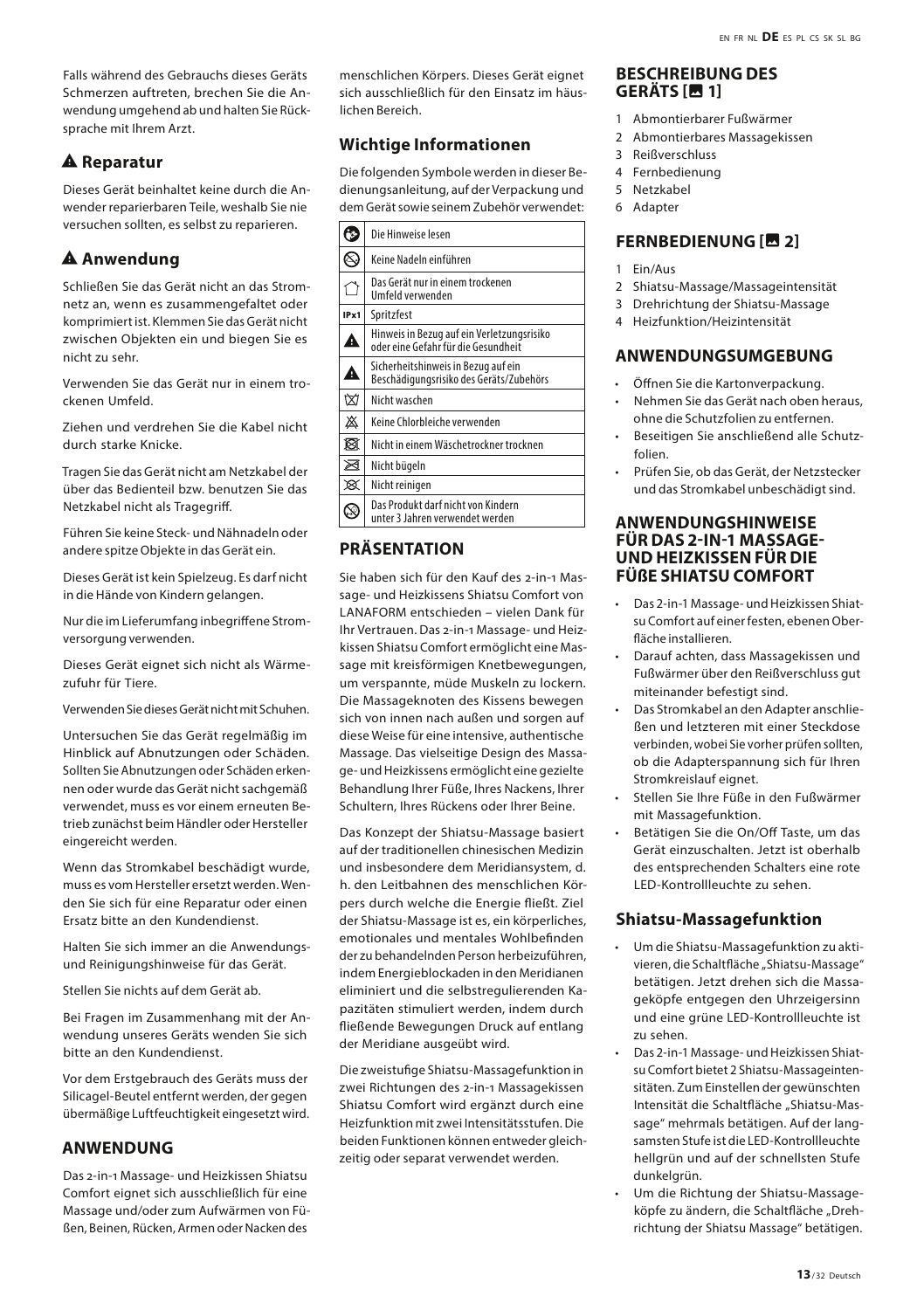- Die Shiatsu-Massagefunktion wird nach 15 Minuten automatisch angehalten. Wenn Sie das Massage- und Heizkissen erneut verwenden möchten, einfach wieder die Schaltfläche "On/Off" betätigen.
- Bei einem zu intensiven Druck auf die Massageköpfe wird diese durch ein in das Gerät integriertes Schutzsystem unterbrochen. Das Gerät kann wieder eingeschaltet werden, indem die Verbindung zur Steckdose getrennt und es anschließend wieder angeschlossen wird.

#### **Heizfunktion**

- Um die Heizfunktion zu aktivieren, die Schaltfläche "Heizfunktion" betätigen. Jetzt ist oberhalb des entsprechenden Schalters eine rote LED-Kontrollleuchte zu sehen.
- Das 2-in-1 Massage- und Heizkissen Shiatsu Comfort bietet zwei Heizstufen. Betätigen Sie hintereinander die entsprechende Schaltfläche, um entweder eine geringe Heizstärke (hellrote LED-Kontrollleuchte) oder eine intensive Heizstärke auszuwählen (dunkelrote LED-Kontrollleuchte). Wenn Sie die Wärmezufuhr abstellen möchten, betätigen Sie erneut den Schalter "Heizfunktion". Die LED-Kontrollleuchte ist nicht mehr zu sehen.
- Wenn Sie die Wärmezufuhr wieder aktivieren möchten, betätigen Sie erneut den Schalter Heizfunktion"
- Die Heizfunktion wird nach einer Stunde automatisch abgestellt. Wenn Sie das Massage- und Heizkissen erneut verwenden möchten, einfach wieder die Schaltfläche "Heizfunktion" betätigen.

 $\Omega$  Hinweise:

- Wenn Sie die Funktion über einen längeren Zeitraum verwende möchten, wählen Sie auf dem Display die niedrigste Heizstufe aus, um zu vermeiden, dass Ihre Füße überhitzen und es zu Verbrennungen kommt
- Trennen Sie das Stromkabel nach jeder Anwendung von der Steckdose;
- Während der ersten Anwendung riecht es möglicherweise nach Kunststoff. Dieser Geruch hält jedoch nicht an.

#### **ANWENDUNGSHINWEISE FÜR DAS 2-IN-1 MASSAGE-UND HEIZKISSEN FÜR DEN KÖRPER SHIATSU COMFORT**

- Trennen Sie das Massagekissen mithilfe des Reißverschlusses vom Fußwärmer.
- Legen Sie das Massagekissen auf das Körperteil, das Sie massieren möchten, basierend auf den in dieser Bedienungsanleitung aufgeführten Abbildungen.
- Bitte beachten Sie die Anwendungshinweise im weiter oben aufgeführten Paragraf.

#### **REINIGUNG UND PFLEGE**

#### $A$  Warnung

Vor jeder Reinigung des Geräts sollte das Kabel immer von der Steckdose getrennt werden.

Reinigen Sie das Gerät nicht mit Wasser oder einer anderen Flüssigkeit. Bei einer manuellen Reinigung ein feuchtes Tuch oder einen feuchten Schwamm verwenden und bei Bedarf eine kleine Menge Flüssigreiniger hinzufügen. Das Gerät nicht in einem Wäschetrockner trocknen. Der Fußwärmer darf nicht geschleudert, in der chemischen Reinigung gereinigt, mit Druck bearbeitet oder gebügelt werden. Das herausnehmbare Futter eignet sich für eine Reinigung in der Waschmaschine bei 30 °C. Verwenden Sie den Fußwärmer nicht, wenn er noch nicht ganz trocken ist.

Bei einer langfristigen Aufbewahrung sollte das Gerät in seiner Originalverpackung aufbewahrt werden und an einem trockenen Ort aufbewahrt werden, wobei nichts darauf abgestellt werden sollte. Vollständig abkühlen lassen und anschließend verstauen.

#### **然 FEHLER UND FEHLERBEHEBUNG**

- $\odot$  Der Fußwärmer heizt nicht oder **die Massagefunktion kann nicht aktiviert werden, obwohl:**
- das Stromkabel angeschlossen an eine funktionsfähige Steckdose angeschlossen ist;
- das Stromkabel mit dem Fußwärmer verbunden ist;
- die beiden Funktionen (Heizen und Massage) aktiviert sind.
- **2** Das 2-in-1 Massagekissen Shiatsu Comfort hat einen Defekt.

 $\odot$  Kontaktieren Sie den Kundendienst.

#### **TECHNISCHE DATEN**

| Model    | LA110105                       |
|----------|--------------------------------|
| Spannung | DC 12 V                        |
| Leistung | 30 W                           |
| Maße     | $310 \times 110 \times 310$ mm |

#### **HINWEISE ZUR ENTSORGUNG DER UMVERPACKUNG**

Die Umverpackung besteht ausschließlich aus nicht umweltgefährdenden Materialien, die Sie zur Wiederverwertung in der Recyclingstelle Ihrer Gemeinde abgeben können. Der Karton kann in einen Altpapier-Container gegeben werden. Die Verpackungsfolien müssen der Recyclingstelle Ihrer Gemeinde zugeführt werden.

Das Gerät selbst muss ebenfalls unter Rücksichtnahme auf die Umwelt und unter Einhaltung der gesetzlichen Entsorgungsvorschriften entsorgt werden.

#### **BESCHRÄNKTE GARANTIE**

LANAFORM garantiert die Freiheit von Material- und Fabrikationsfehlern des Geräts, und zwar für eine Dauer von zwei Jahren ab Kaufdatum. Dabei gelten folgende Ausnahmen:

Die LANAFORM Garantie deckt keine Beschädigungen aufgrund von normaler Abnutzung dieses Gerätes ab. Darüber hinaus erstreckt sich die Garantie auf das LANAFORM-Gerät nicht auf Schäden, die auf unsachgemäßen oder übermäßigen Gebrauch, Unfälle, die Verwendung nicht vom Hersteller empfohlener Zubehörteile, Umbauten am Gerät oder auf sonstige Umstände gleich welcher Art zurückzuführen sind, die sich dem Wissen und dem Einfluss von LANAFORM entziehen.

LANAFORM haftet nicht für Begleit-, Folgeund besondere Schäden.

Alle impliziten Garantien in Bezug auf die Eignung des Gerätes sind auf eine Frist von zwei Jahren ab dem anfänglichen Kaufdatum beschränkt, soweit eine Kopie des Kaufnachweis vorgelegt werden kann.

Auf Garantie eingeschickte Geräte werden von LANAFORM nach eigenem Ermessen entweder repariert oder ausgetauscht und an Sie zurückgesendet. Die Garantie gilt nur bei Reparatur im LANAFORM Kundendienstzentrum. Bei Reparatur durch einen anderen Kundendienstanbieter erlischt die Garantie.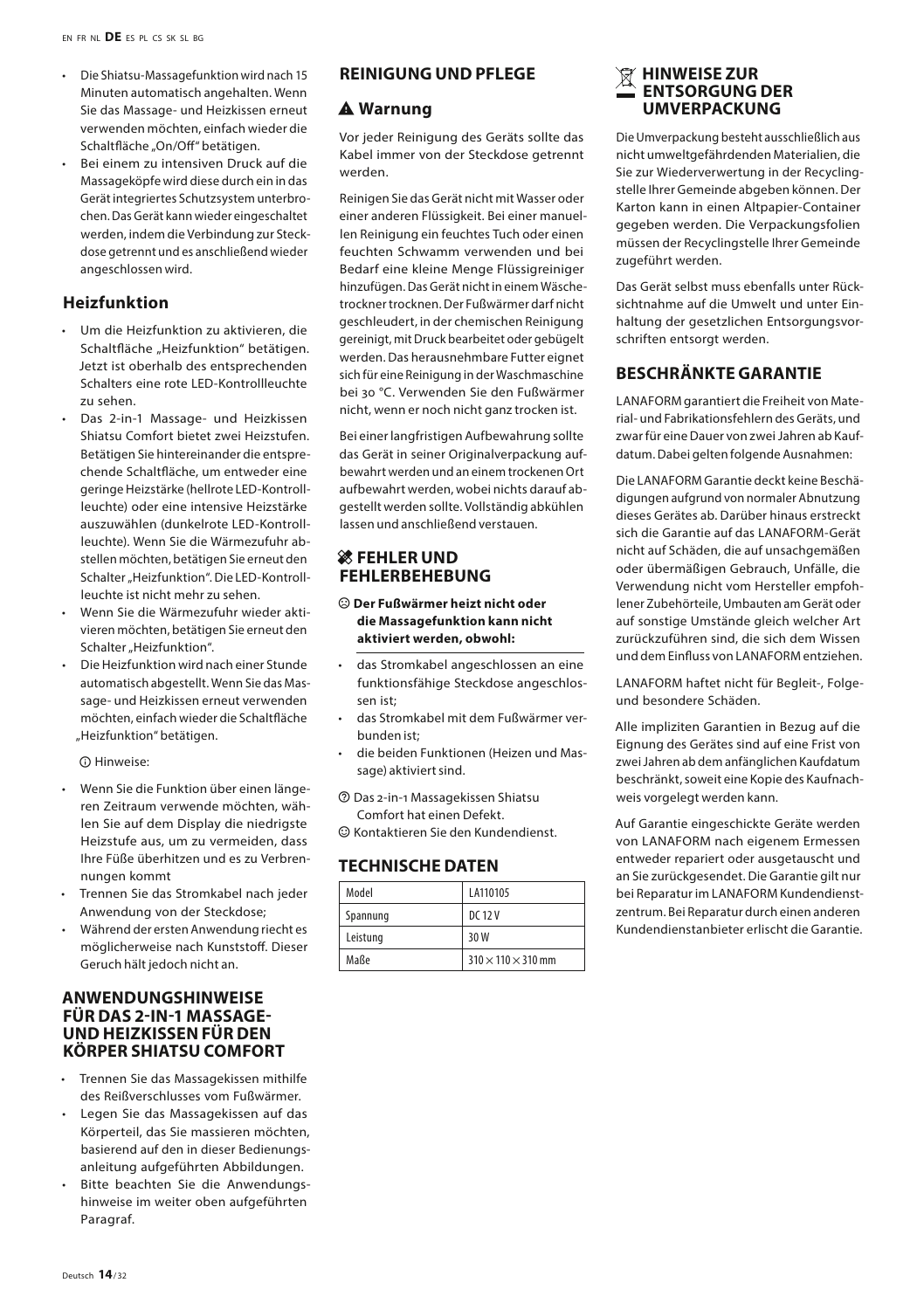#### **CONTENIDO DEL ENVASE**

- Cojín masajeador y calefactor 2 en 1 Shiatsu Comfort
- 1 cable de alimentación
- 1 manual de instrucciones

#### **DECLARACIÓN DE PRECAUCIÓN**

report\_problem **Lea todas las instrucciones antes de utilizar el producto, en especial los importantes consejos de seguridad que se enumeran a continuación.**

**Q** Las fotografías y demás representaciones del producto que figuran en el presente manual y en el embalaje pretenden ser lo más precisas posibles, pero no necesariamente exactas al producto real.

#### A Atención

Este aparato no está pensado para ser utilizado por personas con capacidades físicas, sensoriales o psíquicas reducidas o por personas sin la experiencia o los conocimientos adecuados (incluidos niños), salvo bajo la supervisión de una persona responsable de su seguridad, con la debida vigilancia, o si han recibido instrucciones previas sobre la utilización del producto. Evite que los niños jueguen con él.

El incumplimiento de las siguientes instrucciones puede provocar lesiones corporales o daños materiales (descarga eléctrica, quemaduras en la piel, incendio). Las siguientes instrucciones de seguridad y de peligro no solo están destinadas a proteger su salud y la de los demás, sino también a proteger el producto.

No utilice el producto en niños pequeños o en personas que no sientan el calor (por ejemplo, personas diabéticas, personas con transformaciones cutáneas ocasionadas por una enfermedad o zonas de la piel con cicatrices en la zona de aplicación, o después de haber consumido medicamentos o alcohol).

Este producto no se debe utilizar por personas que no sean sensibles al calor o por personas vulnerables que no puedan reaccionar al sobrecalentamiento. Este producto no debe ser utilizado por niños menores de 3 años, ya que podrían no ser capaces de reaccionar en caso de calentamiento excesivo.

Este producto no debe ser utilizado por niños de edades entre los 3 y los 8 años, a no ser que el mando haya sido ajustado por uno de los padres o un tutor y solo si se ha enseñado a los niños a utilizarlo con total seguridad.

Utilice este aparato solo para el propósito para el que está diseñado y según las indicaciones dadas en este manual de instrucciones. Un uso inadecuado puede ser peligroso. El fabricante no se hace responsable de los daños causados por un uso incorrecto o inadecuado.

#### A Atención

¡Lea estas observaciones atentamente! El incumplimiento de las siguientes instrucciones puede ocasionar daños corporales o materiales.

Mantenga el embalaje fuera del alcance de los niños. Podrían ahogarse.

No utilice accesorios no recomendados por LANA-FORM o no suministrados con este producto.

#### $\triangle$  Descarga eléctrica

Como cualquier aparato eléctrico, este dispositivo se debe utilizar con cuidado y precaución para evitar los peligros debidos a las descargas eléctricas.

Condiciones de uso del aparato que se deben respetar:

Utilícelo solo a la tensión indicada en el aparato (la placa de características se encuentra en la parte posterior del mando)

No utilice el aparato si está dañado, si la toma de corriente no está en buen estado, si no funciona correctamente, si se ha caído al suelo, si ha sufrido algún desperfecto o incluso si ha entrado en contacto con el agua. En tales casos, llévelo a su distribuidor o póngase en contacto con el servicio postventa para que lo examinen o reparen.

En caso de avería o mal funcionamiento durante su uso, deje de utilizar el aparato inmediatamente y desconecte la alimentación. No tire del cable de alimentación o del aparato para retirar el enchufe de la toma de corriente. Nunca sujete ni transporte el aparato por el cable de alimentación. Mantenga los cables alejados de las superficies calientes.

Nunca lo desenchufe con las manos húmedas o mojadas.

No exponga el aparato al sol o a cualquier superficie caliente. Podría causar daños en el aislamiento del circuito eléctrico.

Mantenga siempre el mando al alcance de la mano, sin ocultarlo bajo una almohada o cualquier otro objeto.

No utilice este aparato debajo de mantas o cojines. Un calor excesivo podría provocar un incendio, electrocución o lesiones.

Mantenga el aparato alejado de las fuentes de calor para evitar que se derrita y provoque un incendio.

No utilice el dispositivo cerca de mezclas de gases inflamables o explosivas.

El aparato debe apagarse y desenchufarse después de cada uso y antes de cada limpieza.

No sumerja el aparato en agua.

No coja nunca un aparato que haya caído al agua. Desenchufe el aparato de inmediato.

No utilice el aparato si este último o sus accesorios presentan daños aparentes.

#### $\triangle$  Riesgo para la salud

No utilice el aparato en partes del cuerpo inflamadas, lesionadas o hinchadas. En caso de duda, consulte a un médico antes de utilizarlo.

Un uso excesivamente prolongado puede provocar quemaduras.

No se duerma mientras el aparato esté en funcionamiento.

Los campos eléctricos y magnéticos emitidos por este aparato pueden interferir con el funcionamiento de los marcapasos, aunque la potencia de los campos eléctricos y magnéticos está muy por debajo de los límites autorizados. Consulte a su médico y al fabricante de su marcapasos antes de utilizar este dispositivo.

Consulte a su médico antes de utilizarlo si:

- Está embarazada
- Tiene un marcapasos, prótesis articulares o implantes electrónicos
- Padece una o más de las siguientes enfermedades: problemas de circulación, varices, heridas abiertas, contusiones, arañazos o inflamación de las venas.

Este producto es un aparato calefactor no profesional. No utilice este aparato para sustituir cuidados médicos. El aparato está destinado exclusivamente al uso familiar y en un entorno interior.

Si siente algún dolor de cualquier tipo al utilizar este aparato, deje de usarlo inmediatamente y consulte a su médico.

#### **A** Reparación

Este aparato no contiene ninguna pieza que se pueda reparar por el usuario. No intente reparar el aparato usted mismo.

# report\_problem **Utilización**

No enchufe el aparato cuando esté doblado o comprimido. No aprisione el aparato entre objetos y no lo doble demasiado.

Utilice el aparato únicamente en un entorno seco.

No tire, tuerza ni doble los cables formando pliegues pronunciados.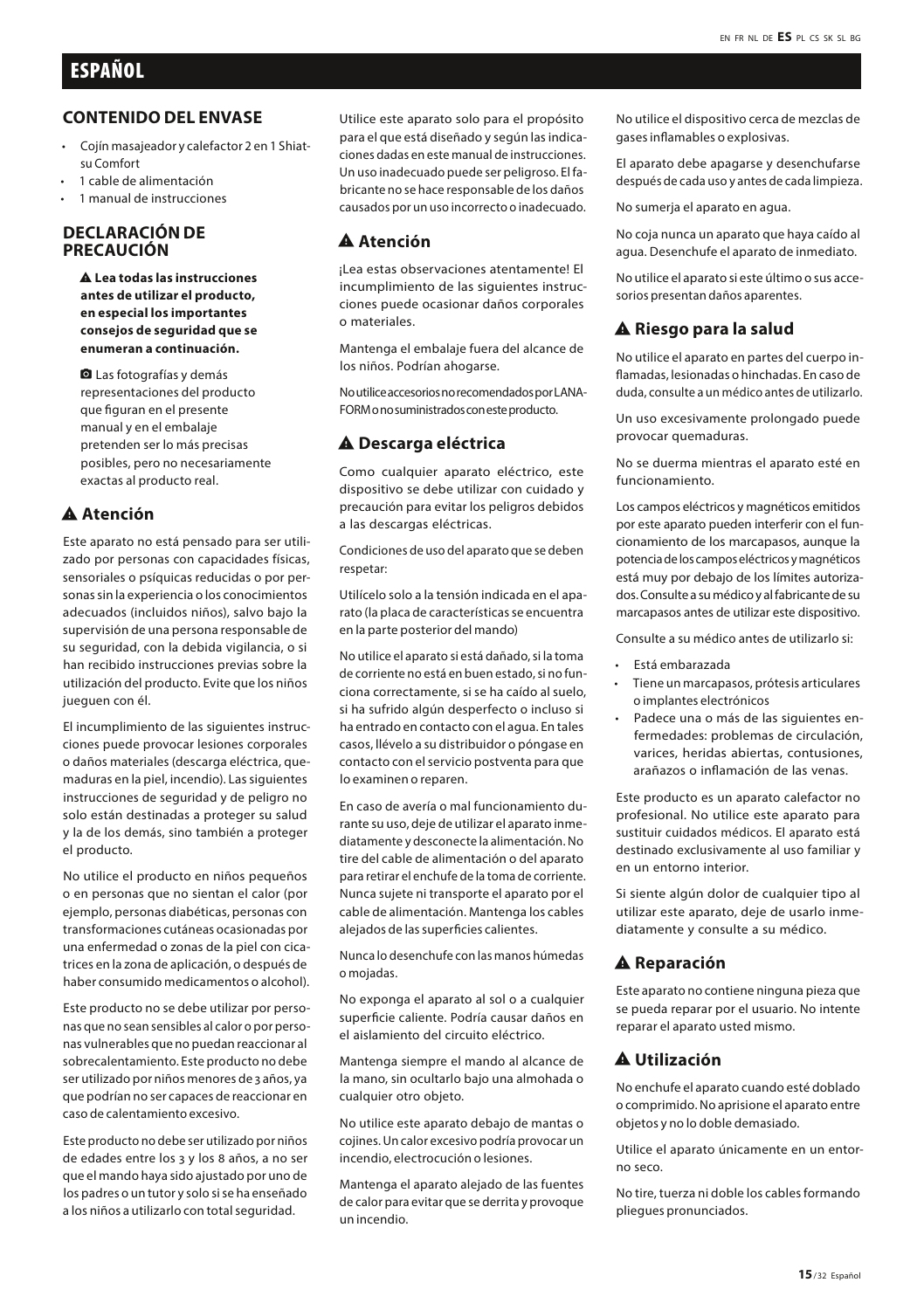No transporte el aparato sujetándolo por el cable o el mando, ni utilice este cable o el mando como asa.

Evite introducir alfileres, agujas u otros objetos punzantes en este aparto.

Este aparato no es un juguete, manténgalo fuera del alcance de los niños.

Utilice únicamente la fuente de alimentación suministrada.

Este aparato no está destinado a calentar a los animales.

No utilice este dispositivo con zapatos.

Compruebe frecuentemente el aparato para detectar cualquier signo de desgaste o daños. Si detecta cualquier signo de desgaste o daños, o si el aparato no se ha utilizado correctamente, se debe devolver al fabricante o al distribuidor antes de volver a utilizarlo.

Si el cable está dañado, debe ser sustituido por el fabricante. Póngase en contacto con el servicio de atención al cliente para su reparación o sustitución.

Respete siempre las instrucciones de uso, limpieza y mantenimiento.

No coloque ningún objeto sobre el aparato.

Si tiene alguna pregunta sobre el uso del aparato, póngase en contacto con el servicio de atención al cliente.

Antes de utilizar el aparato, retire la bolsita de sílice que protege el producto de la humedad del aire.

#### **USO**

El cojín masajeador y calefactor 2 en 1 Shiatsu Comfort está destinado únicamente a masajear y/o calentar los pies, las piernas, la espalda, los brazos o la nuca del cuerpo humano. El aparato está diseñado únicamente para un uso doméstico.

#### **Información importante**

Los siguientes símbolos se utilizan en estas instrucciones, en el embalaje y en la placa de características del aparato y los accesorios:

|      | Leer las instrucciones                                                               |
|------|--------------------------------------------------------------------------------------|
|      | No introducir agujas                                                                 |
|      | Utilizar el aparato únicamente en lugares secos                                      |
| IPx1 | Resistente a los derrames                                                            |
| D    | Instrucciones de advertencia que indican<br>un riesgo de lesiones o daños a la salud |
| A    | Nota de seguridad que indica un riesgo<br>de daño en la unidad/accesorio             |
| ₥    | No lavar                                                                             |
| 盗    | No utilizar lejía                                                                    |
| 図    | No secar en la secadora                                                              |
| ⊠    | No planchar                                                                          |
| x    | No limpiar                                                                           |
|      | Este producto no debe ser utilizado<br>por niños menores de 3 años.                  |

# **PRESENTACIÓN**

Gracias por comprar el cojín masajeador y calefactor 2 en 1 Shiatsu Comfort de LANAFORM. El cojín masajeador y calefactor 2 en 1 Shiatsu Comfort ofrece un masaje terapéutico circular para relajar los músculos tensos. Los nodos de masaje de este cojín se desplazan hacia el interior y el exterior para una experiencia de masaje más profunda y auténtica. El diseño versátil del cojín masajeador y vibrador le permite actuar en el cuello, la espalda, las piernas, los hombros o los pies.

El masaje Shiatsu se basa en ideas arraigadas en la medicina tradicional china, especialmente en el sistema de meridianos, es decir, los canales del cuerpo humano por los que circula la energía. El propósito de un masaje Shiatsu es favorecer el bienestar físico, emocional y mental de la persona trabajando en los bloqueos energéticos de los meridianos y estimulando la capacidad autorreguladora del cuerpo gracias a los movimientos de presión ejercidos a lo largo de los meridianos mediante movimientos fluidos.

Además del masaje Shiatsu con dos intensidades y dos direcciones de rotación, el cojín masajeador 2 en 1 Shiatsu Comfort dispone de una función calefactora con dos intensidades. Se pueden utilizar ambas funciones al mismo tiempo o por separado.

#### **DESCRIPCIÓN DEL APARATO [图 1]**

- 1 Calentador de pies desmontable
- 2 Cojín masajeador desmontable
- 3 Cremallera
- 4 Mando
- 5 Cable de alimentación
- 6 Adaptador

# **MANDO [■ 2]**

- 1 Encendido/Apagado
- 2 Masaje Shiatsu/Intensidad de masaje
- 3 Dirección de rotación del masaje Shiatsu
- 4 Función calefactora/Intensidad del calor

# **ENTORNO DE USO**

- Abra el embalaje de cartón.
- Extraiga el aparato hacia arriba dejando las películas protectoras.
- Retire ahora todas las películas protectoras.
- Compruebe que el aparato, el mando, el cable de alimentación y el adaptador no estén dañados.

#### **INSTRUCCIONES DE USO DEL COJÍN MASAJEADOR Y CALEFACTOR 2 EN 1 SHIATSU COMFORT PARA LOS PIES**

• Coloque el cojín masajeador y calefactor 2 en 1 Shiatsu Comfort sobre una superficie dura y plana.

- Asegúrese de que el cojín masajeador y el calentador de pies estén bien fijados con ayuda de la cremallera.
- Conecte el cable de alimentación al adaptador y conecte este último a un enchufe, asegurándose de que la tensión del adaptador coincida con la de su red doméstica.
- Coloque sus pies dentro del calentador de pies masajeador.
- Pulse el botón de encendido/apagado para encender el aparato. Aparece un indicador LED rojo sobre el botón correspondiente.

#### **Función de masaje Shiatsu**

- Para activar la función de masaje Shiatsu, pulse el botón «Masaje Shiatsu». Los cabezales de masaje comienzan a girar en sentido contrario a las agujas del reloj y aparece un indicador LED verde.
- El cojín masajeador y calefactor 2 en 1 Shiatsu Comfort dispone de 2 intensidades de masaje Shiatsu. Para seleccionar una de ellas, pulse sucesivamente el botón «Masaje Shiatsu». Un indicador LED verde claro corresponde a la velocidad más baja, mientras que el indicador verde oscuro corresponde a la intensidad más alta.
- Para cambiar la dirección de orientación de los cabezales de masaje Shiatsu, pulse el botón «Dirección de rotación del masaje Shiatsu».
- La función de masaje Shiatsu se detiene automáticamente después de 15 minutos. Si desea volver a utilizar el cojín masajeador y calefactor, pulse de nuevo el botón de encendido/apagado.
- Si presiona los cabezales de masaje con demasiada firmeza, un sistema de protección del aparato interrumpirá el masaje. Para reactivarlo, desconecte el aparato y vuelva a conectarlo.

#### **Función calor**

- Para activar la función de calor, pulse el botón «Función calefactora». Aparece un indicador LED rojo sobre el botón correspondiente.
- El cojín masajeador y calefactor 2 en 1 Shiatsu Comfort dispone también de dos intensidades de calentamiento. Pulse sucesivamente el botón correspondiente para seleccionar la intensidad baja (indicador LED rojo claro) o la intensidad alta de calentamiento (indicador LED rojo oscuro). Para detener la función de calor, pulse de nuevo el botón «Función calefactora». El indicador LED desaparece.
- Para reactivarla, pulse de nuevo el botón «Función calefactora».
- La función calefactora está programada para detenerse automáticamente después de una hora. Si desea volver a utilizar la función calefactora, pulse de nuevo el botón «Función calefactora».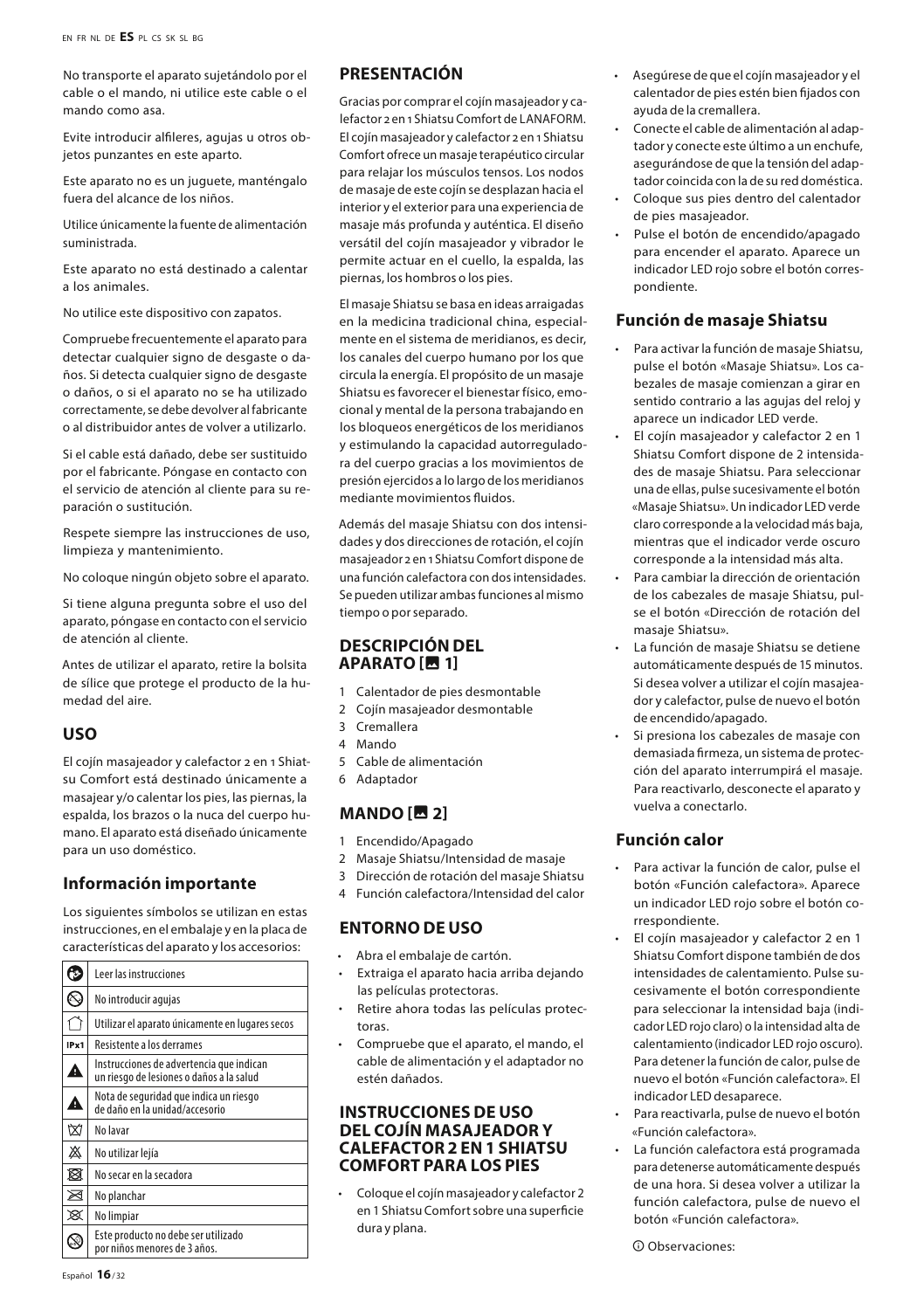- Si desea utilizar la función durante un largo periodo de tiempo, recomendamos seleccionar el ajuste de calor más bajo en el dispositivo de control para evitar el sobrecalentamiento de los pies, que puede provocar quemaduras
- Desenchufe el cable del enchufe después de cada uso
- Durante el primer uso, el aparato puede emitir olor a plástico. Este olor no durará mucho

#### **INSTRUCCIONES DE USO DEL COJÍN MASAJEADOR Y CALEFACTOR 2 EN 1 SHIATSU COMFORT PARA EL CUERPO**

- Separe el cojín masajeador del calentador de pies con ayuda de la cremallera.
- Coloque el cojín masajeador en el lugar del cuerpo que desee masajear utilizando las ilustraciones de este manual.
- Consulte las instrucciones de uso del párrafo anterior para utilizar el cojín masajeador.

# **LIMPIEZA Y MANTENIMIENTO**

#### A Advertencia

Antes de limpiar el aparato, desenchufe siempre el cable del enchufe.

No lave el aparato ni lo sumerja en agua o cualquier otro líquido. Para limpiarlo, utilice un paño o una esponja húmeda y, si es necesario, una pequeña cantidad de detergente líquido. No introduzca el aparato en una secadora. El calentador de pies no se debe centrifugar, lavar en seco, retorcer, presionar o planchar. El forro extraíble se puede lavar a máquina a 86 °F (30 °C). No utilice el calentador de pies hasta que esté completamente seco.

#### Para un almacenamiento a largo plazo, coloque el aparato en su embalaje original y guárdelo en un lugar seco y descubierto. Deje que el aparato se enfríe por completo antes de guardarlo.

#### **28 PROBLEMAS Y SOLUCIONES**

- $\odot$  El calentador de pies no calienta **o la función de masaje no se puede activar aunque:**
- La fuente de alimentación esté conectada a un enchufe que funciona
- El cable de alimentación esté conectado a la toma del calentador de pies
- Ambas funciones (calor + masaje) estén activadas.
- $\circledR$  El cojín masajeador y calefactor 2 en 1 Shiatsu Comfort está defectuoso.
- $\odot$  Póngase en contacto con el servicio de atención al cliente.

## **INFORMACIÓN TÉCNICA**

| Modelo             | LA110105                       |
|--------------------|--------------------------------|
| Tensión            | DC 12 V                        |
| Potencia           | 30 W                           |
| <b>Dimensiones</b> | $310 \times 110 \times 310$ mm |

#### **CONSEJOS SOBRE ELIMINACIÓN DE RESIDUOS**

El embalaje está compuesto íntegramente por materiales que no suponen peligro para el medio ambiente, que pueden depositarse en el centro de recogida selectiva de su municipio para su uso como materiales secundarios. El cartón puede depositarse en un contenedor de recogida de papel. Los plásticos de embalaje deben depositarse

en el centro de recogida selectiva y reciclaje de su municipio.

Cuando el aparato ya no le sirva, elimínelo de manera respetuosa con el medio ambiente y de acuerdo con la normativa.

# **GARANTÍA LIMITADA**

LANAFORM garantiza que este producto no presenta ningún defecto de material ni de fabricación durante un período de dos años a partir de la fecha de compra, con excepción de los casos que se indican a continuación.

La garantía LANAFORM no cubre los daños debidos a un desgaste normal por el uso del producto. Además, la garantía sobre este producto LANAFORM no cubre los daños causados por un uso abusivo o inapropiado, ni en caso de mala utilización, accidente, colocación de un accesorio no autorizado, modificación introducida en el producto o cualquier otra situación, de cualquier naturaleza, ajena al control de LANAFORM.

LANAFORM no será considerada responsable de ningún tipo de daño indirecto, consecutivo o especial.

Todas las garantías implícitas de aptitud del producto se limitan a un período de dos años a partir de la fecha de compra inicial, siempre que pueda presentarse copia del justificante de compra.

Una vez recibido el aparato, LANAFORM procederá a repararlo o sustituirlo, según el caso, y seguidamente se lo devolverá. La garantía solo puede reclamarse a través del Centro de Asistencia Técnica de LANAFORM. Toda actividad de mantenimiento de este producto no realizada por el Centro de Asistencia Técnica de LANAFORM anula la presente garantía.

# POLSKI

# **ZAWARTOŚĆ OPAKOWANIA**

- poduszka masująca i ogrzewająca 2w1 Shiatsu Comfort
- 1 przewód zasilający
- 1 instrukcja obsługi

#### **DEKLARACJA ŚRODKÓW OSTROŻNOŚCI**

report\_problem **Przed rozpoczęciem korzystania z produktu przeczytaj wszystkie instrukcje, a w szczególności przedstawione poniżej podstawowe zalecenia dotyczące bezpieczeństwa.**

**a** Zdjęcia i inne ilustracje produktu zawarte w niniejszym podręczniku oraz na opakowaniu są tak dokładne, jak to możliwe, ale nie można zapewnić ich całkowitej zgodności z produktem.

#### report\_problem **Uwaga**

Urządzenie nie jest przewidziane do użytkowania przez osoby (w tym dzieci), których możliwości fizyczne, sensoryczne lub umysłowe są ograniczone, ani przez osoby nieposiadające odpowiedniego doświadczenia lub wiedzy, chyba że korzystają z urządzenia pod opieką osób odpowiedzialnych za ich bezpieczeństwo lub też zostały przez nie poinstruowane, jak używać aparatu. Należy nadzorować dzieci, aby upewnić się, że nie bawią się urządzeniem.

Niezastosowanie się do następujących zaleceń może doprowadzić do uszkodzeń ciała lub zniszczenia mienia (porażenie prądem, oparzenia skóry, pożar). Celem następujących zaleceń dotyczących bezpieczeństwa i zagrożeń jest nie tylko ochrona zdrowia Twojego i innych osób, lecz również ochrona produktu.

Nie należy stosować produktu na małych dzieciach lub osobach nieodczuwających ciepła (na przykład chorych na cukrzycę, posiadających chorobowe zmiany skórne lub blizny na obszarach skóry, które mają być masowane, lub na osobach będących pod wpływem leków lub alkoholu).

Produktu nie należy stosować na osobach niewrażliwych na ciepło lub na osobach osłabionych, które mogą nie być w stanie zareagować na przegrzanie. Produkt nie powinien być używany przez małe dzieci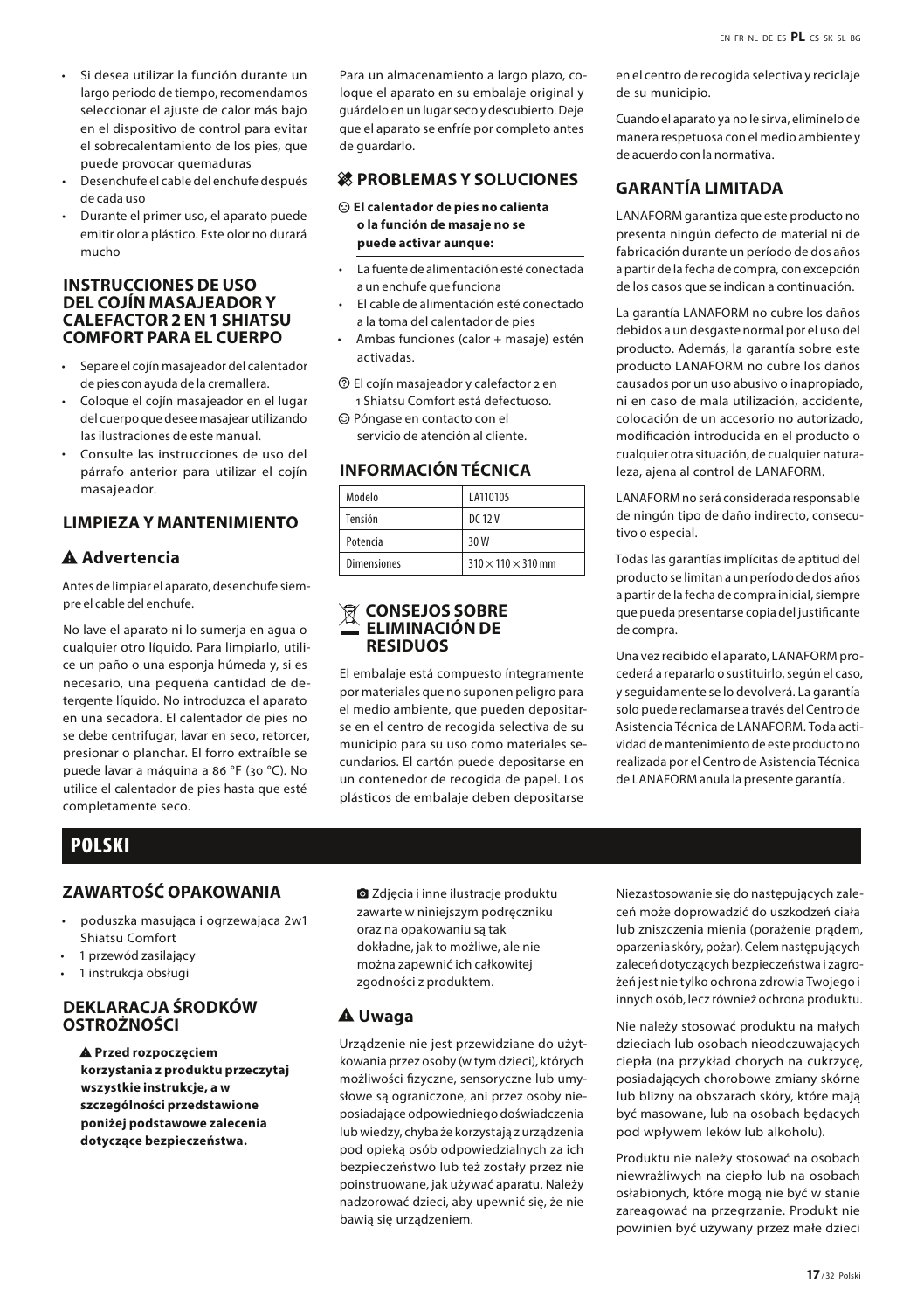(od 0 do 3 lat), ponieważ mogłyby one nie zareagować w przypadku przegrzania.

Produkt nie powinien być używany przez małe dzieci (od 3 do 8 lat), chyba że pilot zdalnego sterowania został ustawiony przez rodzica lub opiekuna, a dziecko zostało odpowiednio poinstruowane, jak bezpiecznie korzystać z urządzenia.

Z urządzenia należy korzystać wyłącznie w przewidzianych celach i zgodnie z zaleceniami podanymi w niniejszej instrukcji. Wszelkie niewłaściwe stosowanie może być niebezpieczne. Producent nie ponosi odpowiedzialności za szkody spowodowane stosowaniem niewłaściwym lub niezgodnym z zaleceniami.

# report\_problem **Uwaga**

Przeczytaj uważnie poniższe wskazówki! Nieprzestrzeganie zawartych poniżej instrukcji może spowodować uszkodzenia ciała lub szkody materialne.

Należy przechowywać opakowania poza zasięgiem dzieci. Mogą się zadławić.

Nie należy używać akcesoriów niezalecanych przez LANAFORM lub niedostarczanych wraz z urządzeniem.

# report\_problem **Porażenie prądem**

Jak w przypadku każdego urządzenia elektrycznego, również z tego urządzenia należy korzystać ostrożnie i rozsądnie, w celu uniknięcia niebezpieczeństwa porażenia prądem elektrycznym.

Należy korzystać z urządzenia zgodnie z poniższymi warunkami użytkowania:

- korzystaj z urządzenia wyłącznie stosując napięcie wskazane na urządzeniu (tabliczka znamionowa znajduje się z tyłu pilota zdalnego sterowania),
- nigdy nie używaj urządzenia, jeśli jest uszkodzone. Jeżeli gniazdko elektryczne jest uszkodzone, jeżeli urządzenie nie działa prawidłowo, jeżeli zostało uszkodzone, upuszczone na podłogę albo wpadło do wody. W takim przypadku należy oddać urządzenie do kontroli i naprawy sprzedawcy lub do serwisu obsługi posprzedażnej.

W razie wystąpienia usterki lub awarii podczas użytkowania, należy natychmiast przerwać korzystanie z urządzenia i odłączyć je od zasilania. Nie należy ciągnąć kabla zasilającego ani urządzenia w celu odłączenia go od gniazdka zasilania. Nigdy nie trzymaj ani nie przenoś urządzenia za kabel zasilający. Pamiętaj, by kable zawsze znajdowały się daleko od gorących powierzchni.

Nie odłączaj nigdy urządzenia od zasilania mając mokre lub wilgotne dłonie.

Nigdy nie wystawiaj swojego urządzenia na działanie promieni słońca lub gorące powierzchnie. Pozwoli to uniknąć uszkodzenia izolacji obwodu elektrycznego.

Pilot zdalnego sterowania musi znajdować się w zasięgu ręki, nie może być ukryty pod poduszką lub innym przedmiotem.

Nie używać urządzenia przykrytego kocem lub poduszką. Przegrzanie może być przyczyną pożaru, może też spowodować porażenie prądem elektrycznym lub obrażenia ciała.

Trzymaj urządzenie z dala od źródeł ciepła, aby uniknąć stopienia go lub wywołania pożaru.

Nie korzystaj z urządzenia w pobliżu łatwopalnych lub wybuchowych mieszanin gazowych.

Po każdym stosowaniu i przed każdym czyszczeniem urządzenie należy wyłączyć i odłączyć od zasilania.

Nigdy nie zanurzaj urządzenia w wodzie.

Nigdy nie uruchamiaj urządzenia, jeśli wpadło ono do wody. Natychmiast odłącz urządzenie.

Nie korzystaj z urządzenia, jeśli na jego akcesoriach lub na nim widoczne są uszkodzenia.

# report\_problem **Ryzyko dla zdrowia**

Nie korzystaj z urządzenia na oparzonych, zranionych lub spuchniętych częściach ciała. W razie wątpliwości skonsultuj się z lekarzem przed stosowaniem produktu.

Szczególnie długie stosowanie produktu może powodować oparzenia.

Nigdy nie zasypiaj podczas gdy urządzenie jest włączone.

Pola elektryczne i magnetyczne emitowane przez to urządzenie mogą interferować z działaniem rozruszników serca, pomimo że moc pól elektrycznych i magnetycznych znajduje się znacznie poniżej dopuszczalnych wartości określonych w przepisach. Skonsultuj się ze swoim lekarzem i z producentem rozrusznika serca przed stosowaniem urządzenia.

Skonsultuj się ze swoim lekarzem przed zastosowaniem urządzenia, jeśli:

- jesteś w ciąży,
- korzystasz z rozrusznika serca, sztucznych stawów lub implantów elektronicznych,
- cierpisz na jedną lub wiele z następujących chorób: choroby układu krążenia, żylaki, otwarte rany, siniaki, zadrapania, zapalenie żył.

Produkt ten jest urządzeniem ogrzewającym do zastosowań domowych. Nie należy używać urządzenia w zastępstwie zabiegów medycznych, jest ono przeznaczone wyłącznie do użytku domowego w zamkniętym pomieszczeniu.

Jeśli podczas korzystania z urządzenia użytkownik poczuje ból, powinien natychmiast zaprzestać jego używania i skontaktować się z lekarzem

# report\_problem **Naprawa**

Niniejsze urządzenie nie zawiera żadnej części, która może zostać naprawiona przez użytkownika; nigdy nie należy dokonywać prób samodzielnej naprawy.

# A Stosowanie

Nie podłączaj urządzenia do napięcia, jeśli jest złożone lub skompresowane. Nie wciskaj urządzenia między przedmioty i nie zginaj go zbytnio.

Stosuj urządzenie wyłącznie w suchym otoczeniu.

Nie ciągnij za kable, nie wykręcaj ich i nie składaj ich stosując zbyt silne zagięcia.

Nie przenoś urządzenia trzymając je za przewód elektryczny lub pilot zdalnego sterowania, nie używaj przewodu lub pilota jako uchwytu.

Unikaj wprowadzania szpilek, igieł lub innych ostro zakończonych przedmiotów do urządzenia.

Urządzenie to nie jest zabawką, trzymaj je poza zasięgiem dzieci.

Korzystaj wyłącznie z dostarczonego źródła zasilania.

Urządzenie to nie jest przeznaczone do ogrzewania zwierząt.

Nie korzystaj z urządzenia w butach.

Często sprawdzaj stan urządzenia, szukając wszelkich oznak zużycia lub uszkodzenia. Jeśli dostrzeżesz oznaki zużycia lub uszkodzenia, lub jeśli z urządzenia nie można korzystać poprawnie, powinno zostać odesłane do producenta lub sprzedawcy, zanim będzie można ponownie z niego korzystać.

Jeśli przewód zasilający jest uszkodzony, musi zostać wymieniony przez producenta; skontaktuj się z biurem obsługi klienta w celu zamówienia naprawy lub wymiany.

Zawsze przestrzegaj zaleceń dotyczących użytkowania oraz czyszczenia i konserwacji.

Nie kładź na urządzeniu żadnych przedmiotów.

Jeśli masz pytania dotyczące korzystania z naszego urządzenia, skontaktuj się z biurem obsługi klienta.

Przed rozpoczęciem korzystania z urządzenia należy usunąć woreczek z silikonem pochłaniający wilgoć.

#### **ZASTOSOWANIE**

Poduszka masująca i ogrzewająca 2w1 Shiatsu Comfort powinna być stosowana jedynie w celu masowania i/lub ogrzewania stóp, nóg, pleców, ramion lub karku człowieka. Urządzenie przeznaczone jest wyłącznie do stosowania w warunkach domowych.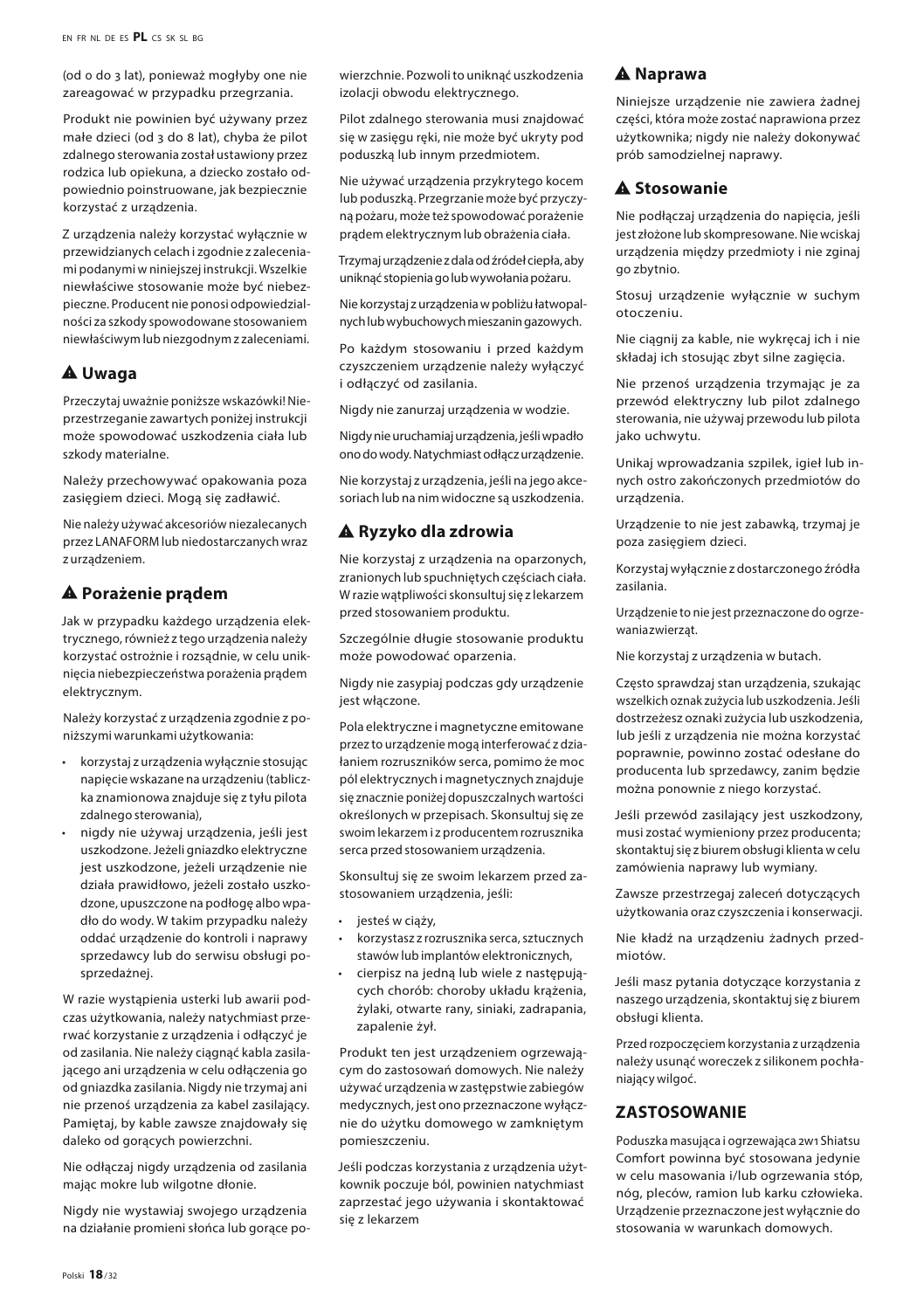Nastepujące symbole używane są w niniejszej instrukcji, na opakowaniu i na tabliczce znamionowej urządzenia oraz akcesoriów:

| Przeczytaj instrukcje                                                                   |  |
|-----------------------------------------------------------------------------------------|--|
| Nie wprowadzaj igieł                                                                    |  |
| Stosuj urządzenie wyłącznie w<br>pomieszczeniach suchych                                |  |
| IPx1<br>Produkt odporny na kapanie                                                      |  |
| Instrukcja ostrzegawcza wskazująca na ryzyko<br>obrażeń ciała lub uszczerbku na zdrowiu |  |
| Wskazówka bezpieczeństwa wskazująca na<br>ryzyko uszkodzenia urządzenia/akcesorium      |  |
| Nie pierz                                                                               |  |
| Nie używaj wybielaczy                                                                   |  |
| Nie susz w suszarce bębnowej                                                            |  |
| Nie prasuj                                                                              |  |
| Nie czyść                                                                               |  |
| Produkt nie powinien być używany przez<br>bardzo małe dzieci (od 0 do 3 lat)            |  |
|                                                                                         |  |

# **PREZENTACJA**

Dziękujemy za zakup poduszki masującej i ogrzewającej 2w1 Shiatsu Comfort firmy LANAFORM. Poduszka masująca i ogrzewająca 2w1 Shiatsu Comfort zapewnia masaż przez koliste ugniatanie, rozluźniając napięte mięśnie. Wypustki masujące tej poduszki przemieszczają się do wewnątrz i do zewnątrz, dostarczając głębszego i bardziej autentycznego doświadczenia masażu. Wielofunkcyjna koncepcja masującej i ogrzewającej poduszki pozwala skoncentrować działanie na szyi, plecach, nogach, ramionach lub stopach.

Masaż Shiatsu opiera się na ideach zakorzenionych w tradycyjnej medycynie chińskiej, szczególnie na systemie meridianów, czyli obecnych w ciele ludzkim kanałów krążenia energii. Celem masażu Shiatsu jest poprawa fizycznego, emocjonalnego i mentalnego dobrostanu człowieka poprzez pracę nad energetycznymi blokadami na meridianach i stymulację zdolności ciała do samoregulacji dzięki ruchom uciskowym stosowanym wzdłuż meridian ciała za pomocą płynnych ruchów.

Poza masażem Shiatsu o dwóch poziomach intensywności i w dwóch kierunkach rotacji, poduszka masująca 2w1 Shiatsu Comfort posiada funkcję ogrzewania o dwóch poziomach intensywności. Z obu funkcji można korzystać równocześnie lub oddzielnie.

# **OPIS URZĄDZENIA [图 1]**

- 1 Odłączany ogrzewacz do stóp
- 2 Odłaczana poduszka masująca
- 3 Zamek błyskawiczny
- 4 Pilot zdalnego sterowania
- 5 Przewód zasilający
- 6 Adapter

#### **PILOT ZDALNEGO STEROWANIA [四 2]**

- $1 \quad \text{On } I$  Off :
- 2 Masaż Shiatsu / Intensywność masażu
- 3 Kierunek rotacji masażu Shiatsu 4 Funkcja ogrzewania / Intensywność ogrzewania

# **ŚRODOWISKO UŻYTKOWANIA**

- Otwórz kartonowe opakowanie.
- Wyjmij urządzenie kierując je do góry i pozostawiając folię ochronną.
- Zdejmij następnie wszystkie folie ochronne.
- Sprawdź, czy urządzenie, pilot zdalnego sterowania, kabel zasilający oraz adapter nie są uszkodzone.

#### **INSTRUKCJE STOSOWANIA PODUSZKI MASUJĄCEJ I OGRZEWAJĄCEJ 2W1 SHIATSU COMFORT NA STOPY**

- Umieść poduszkę masującą i ogrzewającą 2w1 Shiatsu Comfort na twardej i płaskiej powierzchni.
- Upewnij się, że poduszka masująca oraz ogrzewacz do stóp są ze sobą odpowiednio połączone za pomocą zamka błyskawicznego.
- Podłącz kabel zasilający do adaptera oraz podłącz adapter do gniazdka elektrycznego, upewniwszy się, że napięcie adaptera jest zgodne z napięciem Twojej sieci domowej.
- Umieść stopy wewnątrz masującego ogrzewacza do stóp.
- Naciśnij przycisk On/Off, aby włączyć urządzenie. Nad odpowiednim przyciskiem zapali się czerwona lampka kontrolna LED.

#### **Funkcja Masażu Shiatsu**

- Aby aktywować funkcję masażu Shiatsu, naciśnii przycisk "Masaż Shiatsu". Głowice masujące zaczną obracać się w kierunku przeciwnym do ruchu wskazówek zegara, zapali się zielona lampka kontrolna LED.
- Poduszka masująca i ogrzewająca 2w1 Shiatsu Comfort posiada 2 poziomy intensywności masażu Shiatsu. Aby wybrać jeden z nich, naciśnij po raz kolejny przycisk "Masaż Shiatsu". Jasnozielona lampka kontrolna LED oznacza niższą prędkość, natomiast ciemnozielona lampka kontrolna LED oznacza wyższą prędkość.
- Aby zmienić kierunek poruszania się głowic masujących Shiatsu, naciśnij przycisk "Kierunek rotacji masażu Shiatsu".
- Funkcja masażu Shiatsu zatrzymuje się automatycznie po 15 minutach. Jeśli chcesz ponownie skorzystać z poduszki masującej i ogrzewającej, naciśnij po raz kolejny przycisk "On/Off".

• W przypadku zbyt silnego naciskania na głowice masujące, system ochrony urządzenia zatrzyma masaż. Aby go wznowić, odłącz urządzenie od zasilania, a następnie podłącz je ponownie.

# **Funkcja Ogrzewania**

- Aby aktywować funkcję ogrzewania, naciśnij przycisk "Funkcja ogrzewająca". Nad odpowiednim przyciskiem zapali się czerwona lampka kontrolna LED.
- Poduszka masująca i ogrzewająca 2w1 Shiatsu Comfort posiada również 2 poziomy intensywności ogrzewania. Naciskaj kolejno odpowiedni przycisk, aby wybrać niski poziom intensywności (jasnoczerwona lampka kontrolna LED) lub wysoki poziom intensywności (ciemnoczerwona lampka kontrolna LED). Aby zatrzymać funkcję ogrzewania, naciśnij po raz kolejny przycisk "Funkcja ogrzewająca". Lampka kontrolna LED zgaśnie.
- Aby wznowić funkcję ogrzewania, naciśnij po raz kolejny przycisk "Funkcja ogrzewająca".
- Funkcja ogrzewająca zaprogramowana jest tak, by wyłączyć się automatycznie po godzinie. Jeśli chcesz ponownie skorzystać z funkcji ogrzewającej, naciśnij po raz kolejny przycisk "Funkcja Ogrzewająca".

 $\Omega$  Uwagi:

- Jeśli chcesz korzystać z funkcji przez dłuższy czas, polecamy wybrać najniższy zakres temperatur na urządzeniu kontrolnym, tak aby uniknąć przegrzania stóp, które mogłoby doprowadzić do oparzeń;
- Wyjmuj kabel zasilający z gniazdka po każdym użyciu;
- Podczas pierwszego włączenia urządzenia, może ono wydzielać zapach plastiku. Zapach ten nie utrzyma się.

#### **INSTRUKCJE STOSOWANIA PODUSZKI MASUJĄCEJ I OGRZEWAJĄCEJ 2W1 SHIATSU COMFORT NA CIAŁO**

- Odepnij poduszkę masującą od ogrzewacza do stóp za pomocą zamka błyskawicznego.
- Umieść poduszkę masującą w miejscu, które chcesz masować, pomagając sobie ilustracjami zamieszczonymi w niniejszym podręczniku użytkownika.
- Korzystając z poduszki masującej stosuj się do instrukcji zawartych w poprzednim akapicie.

## **CZYSZCZENIE I KONSERWACJA**

# A Ostrzeżenie

Zawsze odłączaj kabel zasilania przed czyszczeniem urządzenia.

Nie myj urządzenia wodą ani żadnymi innymi płynami i nie zanurzaj go w wodzie ani w innych płynach. Aby wyczyścić urządzenie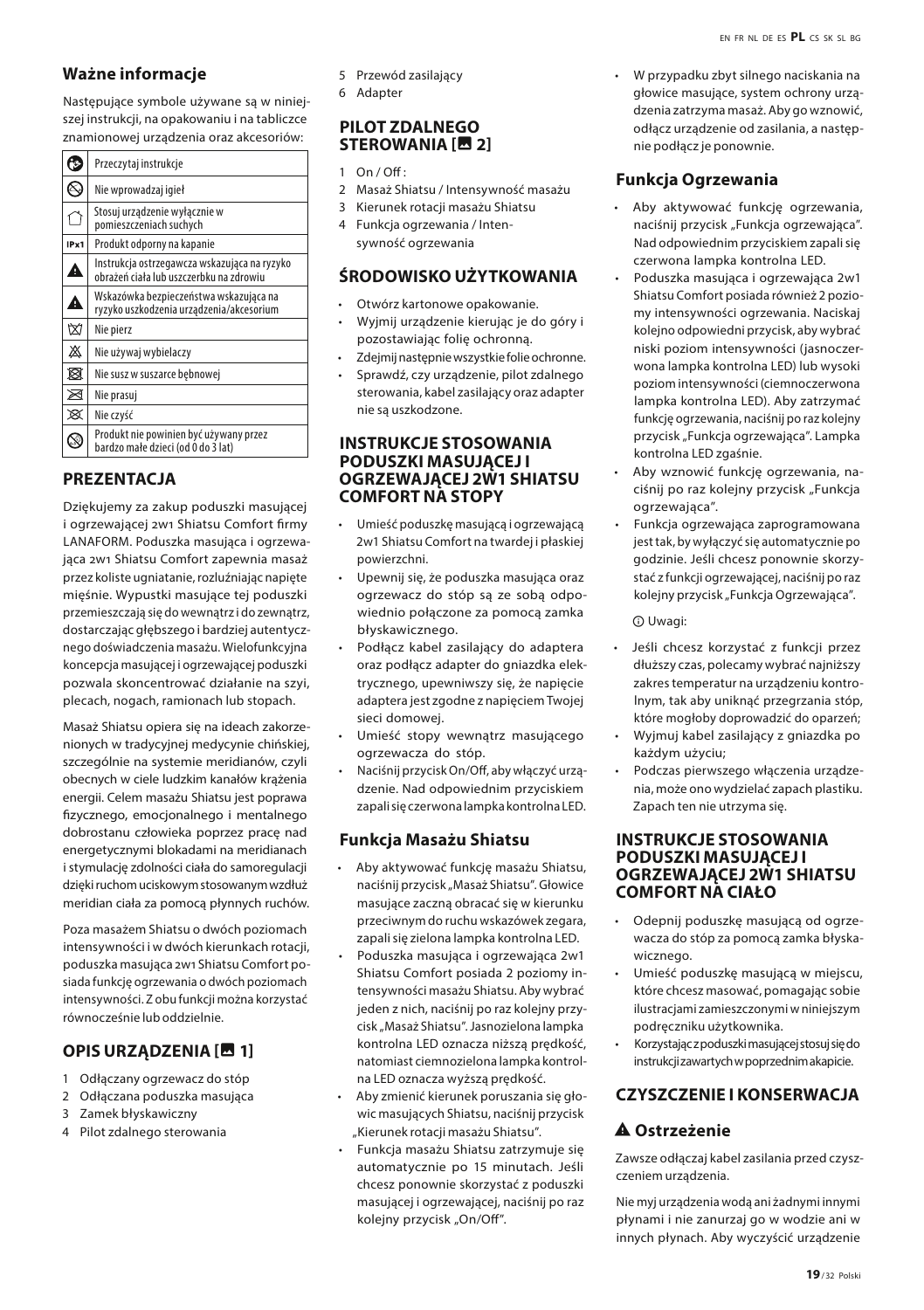ręcznie, korzystaj ze szmatki lub wilgotnej gąbki, w razie potrzeby z użyciem niewielkiej ilości płynu do czyszczenia. Nie umieszczaj urządzenia w suszarce bębnowej. Ogrzewacz do stóp nie powinien być wyżymany, czyszczony chemicznie, zwijany, naciskany ani prasowany. Wyjmowalną tkaninę wewnętrzną można prać w pralce w temperaturze 86°F (30°C). Nie korzystaj z ogrzewacza do stóp, póki nie jest on całkowicie suchy.

W celu składowania przez dłuższy czas, umieść urządzenie w oryginalnym opakowaniu i przechowuj w suchym miejscu, bez nakrycia. Przed schowaniem urządzenia, pozostaw je do całkowitego wyschnięcia.

#### **& USTERKI I ICH ROZWIĄZANIE**

#### $\odot$  Ogrzewacz do stóp nie grzeje **lub funkcja masażu nie może być aktywowana, podczas gdy:**

- Kabel zasilający podłączony jest do działającego gniazdka;
- kabel zasilający podłączony jest do wtyczki zasilania ogrzewacza do stóp;
- obie funkcje (ogrzewanie + masaż) są włączone.
- $\circledR$  Poduszka masująca i ogrzewająca 2w1 Shiatsu Comfort jest uszkodzona.

 $\odot$  Skontaktuj się z biurem obsługi klienta.

# ČEŠTINA

#### **OBSAH BALENÍ**

- masážní a vyhřívací polštářek 2 v 1 Shiatsu Comfort
- 1 napájecí kabel
- 1 návod k použití

#### **BEZPEČNOSTNÍ POKYNY**

report\_problem **Než začnete výrobek používat, přečtěte si všechny pokyny, zejména následující základní bezpečnostní upozornění.**

**O** Fotografie a jiné obrázky produktu v tomto návodu nebo na obalu představují co možná nejvěrnější znázornění výrobku, nelze však zaručit, že výrobku dokonale odpovídají.

#### report\_problem **Upozornění**

Výrobek není určen k použití osobami se sníženými tělesnými, smyslovými či duševními schopnostmi (včetně dětí) ani osobami s nedostatkem znalostí či zkušeností, pokud na tyto osoby nedohlíží osoba odpovědná za jejich bezpečí nebo pokud jim tato osoba předem nesdělí pokyny týkající se použití tohoto výrobku. Je třeba zajistit, aby si s výrobkem nehrály děti.

#### **DANE TECHNICZNE**

| Model    | LA110105                       |
|----------|--------------------------------|
| Napiecie | DC 12 V                        |
| Moc      | 30W                            |
| Wymiary  | $310 \times 110 \times 310$ mm |

#### **WSKAZÓWKI DOTYCZACE ELIMINACJI ODPADÓW**

Opakowanie w całości składa się z materiałów niestwarzających zagrożenia dla środowiska, które mogą zostać przekazane do lokalnego punktu sortowania odpadów, aby poddać je recyklingowi. Karton można wrzucić do pojemnika przeznaczonego na papier. Folie od opakowania powinny zostać przekazane do lokalnego punktu sortowania odpadów.

Jeśli urządzenie nie będzie już więcej używane, należy pozbyć się go z poszanowaniem środowiska i w sposób zgodny z lokalnymi regulacjami prawnymi.

#### **GWARANCJA OGRANICZONA**

LANAFORM gwarantuje, że niniejszy produkt jest wolny od wad materiałowych i fabrycznych przez okres dwóch lat licząc od daty zakupu, za wyjątkiem przypadków określonych poniżej.

Gwarancja LANAFORM nie obejmuje uszkodzeń spowodowanych normalnym zużyciem produktu. Ponadto, gwarancja udzielana w odniesieniu do tego produktu LANAFORM nie obejmuje szkód spowodowanych nadmiernym, nieprawidłowym lub w inny sposób niedozwolonym użytkowaniem produktu, jak również wypadkiem, użyciem niedozwolonych akcesoriów, przeprowadzeniem przeróbek oraz wszelkimi innymi okolicznościami pozostającymi poza kontrolą firmy LANAFORM.

LANAFORM nie ponosi żadnej odpowiedzialności za tego rodzaju szkody dodatkowe, przyczynowe lub specjalne.

Wszelkie gwarancje dotyczące parametrów produktu obowiązują jedynie w okresie dwóch lat licząc od daty początkowego zakupu, pod warunkiem przedstawienia dowodu zakupu.

Po odesłaniu produktu, LANAFORM przeprowadzi jego naprawę lub wymianę na nowy, w zależności od okoliczności. Gwarancja może zostać zrealizowana jedynie przez Centrum Serwisowe LANAFORM. W przypadku przeprowadzenia jakichkolwiek czynności dotyczących utrzymania niniejszego produktu przez osoby inne, niż Centrum Serwisowe LANAFORM powoduje unieważnienie niniejszej gwarancji.

Nedodržení následujících pokynů může vést k újmě na zdraví nebo majetku (elektrický šok, popáleniny na kůži, požár). Následující bezpečnostní pokyny mají za cíl nejen ochránit zdraví vás a lidí kolem, ale také ochránit výrobek.

Výrobek nepoužívejte pro malé děti nebo osoby, které necítí teplo (například lidé s diabetem, lidé se změnami na kůži způsobenými onemocněním nebo s jizvami na kůži v oblasti aplikace či lidé po podání léku nebo po požití alkoholu).

Tento výrobek by neměli používat lidé, kteří nejsou citliví na teplo, nebo zranitelné osoby, které nemusí reagovat na přehřátí. Tento výrobek nesmí používat děti ve věku 0–3 roky, protože by nemusely umět správně zareagovat v případě přehřátí.

Tento výrobek mohou používat malé děti (3–8 let) pouze v případě, že dálkový ovladač nastavil rodič nebo odpovědná osoba a dítě obdrželo dostatečné informace k tomu, aby mohlo přístroj používat zcela bezpečně.

Přístroj používejte jen pro určené účely a v souladu s pokyny v tomto návodu. Jakékoliv nesprávné používání může být nebezpečné. Výrobce nenese odpovědnost za škody způsobené nesprávným používáním nebo používáním, které není v souladu s pokyny.

# report\_problem **Upozornění**

Poctivě si pročtěte tyto poznámky! Nedodržení následujících pokynů může způsobit újmy na zrdaví nebo majetku.

Obaly uchovávejte mimo dosah dětí. Mohly by se udusit.

Nepoužívejte příslušenství, které společnost Lanaform® nedoporučila nebo které nebylo dodáno s výrobkem.

# **A** Elektrický šok

Tento přístroj by měl být jako každý elektrický spotřebič používán s opatrností a pečlivostí, aby se předešlo nebezpečí úrazu elektrickým proudem.

Podmínky používání přístroje:

- přístroj používejte pouze při napětí uvedeném na zařízení (typový štítek je na zadní straně dálkového ovladače),
- je-li přístroj poškozený, nepoužívejte jej. Došlo-li k poškození elektrické zástrčky, nefunguje-li přístroj správně, spadl-li na zem či do vody nebo je-li poškozen. V takovém případě nechte přístroj opravit u dodavatele nebo v jeho servisu.

V případě poškození nebo poruchy během používání přístroj okamžitě vypněte a odpojte ze sítě. Při odpojování ze sítě netahejte za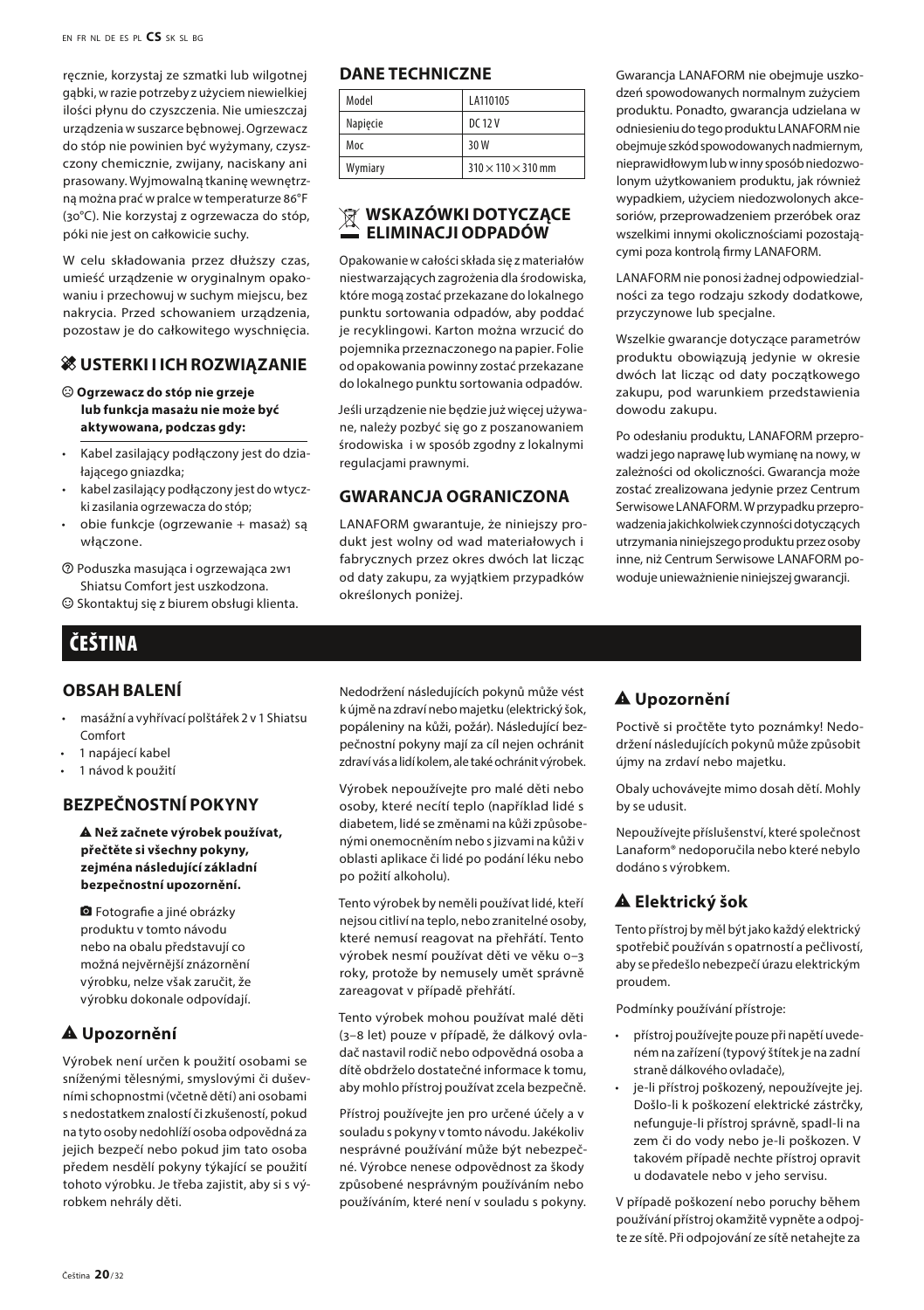přívodní kabel ani za přístroj. Přístroj nikdy nenoste ani nedržte za přívodní kabel. Kabely udržujte mimo horké plochy.

Přístroj nikdy nezapojujte do zásuvky vlhkýma nebo mokrýma rukama.

Nevystavujte přístroj slunci a nepokládejte jej na horké povrchy. Mohlo by dojít k poškození izolace elektrického obvodu.

Dálkový ovladač musíte mít stále na dosah ruky – neschovávejte jej pod polštář ani jiný předmět.

Přístroj nepoužívejte pod pokrývkou či polštářem. Přehřátí by mohlo vést k požáru, úrazu elektrickým proudem nebo ke zranění.

Přístroj udržujte mimo zdroje tepla, aby nedošlo k jeho roztavení a následnému požáru.

Přístroj nepoužívejte v blízkosti hořlavých nebo výbušných směsí plynů.

Po každém použití a před každým čištěním musí být spotřebič vypnutý a odpojený.

Neponořujte přístroj do vody.

Nikdy se nedotýkejte přistroje, který spadl do vody. Přístroj okamžitě odpojte ze sítě.

Přístroj nepoužívejte, pokud je on nebo jeho součásti viditelně poškozen.

# report\_problem **Zdravotní rizika**

Přístroj nepoužívejte na zanícené, zraněné nebo nateklé části těla. V případě pochybností se před použitím poraďte s lékařem.

Příliš dlouhé používání může způsobit popáleniny.

Během doby, kdy je přístroj zapnutý, neusněte.

Elektrické a magnetické pole vysílané tímto zařízením může rušit provoz kardiostimulátorů, přestože je výkon elektrického a magnetického pole výrazně pod povolenými limity. Před použitím tohoto přístroje se obraťte na svého lékaře a výrobce svého kardiostimulátoru.

V následujících případech se před použitím přístroje poraďte s lékařem:

- jste těhotná,
- máte kardiostimulátor, umělé klouby nebo elektronické implantáty,
- trpíte jednou nebo více z následujících onemocnění: poruchy oběhového systému, křečové žíly, otevřené rány, pohmožděniny, oděrky, záněty žil.

Tento výrobek je přístroj k vyhřívání pro neprofesionální účely. Zařízení nepoužívejte jako náhradu za lékařskou péči. Je určeno výhradně k použití v domácnosti a jiných interiérech.

Pokud při používání tohoto přístroje cítíte jakoukoli bolest, okamžitě přestaňte přístroj používat a poraďte se s lékařem

#### A Opravy

Toto zařízení neobsahuje žádné součásti, které by mohl opravovat uživatel; nikdy se nepokoušejte opravit zařízení sami.

#### report\_problem **Používání**

Nezapínejte napájení, pokud je zařízení ohnuté nebo stlačené. Nevkládejte zařízení natěsno mezi jiné předměty a příliš ho neohýbejte.

Zařízení používejte pouze v suchém prostředí.

Nevytahujte, nekruťte ani neohýbejte kabely tak, aby vznikaly ostré přehyby.

Při přenášení nedržte přístroj za elektrický kabel nebo ovladač a nepoužívejte elektrický kabel nebo ovladač jako rukojeť.

Nepropichujte přístroj špendlíkem, jehlou nebo jinými ostrými předměty.

Toto zařízení není hračka; uchovávejte ho mimo dosah dětí.

Používejte pouze napájecí zdroj, který je součástí balení.

Toto zařízení není určeno k zahřívání zvířat.

Před používáním tohoto zařízení si vyzujte boty.

Pravidelně přístroj kontrolujte, abyste odhalili jakoukoliv známku opotřebení nebo poškození. Pokud zjistíte jakékoliv známky opotřebení nebo poškození, nebo pokud nebylo toto zařízení řádně používáno, je třeba jej před dalším použitím vrátit výrobci nebo prodejci.

Pokud je napájecí kabel poškozen, musí ho vyměnit výrobce; za účelem jeho opravy nebo výměny kontaktujte zákaznický servis.

Vždy dodržujte pokyny pro použití, čištění a údržbu.

Nic na přístroj nepokládejte.

Máte-li jakékoli dotazy ohledně používání našeho zařízení, kontaktujte prosím zákaznický servis.

Před použitím přístroje nezapomeňte vytáhnout vysoušecí sáček, který chrání proti vzdušné vlhkosti.

# **UŽITÍ**

Masážní a vyhřívací polštářek 2 v 1 Shiatsu Comfort je určen výhradně pro masírování a/ nebo zahřívání chodidel, nohou, zad, rukou nebo šíje lidského těla. Tento přístroj je určen výhradně pro domácí použití.

#### **Důležité informace**

V těchto pokynech, na obalu a na typovém štítku zařízení a příslušenství se používají následující symboly:

|  | Přečtěte si pokyny<br>$ \mathbb{Q} $ Nepropichujte jehlou |  |
|--|-----------------------------------------------------------|--|
|  |                                                           |  |
|  | )   Přístroj používejte pouze v suchém prostředí          |  |

| IPx1 | Vodotěsné                                                                             |  |
|------|---------------------------------------------------------------------------------------|--|
| 4    | Výstražné upozornění na riziko<br>zranění nebo poškození zdraví                       |  |
| ≙    | Bezpečnostní upozornění na riziko<br>poškození jednotky / příslušenství<br>Neumývejte |  |
| 囟    |                                                                                       |  |
| ♨    | Nepoužíveite bělicí prostředky                                                        |  |
| Ø    | Při sušení nepřevracejte                                                              |  |
| ⊠    | Nežehlete                                                                             |  |
| ×    | Nečistěte                                                                             |  |
|      | Tento výrobek nesmí používat<br>děti ve věku 0-3 roky                                 |  |

# **PREZENTACE**

Děkujeme vám, že jste si zakoupili masážní a vyhřívací polštářek 2 v 1 Shiatsu Comfort značky Lanaform. Masážní a vyhřívací polštářek 2 v 1 Shiatsu Comfort umožňuje masáž kruhovým hnětením, jenž uvolňuje a zklidňuje unavené svaly v napětí. Masážní body tohoto polštářku se pohybují dovnitř a ven za účelem hlubšího a autentičtějšího zážitku z masáže. Multifunkční koncepce masážního a vyhřívacího polštářku umožňuje jeho zacílení na krk, záda, nohy, ramena nebo chodidla.

Masáž shiatsu je založena na myšlenkách vycházejících z tradiční čínské medicíny, využívá zejména systémy meridiánů, tedy kanálů lidského těla, v nichž proudí energie. Masáž shiatsu působí na blokády energií v meridiánech a stimuluje samoregulační schopnost těla prostřednictvím tlaku vyvíjeného podél meridiánů pomocí plynulých pohybů a tím podporuje fyzickou, emocionální a duševní pohodu člověka.

Masážní polštář 2 v 1 Shiatsu Comfort nabízí kromě masáže shiatsu se dvěma intenzitami a dvěma směry otáčení i funkci vyhřívání se dvěma intenzitami. Obě funkce lze použít současně, nebo samostatně.

# **POPIS PŘÍSTROJE [M]** 1]

- 1 Odnímatelný ohřívač nohou
- 2 Odnímatelný masážní polštářek
- 3 Zip
- 4 Dálkové ovládání
- 5 Napájecí kabel
- 6 Adaptér

# **DÁLKOVÉ OVLÁDÁNÍ [***in***]** 2]

- 1 On /Off
- 2 Masáž shiatsu/ Intenzita masáže
- 3 Směr rotace masáže shiatzu
- 4 Funkce vyhřívání / Intenzita vyhřívání

#### **PROSTŘEDÍ VHODNÉ PRO POUŽÍVÁNÍ**

- Otevřete kartonový obal.
- Vytáhněte přístroj včetně ochranných fólií směrem nahoru.
- Nyní odstraňte ochranné fólie.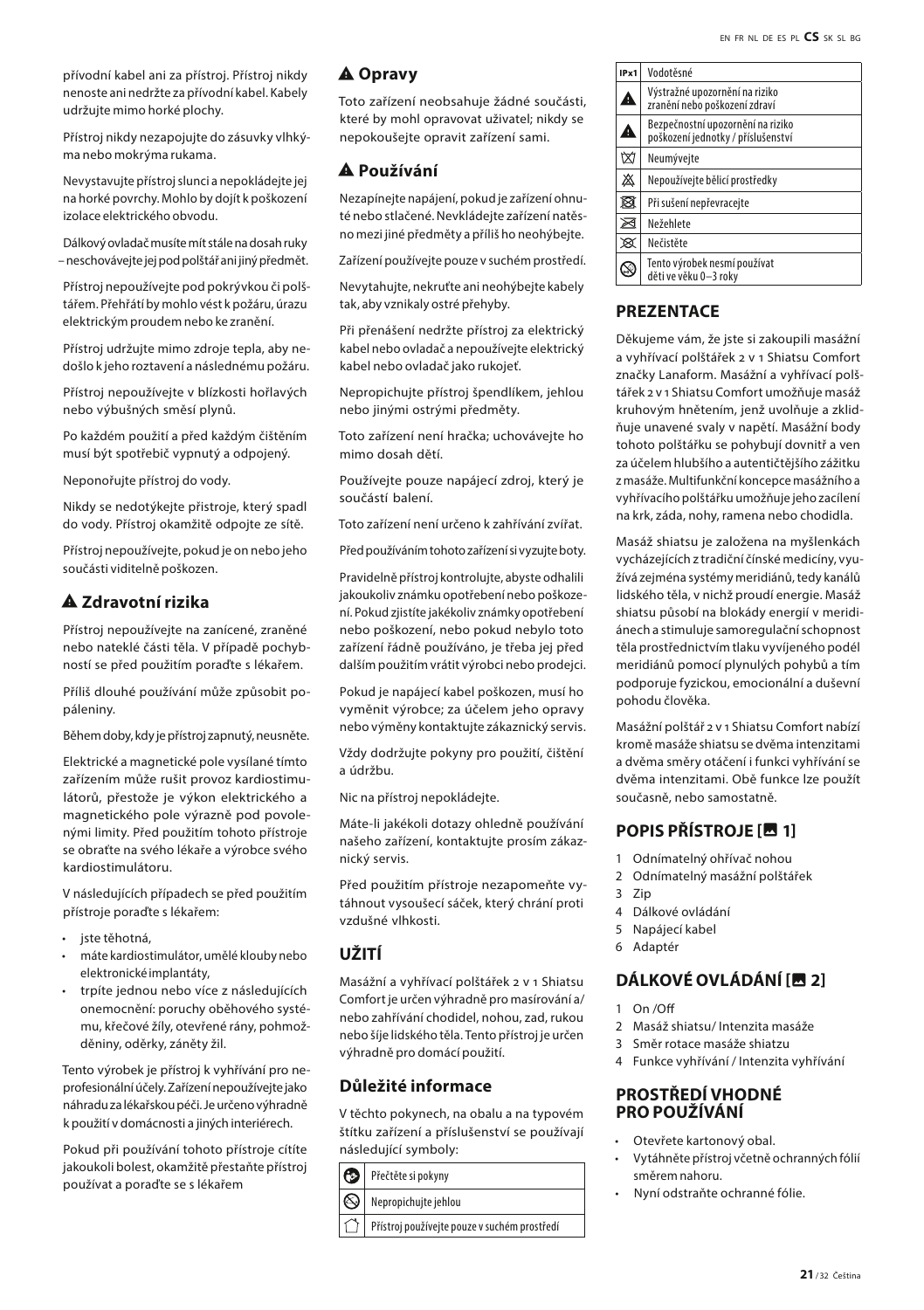• Zkontrolujte, že přístroj, dálkový ovladač, napájecí kabel ani adaptér nejsou nijak poškozeny.

#### **POKYNY K POUŽÍVÁNÍ MASÁŽNÍHO A VYHŘÍVACÍHO POLŠTÁŘKU 2 V 1 SHIATSU COMFORT PRO CHODIDLA**

- Položte masážní a vyhřívací polštářek 2 v 1 Shiatsu Comfort na tvdrý a rovný povrch.
- Ujistěte se, že je masážní polštářek a ohřívač nohou správně vzájemně spojen pomocí zipu.
- Připojte napájecí kabel k adaptéru a adaptér zapojte do elektrické zásuvky a ujistěte se, že napětí adaptéru odpovídá napětí v domácí síti.
- Umístěte nohy do masážního ohřívače nohou.
- Pro zapnutí přístroje stiskněte tlačítko On/ Off. Nad příslušným tlačítkem se rozsvítí červená LED kontrolka.

#### **Funkce masáže shiatsu**

- Chcete-li aktivovat masáž shiatsu, stiskněte tlačítko "Masáž shiatsu". Masážní hlavice se začnou otáčet proti směru hodinových ručiček a rozsvítí se zelená LED kontrolka.
- Masážní a vyhřívací polštářek 2 v 1 Shiatsu Comfort nabízí 2 intenzity masáže shiatsu. Chcete-li vybrat jednu z nich, stiskněte opakovaně tlačítko "Masáž shiatsu". Světlá zelená LED kontrolka odpovídá nejnižší rychlosti, zatímco tmavě zelená největší intenzitě.
- Chcete-li změnit směr masážních hlavic shiatsu, stiskněte tlačítko "Směr rotace masáže shiatsu".
- Funkce masáže shiatsu se automaticky zastaví po 15 minutách. Chcete-li používat masážní a vyhřívací polštářek dál, stiskněte znovu tlačítko "On / Off".
- Pokud masážní hlavice příliš zatlačíte, systém ochrany přístroje masáž přeruší. Chcete-li přístroj znovu spustit, odpojte ho a znovu připojte.

#### **Funkce vyhřívání**

- Chcete-li aktivovat funkci vyhřívání, stiskněte tlačítko "Funkce vyhřívání". Nad příslušným tlačítkem se rozsvítí červená LED kontrolka.
- Masážní a vyhřívací polštářek 2 v 1 Shiatsu Comfort nabízí rovněž 2 intenzity vyhřívání. Stiskněte postupně příslušné tlačítko pro volbu nízké intenzity (světle červená LED kontrolka) nebo vysoké intenzity vyhřívání (tmavě červená LED kontrolka). Chcete-li funkci vyhřívání vypnout, stiskněte opětovně tlačítko "Funkce vyhřívání". LED kontrolka zhasne.
- Pro opětovné zapnutí stiskněte tlačítko Funkce vyhřívání" podruhé
- Funkce vyhřívání je naprogramována tak, aby se po hodině provozu sama vypnula. Chcete-li používat masážní a vyhřívací

polštářek dál, stiskněte znovu tlačítko "Funkce vyhřívání".

 $\Omega$  Poznámky:

- Pokud chcete tuto funkci používat delší dobu, doporučujeme zvolit na ovládacím zařízení nejnižší nastavení teploty, aby nedošlo k přehřátí chodidel, což by mohlo vést k popáleninám;
- Po každém použití odpojte kabel od elektrické zásuvky;
- Během prvního použití může být z přístroje cítit zápach plastu. Tento zápach nebude trvat dlouho.

#### **POKYNY K POUŽÍVÁNÍ MASÁŽNÍHO A VYHŘÍVACÍHO POLŠTÁŘKU 2 V 1 SHIATSU COMFORT PRO TĚLO**

- Pomocí zipu (obr. 3.2) odpojte masážní polštářek od ohřívače nohou.
- Umístěte masážní polštářek na místo, které chcete masírovat, dle obrázků v této příručce.
- Při používání masážního polštářku se řiďte pokyny v předchozím odstavci.

# **ČIŠTĚNÍ A ÚDRŽBA**

# report\_problem **Varování**

Před čištěním přístroj vždy odpojte kabel od elektrické zásuvky.

Přístroj neoplachujte ani ho neponořujte do vody či jiné tekutiny. K ručnímu čištění použijte navlhčený hadřík nebo houbičku a v případě potřeby i malé množství tekutého čisticího prostředku. Nedávejte přístroj do sušičky. Ohřívač nohou se nesmí ždímat, chemicky čistit, kroutit, mačkat nebo žehlit. Odnímatelnou vložku lze prát v pračce při teplotě 30 °C. Nepoužívejte ohřívač nohou. pokud není zcela suchý.

Pro dlouhodobé skladování umístěte přístroj do původního obalu a skladujte ho nezakrytý v suchém prostoru. Než přístroj uložíte, nechte ho zcela vychladnout.

#### **28 PORUCHY A JEJICH ŘEŠENÍ**

#### $\odot$  Ohřívač nohou nehřeje nebo masážní **funkci nelze spustit, i když:**

- Napájecí zdroj je připojen k zásuvce, která funguje;
- napájecí kabel je připojen k napájecímu zdroji ohřívače nohou;
- obě funkce (vyhřívání + masáž) jsou aktivovány.

#### $\oslash$  Masážní a vyhřívací polštářek 2 v 1 Shiatsu Comfort je vadný.

 $\odot$  Obraťte se na zákaznický servis.

#### **TECHNICKÉ VLASTNOSTI**

| Model   | LA110105                       |
|---------|--------------------------------|
| Napětí  | DC 12 V                        |
| Příkon  | 30W                            |
| Rozměry | $310 \times 110 \times 310$ mm |

#### **RADY Z OBLASTI LIKVIDACE ODPADŮ**

Celé balení je tvořeno materiály bez nebezpečných dopadů na životní prostředí, které tedy lze ukládat ve střediscích pro třídění odpadu za účelem následného druhotného využití. Papírový obal lze vyhodit do kontejnerů k tomu určených. Ostatní obalové materiály musí být předány do recyklačního střediska.

V případě ztráty zájmu o další používání tohoto zařízení je zlikvidujte způsobem ohleduplným k životnímu prostředí a v souladu s platnou právní úpravou.

# **OMEZENÁ ZÁRUKA**

Společnost LANAFORM se zaručuje, že tento výrobek je bez jakékoliv vady materiálu či zpracování, a to od data prodeje po dobu dvou let, s výjimkou níže uvedených specifikací.

Záruka společnosti LANAFORM se nevztahuje na škody způsobené běžným používáním tohoto výrobku. Mimo jiné se záruka v rámci tohoto výroku společnosti LANAFORM nevztahuje na škody způsobené chybným nebo nevhodným používáním či jakýmkoliv špatným užíváním, nehodou, připojením nedovolených doplňků, změnou provedenou na výrobku či jiným zásahem jakékoliv povahy, na který nemá společnost LANAFORM vliv.

Společnost LANAFORM nenese odpovědnost za jakoukoliv škodu na doplňcích, ani za následné či speciální škody.

Veškeré záruky vztahující se na způsobilost výrobku jsou omezeny na období dvou let od prvního zakoupení pod podmínkou, že při reklamaci musí být předložen doklad o zakoupení tohoto zboží.

Po přijetí zboží k reklamaci, společnost LANAFORM v závislosti na situaci toto zařízení opraví či nahradí a následně vám ho odešle zpět. Záruku lze uplatňovat výhradně prostřednictvím Servisního střediska společnosti LANAFORM. Jakákoliv údržba tohoto zařízení, která by byla svěřena jiné osobě než pracovníkům Servisního střediska společnosti LANAFORM, ruší platnost záruky.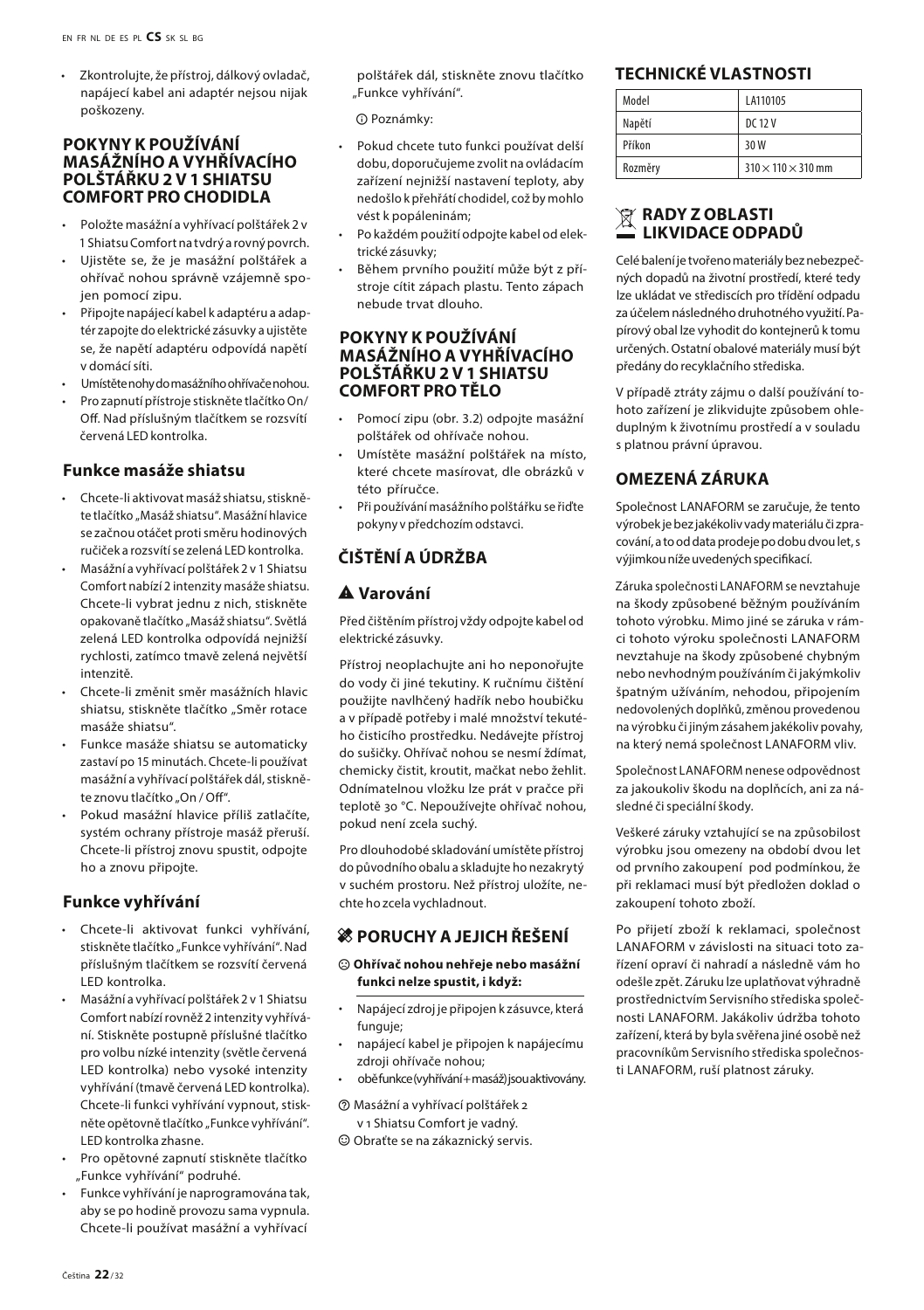#### **OBSAH BALENIA**

- Masážny a vyhrievací vankúš 2 v 1 Shiatsu Comfort
- 1 napájací kábel
- 1 používateľská príručka

#### **VYHLÁSENIE O OCHRANE**

report\_problem **Skôr, ako začnete ohrievaciu nádobu používať, prečítajte si všetky pokyny, pozornosť venujte najmä nasledujúcim základným bezpečnostným opatreniam.**

**a** Fotografie a iné prezentácie produktu v tomto návode a na obale sú pripravené tak, aby boli čo najpresnejšie, no nemožno zaručiť úplnú zhodu s produktom.

#### $A$  Upozornenie

Zariadenie nie je určené pre osoby so zníženými telesnými, zmyslovými alebo duševnými schopnosťami (vrátane detí), ani pre osoby s nedostatkom vedomostí alebo skúseností, ak na tieto osoby nedozerá osoba zodpovedná za ich bezpečie alebo ak im táto osoba vopred neoznámi pokyny týkajúce sa použitia výrobku. Dohliadnite na to, aby sa so zariadením nehrali deti.

Nedodržanie nasledujúcich pokynov môže spôsobiť zranenie osôb alebo poškodenie majetku (zásah elektrickým prúdom, popáleniny kože, požiar). Nasledujúce vyhlásenia o bezpečnosti a nebezpečnosti sú určené nielen na ochranu vášho zdravia a zdravia iných, ale aj na ochranu výrobku.

Nepoužívajte na malé deti ani na ľudí, ktorí necítia teplo (napríklad ľudia s cukrovkou, ľudia s kožnými zmenami spôsobenými ochorením alebo oblasťami pokožky s jazvami v oblasti aplikácie, alebo po podaní lieku alebo alkoholu).

Tento výrobok by nemali používať ľudia, ktorí nie sú citliví na teplo alebo zraniteľní ľudia, ktorí nemusia reagovať na prehriatie. Tento výrobok nemajú používať veľmi malé deti (od 0 do 3 rokov), pretože nemusia pri prehriatí nemusia zareagovať.

Tento výrobok nesmú používať malé deti (od 3 do 8 rokov) okrem prípadu, keď ovládač ovláda rodič alebo opatrovateľ a ak je dieťa dostatočne oboznámené s bezpečným používaním prístroja.

Používajte tento prístroj iba na účel, pre ktorý bol navrhnutý, a v súlade s pokynmi uvedenými v tomto návode. Akékoľvek nevhodné použitie môže byť nebezpečné. Výrobca nenesie zodpovednosť za škody spôsobené nesprávnym použitím alebo použitím v rozpore s pokynmi.

#### A Upozornenie

Prečítajte si pozorne tieto poznámky! Nedodržanie nasledujúcich pokynov môže spôsobiť zranenie osôb alebo poškodenie majetku.

Obaly uchovávajte mimo dosahu detí. Mohli by sa zadusiť.

Nepoužívajte príslušenstvo, ktoré neodporučila spoločnosť LANAFORM alebo ktoré sa nedodáva spoločne s týmto zariadením.

#### report\_problem **Zásah elektrickým prúdom**

Tak ako všetky elektrické spotrebiče, tento prístroj by sa mal používať opatrne a obozretne, aby sa predišlo nebezpečenstvu zásahu elektrickým prúdom.

Podmienky používania prístroja, ktoré je potrebné rešpektovať:

- používajte iba pri napätí uvedenom na zariadení (typový štítok je na zadnej strane ovládania),
- prístroj nikdy nepoužívajte, keď je poškodený, ak sa poškodila elektrická zástrčka, ak prístroj nefunguje správne, spadol na zem alebo do vody, prípadne je poškodený. V takom prípade nechajte zariadenie opraviť u dodávateľa alebo v jeho servisnom stredisku.

V prípade chyby alebo poruchy počas používania prístroj okamžite vypnite a odpojte napájací zdroj. Neťahajte prívodný kábel ani prístroj, aby ste ho vytiahli z elektrickej zásuvky. Nikdy nezakrývajte ani neprenášajte prístroj za napájací kábel. Káble udržiavajte mimo horúcich plôch.

Nikdy ho neodpájajte zo zástrčky mokrými alebo vlhkými rukami.

Prístroj nevystavujte slnečnému žiareniu a neklaďte ho na horúce povrchy. Mohla ba sa poškodiť izolácia elektrického obvodu.

Ovládanie musíte mať stále na dosah ruky – neschovávajte ho pod vankúš ani iné predmety.

Zariadenie nepoužívajte pod dekou ani pod vankúšom. Nadmerné teplo môže spôsobiť požiar, zasiahnutie osoby elektrickým prúdom alebo zranenia.

Prístroj uchovávajte mimo zdrojov tepla, aby ste zabránili roztaveniu a spôsobeniu požiaru.

Prístroj nepoužívajte v blízkosti horľavých alebo výbušných zmesí plynov.

Po každom použití a pred každým čistením je potrebné prístroj vypnúť a odpojiť.

Prístroj nikdy neponárajte do vody.

Nikdy nezapínajte prístroj, ktorý spadol do vody. Prístroj okamžite odpojte zo siete.

Nepoužívajte prístroj, ak je na prístroji alebo jeho príslušenstve viditeľné poškodenie.

#### **A Riziko pre zdravie**

Prístroj nepoužívajte na zápaly, zranenia alebo opuchnuté časti tela. V prípade pochybností vyhľadajte lekársku pomoc pred použitím.

Nadmerne dlhé používanie môže spôsobiť popáleniny.

Nikdy nespite, kým je prístroj zapnutý.

Elektrické a magnetické polia vysielané týmto zariadením môžu narušiť činnosť kardiostimulátorov, aj keď výkon elektrických a magnetických polí je značne pod povolenými limitmi. Pred použitím tohto prístroja sa poraďte so svojím lekárom a výrobcom kardiostimulátora.

Pred použitím sa obráťte na svojho lekára, ak:

- ste tehotná,
- máte kardiostimulátor, umelé kĺby alebo elektronické implantáty,
- trpíte jednou alebo viacerými z nasledujúcich ochorení: ochorenia obehového systému, kŕčové žily, otvorené rany, modriny, škrabance, zápaly žíl.

Tento produkt nie je profesionálny ohrievač. Zariadenie nepoužívajte ako náhradu za lekársku starostlivosť. Je určené výlučne na používanie domácnosti a iných interiéroch.

Ak pri používaní tohto zariadenia cítite akúkoľvek bolesť, ihneď prestaňte zariadenie používať a poraďte sa s lekárom.

#### A Oprava

Tento prístroj neobsahuje žiadne časti, ktoré by mohol opravovať používateľ. nikdy sa nepokúšajte opraviť prístroj sami.

#### report\_problem **Používanie**

Nezapínajte prístroj, keď je ohnutá alebo stlačená. Nezakrývajte zariadenie medzi iné predmety a príliš ho neohýbajte.

Prístroj používajte iba v suchom prostredí.

Neťahajte, neohýbajte ani neskladajte káble tak, že sa vytvoria ostré ohyby.

Pri prenášaní nedržte zariadenie za elektrický kábel ani za ovládanie a nepoužívajte elektrický kábel ako rukoväť.

Do prístroja nevkladajte žiadne kolíky, ihly ani iné ostré predmety.

Tento prístroj nie je hračka; držte ho mimo dosahu detí.

Používajte iba dodaný zdroj napájania.

Tento prístroj nie je určený na ohrievanie zvierat.

Prístroj nepoužívajte s topánkami.

Pravidelne kontrolujte, či prístroj nie je poškodený alebo opotrebovaný. Ak zistíte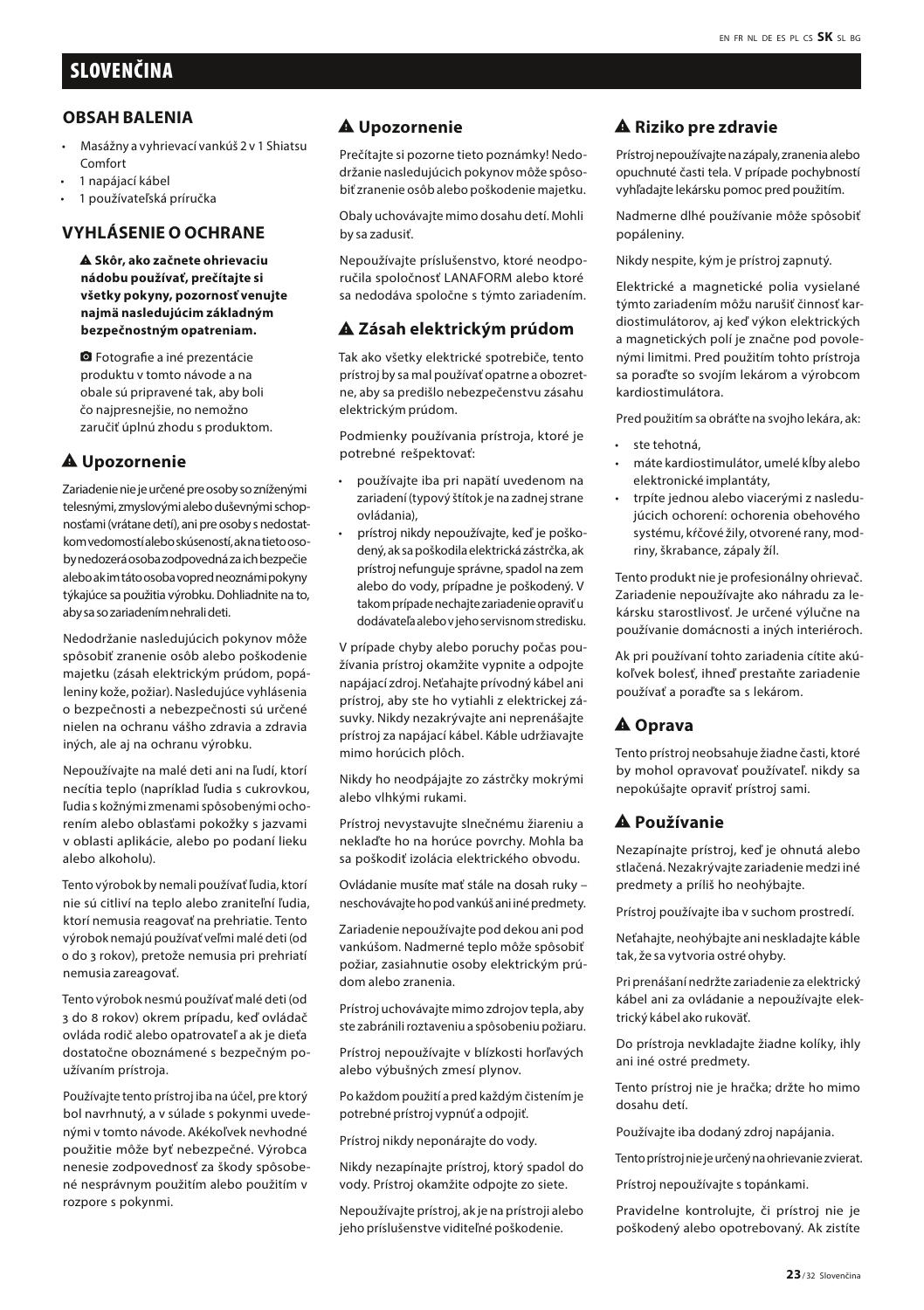akékoľvek známky opotrebenia alebo poškodenia alebo ak sa tento prístroj nepoužil správne, musíte ho znovu vrátiť výrobcovi alebo predajcovi.

Ak je napájací kábel poškodený, musí ho vymeniť výrobca. Obráťte sa na zákaznícky servis so žiadosťou o opravu alebo výmenu.

Vždy dodržiavajte pokyny na používanie, ako aj čistenie a údržba.

Na prístroj nič neklaďte.

Ak máte akékoľvek otázky týkajúce sa použitia nášho prístroja, obráťte sa na zákaznícky servis.

Pred použitím prístroja nezabudnite vytiahnuť vrecko so silikagélom, ktoré chráni pred vlhkosťou vzduchu.

# **POUŽÍVANIE**

Masážny a vyhrievací vankúš Shiatsu Comfort 2v1 je určený len na masáž a/alebo ohrievanie chodidiel, nôh, chrbta, ramien alebo krku ľudského tela. Prístroj je určený len na domáce používanie.

# **Dôležité informácie**

Nasledujúce symboly sa používajú v týchto pokynoch, na obale a na typovom štítku prístroja a príslušenstva:

|      | Prečítajte si pokyny                                                         |  |
|------|------------------------------------------------------------------------------|--|
| ℕ    | Nevkladajte ihly                                                             |  |
|      | Prístroj používajte iba v suchom prostredí.                                  |  |
| IPx1 | Vodotesný                                                                    |  |
| A    | Výstražné upozornenie označujúce riziko<br>zranenia alebo poškodenia zdravia |  |
| Δ    | Bezpečnostná značka označujúca riziko<br>poškodenie jednotky/príslušenstva   |  |
| 囟    | Neumývajte<br>Nepoužívajte bielidlo                                          |  |
| 盗    |                                                                              |  |
| R    | Nepoužívajte bubnové sušičky                                                 |  |
| ⊠    | Nežehlite                                                                    |  |
| x    | Nečistite                                                                    |  |
|      | Tento výrobok by nemali používať<br>veľmi malé deti (0 až 3 roky)            |  |

#### **BALENIE**

Ďakujeme vám, že ste si zakúpili masážny a vyhrievací vankúš Shiatsu Comfort 2 v 1 od spoločnosti LANAFORM. Masážny a vyhrievací vankúš Shiatsu Comfort 2 v 1 poskytuje kruhovú masáž na uvoľnenie napätia. Masážne uzly tohto vankúša sa pohybujú smerom dovnútra a von, aby ste získali hlbší a autentickejší zážitok z masáže. Všestranný dizajn masáže a vibrujúceho vankúša vám umožňuje zamerať sa na krk, chrbát, nohy, ramená alebo nohy.

Shiatsu masáž je založená na myšlienkach zakorenených v tradičnej čínskej medicíne vrátane systému meridiánov, to znamená kanálov ľudského tela, v ktorých prúdi energia. Účelom masáže Shiatsu je podporovať fyzické, emocionálne a mentálne pohodlie osoby pôsobením na energetické blokády v meridiánoch a stimulovať samoregulačnú schopnosť organizmu vďaka tlaku vyvíjaného pohyby pozdĺž meridiánov pomocou pohybov tekutín.

Okrem masáže shiatsu s dvoma intenzitami a dvoma smermi otáčania má masážny vankúš Shiatsu Comfort 2 v 1 dvojitú intenzitu vyhrievania. Obe funkcie je možné použiť súčasne alebo samostatne.

# **OPIS PRÍSTROJA [**insert\_photo **1]**

- 1 Odpojiteľný ohrievač chodidiel
- 2 Odpojiteľný masážny vankúš
- 3 Zips
- 4 Diaľkový ovládač
- 5 Napájací kábel
- 6 Adaptér

# **DIAĽKOVÝ OVLÁDAČ [四 2]**

- Zap./Vyp.
- 2 Masáž shiatsu/intenzita masáže
- 3 Smer otáčania masáže shiatsu
- 4 Funkcia vyhrievania/intenzita vyhrievania

# **PROSTREDIE POUŽÍVANIA**

- Otvorte kartónový obal.
- Jednotku potiahnite smerom nahor a nechajte ochranné fólie.
- Teraz odstráňte všetky ochranné fólie.
- Skontrolujte, či prístroj, diaľkové ovládanie, napájací kábel a adaptér nie sú poškodené.

#### **NÁVOD NA POUŽITIE MASÁŽNEHO A VYHRIEVACIEHO VANKÚŠA SHIATSU COMFORT 2 V 1 NA NOHY**

- Masážny a vyhrievací vankúš Shiatsu Comfort 2 v 1 položte na tvrdý a rovný povrch.
- Uistite sa, že masážny vankúš a ohrievač chodidiel sú pevne pripevnené pomocou zipsu.
- Pripojte napájací kábel k adaptéru a adaptér zasuňte do elektrickej zásuvky a uistite sa, že napätie adaptéra zodpovedá napätiu vašej domácej siete.
- Umiestnite nohy do masážneho ohrievača chodidiel.
- Stlačením tlačidla Zap./Vyp. zapnite prístroj. Červená kontrolka LED sa zobrazí nad príslušným tlačidlom.

# **Funkcia masáže shiatsu**

- Ak chcete aktivovať masáž shiatsu, stlačte tlačidlo "Masáž Shiatsu". Masážne hlavy sa otáčajú proti smeru hodinových ručičiek a zobrazí sa zelená kontrolka LED.
- Masážny a vyhrievací vankúš Shiatsu Comfort 2 v 1 má 2 intenzity masáže shiatsu. Ak chcete vybrať jednu z nich, stlačte tlačidlo "Masáž shiatsu" jednu po druhej.

Svetlozelená kontrolka LED je najnižšia rýchlosť, zatiaľ čo tmavozelená kontrolka je najsilnejšia.

- Ak chcete zmeniť orientáciu masážnych hlavíc shiatsu, stlačte tlačidlo "Smer otáčania masáže shiatsu".
- Funkcia shiatsu sa automaticky zastaví po 15 minútach. Ak chcete opäť používať masážny a vyhrievací vankúš, opäť stlačte tlačidlo "Zap./Vyp.".
- Ak stlačíte masážne hlavy príliš pevne, ochranný systém prístroja zastaví masáž. Ak chcete prístroj opäť aktivovať, odpojte ho a znovu ho zapojte.

# **Funkcia vyhrievania**

- Ak chcete aktivovať tepelnú funkciu, stlačte tlačidlo "Funkcia vyhrievania". Červená kontrolka LED sa zobrazí nad príslušným tlačidlom.
- Masážny a vyhrievací vankúš Shiatsu Comfort 2 v 1 má tiež dve intenzity vyhrievania. Stlačením príslušného tlačidla postupne zvoľte nízku intenzitu (svetločervená kontrolka LED) alebo vysokú intenzitu vyhrievania (tmavočervená kontrolka LED). Ak chcete vypnúť funkciu vyhrievania, opäť stlačte tlačidlo "Funkcia vyhrievania". Kontrolka LED sa vypne.
- Ak ho opätovne aktivujete, znova stlačte tlačidlo "Funkcia vyhrievania".
- Funkcia vyhrievania je automaticky naprogramovaná na vypnutie po jednej hodine. Ak chcete opäť použiť funkciu vyhrievania, stlačte tlačidlo "Funkcia vyhrievania".

#### $\Omega$  Poznámky:

- ak chcete túto funkciu používať dlhšiu dobu, odporúčame zvoliť najnižšie nastavenie teploty na ovládacom zariadení, aby ste predišli prehriatiu chodidiel, ktoré môže viesť k popáleninám;
- po každom použití odpojte kábel od elektrickej zásuvky;
- pri prvom použití sa môže z prístroja uvoľňovať zápach plastu. Táto vôňa sa po čase vytratí.

#### **NÁVOD NA POUŽITIE MASÁŽNEHO A VYHRIEVACIEHO VANKÚŠA SHIATSU COMFORT 2 V 1 NA TELO**

- Odpojte masážny vankúš na ohrievanie chodidiel pomocou zipsu.
- Umieste masážny vankúš tam, kde chcete masírovať, pomocou obrázkov v tomto návode.
- Informácie o použití masážneho vankúša nájdete v návode na použitie v predchádzajúcom odseku.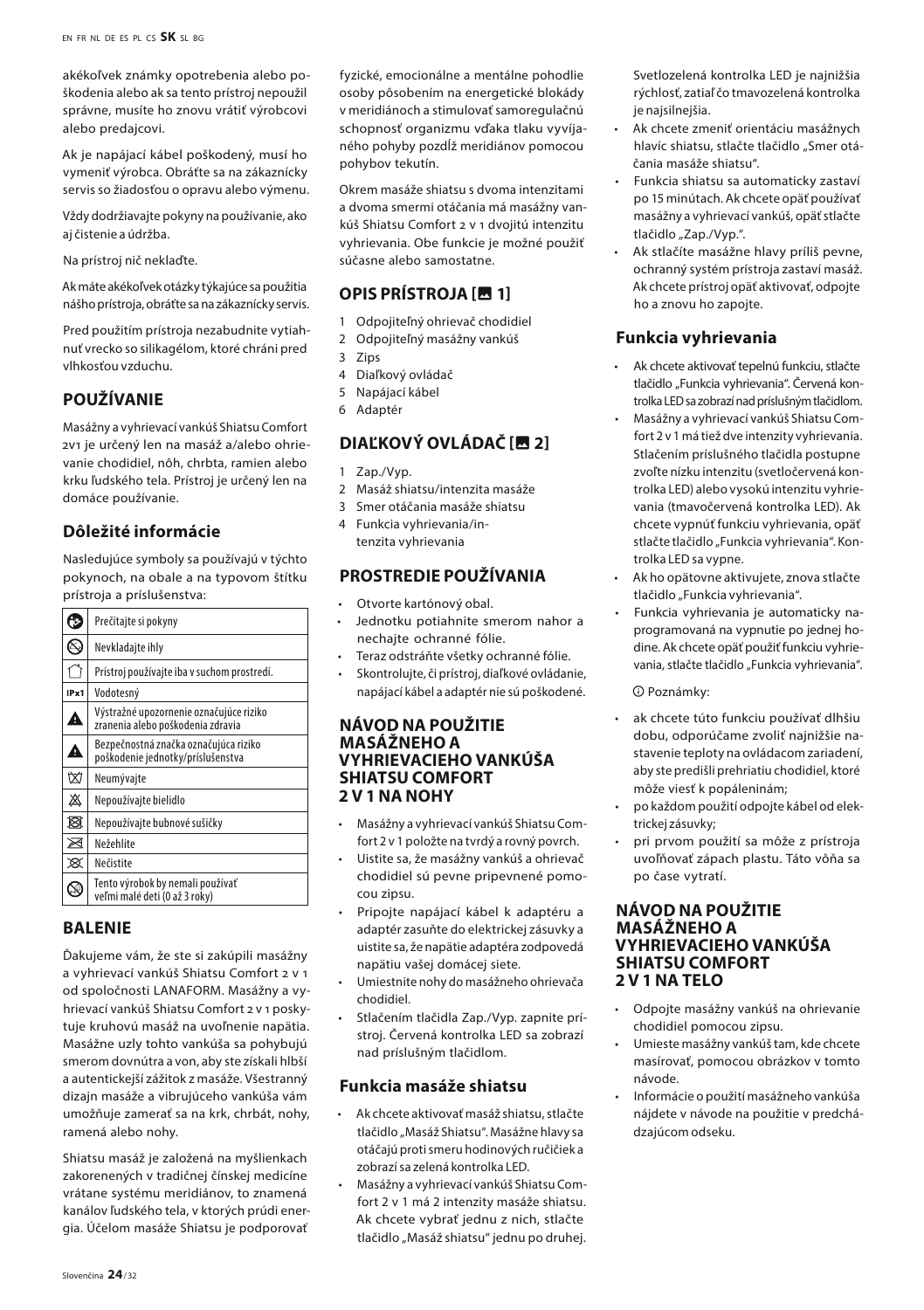# **ÚDRŽBA A UPRATOVANIE**

#### $A$  Upozornenie

Pred čistením prístroja vždy odpojte kábel z elektrickej zásuvky.

Prístroj neperte ani neponárajte do vody či iných kvapalín. Ak chcete prístroj vyčistiť ručne, použite navlhčenú handričku alebo hubu a v prípade potreby malé množstvo tekutého čistiaceho prostriedku. Prístroj nedávajte do sušičky. Ohrievač chodidiel sa nemá odstreďovať, čistiť chemicky, žmýkať, stláčať ani žehliť. Odnímateľnú vložku je možné prať v práčke pri teplote 30 °C (86 °F). Nepoužívajte ohrievač na chodidlá, kým nie je úplne suchý.

Pri dlhodobom skladovaní uchovávajte jednotku v pôvodnom obale a uskladnite ju v suchom, nezakrytom priestore. Pred uskladnením nechajte prístroj úplne vychladnúť.

#### $\frac{1}{26}$  **PORUCHY A ICH RIEŠENIE**

- $\odot$  Ohrievač chodidiel nehreje **alebo funkciu masáže nemožno aktivovať, keď:**
- zdroj napájania je pripojený k zástrčke, ktorá funguje;
- napájací kábel je zapojený do elektrickej zásuvky ohrievača chodidiel;
- sú aktivované obidve funkcie (teplo + masáž).
- $\circledR$  Masážny a vyhrievací vankúš

Shiatsu Comfort 2 v 1 je chybný.  $\odot$  Obráťte sa na servis pre klientov.

## **TECHNICKÉ ÚDAJE**

| Model   | LA110105                       |
|---------|--------------------------------|
| Napätie | DC 12 V                        |
| Príkon  | 30 W                           |
| Rozmery | $310 \times 110 \times 310$ mm |

#### **RADY Z OBLASTI LIKVIDÁCIE ODPADU**

Obal pozostáva výlučne z materiálov bezpečných z hľadiska ochrany životného prostredia, ktoré sa môžu skladovať v triediacom stredisku vašej obce pre opätovné používanie ako sekundárne materiály. Kartón možno vyhodiť do príslušných kontajnerov na zber papiera. Ochranné baliace fólie treba previesť do triediaceho a recyklačného strediska vašej obce.

Po skončení používania prístroj zlikvidujte v súlade s princípmi ochrany životného prostredia a v súlade s právnymi predpismi.

#### **OBMEDZENÁ ZÁRUKA**

Spoločnosť LANAFORM sa zaručuje, že tento výrobok je bez akejkoľvek chyby materiálu či spracovania, a to od dátumu predaja po dobu dvoch rokov, s výnimkou nižšie uvedených prípadov.

Záruka spoločnosti LANAFORM sa nevzťahuje na škody spôsobené bežným používaním tohto výrobku. Okrem iného sa záruka v rámci tohto výroku spoločnosti LANAFORM nevzťahuje na škody spôsobené chybným nebo nevhodným používaním či akýmkoľvek chybným užívaním, nehodou, pripojením nedovolených doplnkov, zmenou realizovanou na výrobku či iným zásahom akejkoľvek povahy, na ktorý nemá spoločnosť LANAFORM vplyv.

Spoločnosť LANAFORM nebude zodpovedná za žiadny druh poškodenia príslušenstva (následný alebo špeciálny).

Všetky záruky týkajúce sa spôsobilosti výrobku sú obmedzené na obdobie dvoch rokov od prvej kúpi pod podmienkou, že pri reklamácii je treba predložiť doklad o kúpe tohto tovaru.

Po prijatí prístroja ho spoločnosť LANAFORM opraví alebo vymení v závislosti od prípadu a následne vám ho vráti. Záručný servis poskytuje iba servisné stredisko spoločnosti LANAFORM. V prípade, že akúkoľvek údržbu tohto prístroja zveríte inej osobe ako servisnému stredisku spoločnosti LANAFORM, táto záruka stráca platnosť.

# SLOVENŠČINA

# **VSEBINA EMBALAŽE**

- masažna in grelna blazina 2in1 Shiatsu Comfort
- 1 napajalni kabel
- 1 navodila za uporabo

#### **PREVIDNOSTNI UKREPI**

#### $\triangle$  Pred uporabo izdelka **preberite vsa navodila, zlasti glavna varnostna opozorila.**

**a** Fotografije in druge predstavitve izdelka v tem priročniku ter na embalaži so kar najtočnejše, vendar lahko ne zagotavljajo popolne podobnosti z izdelkom.

#### A Pozor

Naprave ne smejo uporabljati osebe, vključno z otroki, z zmanjšanimi telesnimi, čutnimi ali duševnimi sposobnostmi ali osebe s pomanjkanjem izkušenj ali znanja, razen če jih pri uporabi naprave nadzira ali jim svetuje oseba, odgovorna za njihovo varnost. Pazite, da se otroci ne bodo igrali z napravo.

Neupoštevanje naslednjih navodil lahko povzroči telesne poškodbe ali materialno škodo (električni udar, opekline, požar). Naslednja varnostna navodila in opozorila pred nevarnostjo niso namenjena samo varovanju vašega zdravja in zdravja drugih, temveč tudi varovanju izdelka.

Izdelka ne uporabljajte na majhnih otrocih ali osebah, ki ne čutijo toplote (npr. diabetikih, osebah s kožnimi spremembami zaradi bolezni ali območji kože z brazgotinami na področju uporabe ali po zaužitju zdravil ali alkohola).

Izdelka ne smejo uporabljati osebe, ki niso občutljive na toploto, ali ranljive osebe, ki se niso zmožne odzvati na morebitno pregretje. Izdelka ne smejo uporabljati zelo majhni otroci (do treh let), ker se ne bi mogli odzvati, če bi prišlo do pregretja.

Izdelka ne smejo uporabljati majhni otroci (stari od tri do osem let), razen če je daljinski upravljalnik nastavil starš ali skrbnik in je otrok dobil dovolj informacij za varno uporabo naprave.

Napravo uporabljajte samo za namene, za katere je bila zasnovana, in skladno s temi navodili za uporabo. Vsaka neustrezna uporaba je lahko nevarna. Proizvajalec ni odgovoren za škodo, povzročeno zaradi uporabe, ki je neustrezna ali ni skladna z navodili.

#### A Pozor

Pozorno preberite te opombe! Neupoštevanje naslednjih navodil lahko povzroči telesne poškodbe ali materialno škodo.

Embalažo hranite zunaj dosega otrok. Lahko se zadušijo.

Uporabljajte le dodatno opremo, ki jo priporoča podjetje LANAFORM ali je priložena napravi.

#### report\_problem **Električni udar**

To napravo je treba kot vsako električno napravo uporabljati previdno, da se prepreči nevarnost električnega udara.

Pogoji za uporabo naprave, ki jih je treba upoštevati:

- Uporabljajte samo z napetostjo, navedeno na napravi (oznaka na zadnji strani daljinskega upravljalnika).
- Naprave nikoli ne uporabljajte, če je poškodovana. Če je vtičnica poškodovana, če naprava ne deluje pravilno, če je padla na tla, če je poškodovana ali če je padla v vodo. Napravo nesite v pregled in popravilo k dobavitelju ali njegovi servisni službi.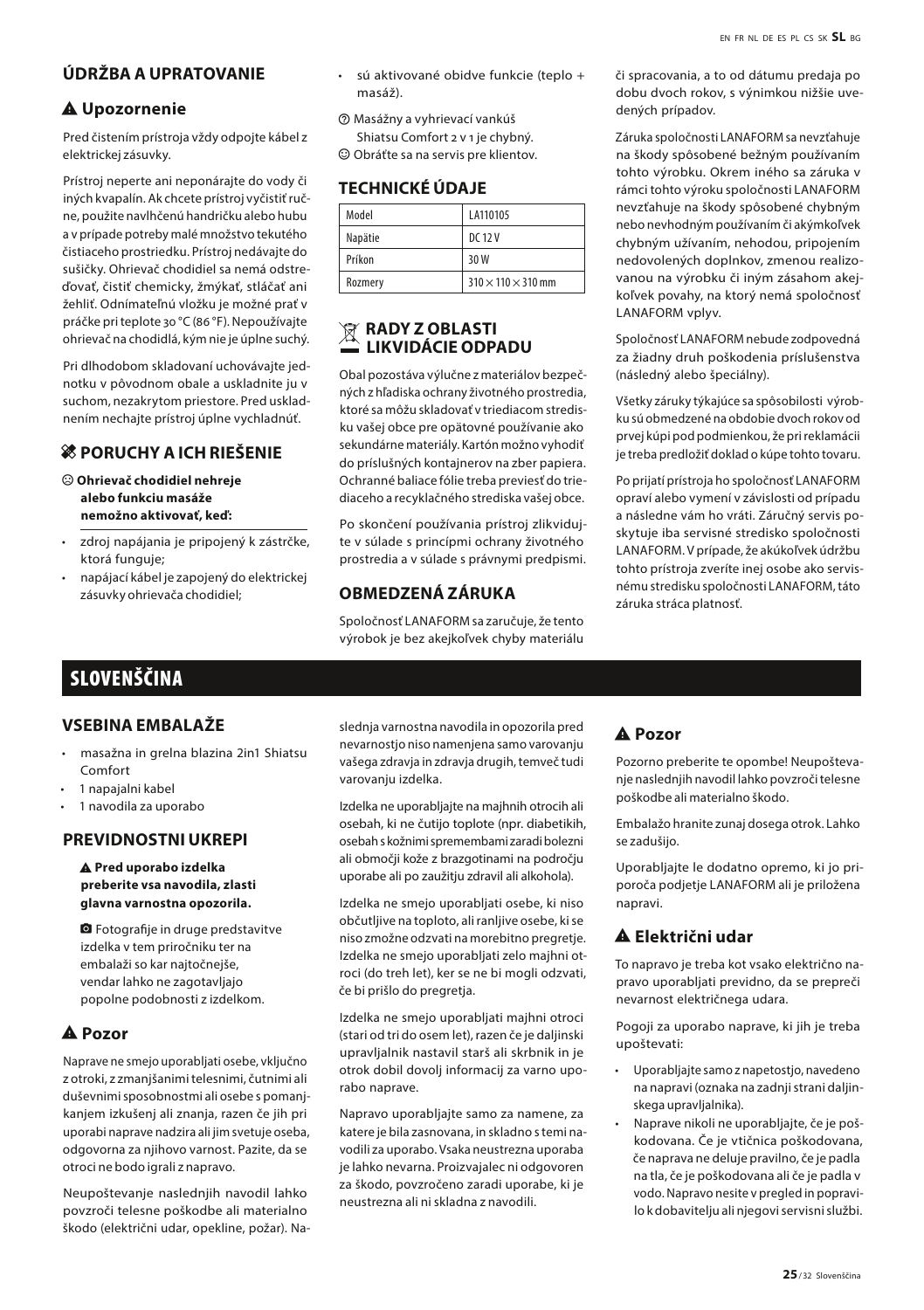Če med uporabo pride do napake ali okvare, takoj prenehajte z uporabo in napravo izključite iz omrežja. Ne vlecite za napajalni kabel ali napravo, da bi izvlekli vtič iz vtičnice. Naprave nikoli ne držite ali prenašajte tako, da jo držite za napajalni kabel. Kable držite stran od toplih površin.

Vtiča nikoli ne izvlecite z vlažnimi ali mokrimi rokami.

Naprave ne izpostavljajte soncu ali toplim površinam. Tako boste preprečili poškodbe izolacije električnega tokokroga.

Daljinski upravljalnik mora biti vedno pri roki, nikoli naj ne bo skrit pod vzglavnikom ali drugim predmetom.

Naprave ne uporabljajte pod odejo ali blazino. Pretirana toplota lahko povzroči požar, poškodbe ali smrt zaradi električnega udara.

Napravo hranite stran od toplih površin, da se ne bi stopila in povzročila požara.

Naprave ne uporabljajte v bližini vnetljivih ali eksplozivnih plinskih mešanic.

Po vsaki uporabi in pred vsakim čiščenjem napravo izklopite ter izključite iz omrežja.

Naprave nikoli ne potopite v vodo.

Naprave, ki je padla v vodo, nikoli ne poskušajte pobrati. Takoj jo izključite iz omrežja.

Naprave ne uporabljajte, če so na njej ali na njenih dodatkih vidne poškodbe.

#### **A** Nevarnost za zdravje

Naprave ne uporabljajte na vnetih, poškodovanih ali oteklih delih telesa. Ob dvomu se pred uporabo posvetujte z zdravnikom.

Predolga uporaba lahko povzroči opekline.

Med delovanjem naprave nikoli ne zaspite.

Električna in magnetna polja, ki jih ustvarja naprava, lahko povzročijo motnje v delovanju srčnih spodbujevalnikov, čeprav je jakost teh električnih in magnetnih polj veliko manjša od dovoljenih omejitev. Pred uporabo naprave se posvetujte z zdravnikom in proizvajalcem srčnega spodbujevalnika.

Pred uporabo se posvetujte z zdravnikom, če:

- ste noseči;
- imate srčni spodbujevalnik, umetne sklepe ali elektronske vsadke;
- imate eno ali več naslednjih obolenj: motnje krvnega obtoka, krčne žile, odprte rane, obtolčenine, opraskanine, vnetje ven.

Ta izdelek je grelna naprava za zasebno uporabo. Naprave ne uporabljajte kot nadomestilo za medicinsko oskrbo. Namenjena je izključno za družinsko uporabo v notranjih prostorih.

Če med uporabo naprave začutite kakršno koli bolečino, takoj prenehajte z uporabo in se posvetujte z zdravnikom.

#### A Popravilo

Naprava ne vsebuje delov, ki bi jih lahko popravil uporabnik; nikoli ne poskušajte sami popraviti naprave.

## A Uporaba

Naprave ne vklapljajte, ko je zložena ali stisnjena. Naprave ne zagozdite med druge predmete in je ne zvijajte preveč.

Napravo uporabljajte samo v suhem okolju.

Kablov ne vlecite, ne zvijajte in ne prepogibajte tako, da bi nastali izraziti pregibi.

Naprave ne prenašajte tako, da jo držite za električni kabel ali daljinski upravljalnik, oziroma kabla ali daljinskega upravljalnika ne uporabljajte kot ročaj.

V napravo ne vstavljajte sponk, igel ali drugih koničastih predmetov.

Naprava ni igrača; hranite jo zunaj dosega otrok.

Uporabljajte samo priloženo opremo za električno napajanje.

Naprava ni namenjena ogrevanju živali.

Naprave ne uporabljajte s čevlji.

Pogosto pregledujte napravo, da opazite morebitne znake obrabe ali poškodb. Če opazite znake obrabe ali poškodb ali če se naprava ni pravilno uporabljala, jo morate pred ponovno uporabo posredovati proizvajalcu ali prodajalcu.

Če je električni kabel poškodovan, ga mora proizvajalec zamenjati; za popravilo ali zamenjavo se obrnite na službo za pomoč strankam.

Vedno upoštevajte opombe o uporabi ter o čiščenju in vzdrževanju.

Na napravo ne postavljajte predmetov.

Če imate vprašanja o uporabi naše naprave, se obrnite na službo za pomoč strankam.

Pred uporabo naprave odstranite vrečko s silikagelom, ki vpija vlago iz zraka.

#### **UPORABA**

Masažna in grelna blazina 2in1 Shiatsu Comfort je predvidena le za masažo in/ali gretje človeških stopal, nog, hrbta, rok ali tilnika. Naprava je namenjena le za domačo uporabo.

#### **Pomembne informacije**

V teh navodilih, na embalaži in na oznaki naprave in dodatkov so uporabljeni naslednji simboli:

| ా    | Preberite navodila                                                                                                                                                    |  |
|------|-----------------------------------------------------------------------------------------------------------------------------------------------------------------------|--|
| X)   | Ne vstavljajte igel<br>Napravo uporabljajte samo v suhih prostorih<br>Odporno na vodne kaplje<br>Opozorilo, ki označuje tveganje<br>poškodbe ali nevarnost za zdravie |  |
|      |                                                                                                                                                                       |  |
| IPx1 |                                                                                                                                                                       |  |
|      |                                                                                                                                                                       |  |

| 4           | Varnostna opomba, ki označuje<br>nevarnost poškodbe enote/dodatka |  |
|-------------|-------------------------------------------------------------------|--|
| M           | Ne perite                                                         |  |
| ⋙           | Ne uporabljajte belil                                             |  |
| ⊠           | Ne sušite v sušilnem stroju                                       |  |
| ⊠           | Ne likaite                                                        |  |
| $\boxtimes$ | Ne čistite                                                        |  |
|             | Izdelka ne smejo uporabljati zelo<br>maihni otroci (do treh let)  |  |

# **PREDSTAVITEV**

Zahvaljujemo se vam, ker ste kupili masažno in grelno blazino 2in1 Shiatsu Comfort podjetja LANAFORM. Masažna in grelna blazina 2in1 Shiatsu Comfort omogoča masažo s krožnim gnetenjem za sprostitev napetih mišic. Masažne glave v blazini se premikajo navznoter in navzven za globljo in pristnejšo izkušnjo masaže. Zaradi večstranske zasnove vibracijske masažne blazine se lahko osredotočite na vrat, hrbet, noge, rame ali stopala.

Masaža shiatsu temelji na idejah tradicionalne kitajske medicine, zlasti na sistemu meridijanov oziroma kanalov, po katerih v človeškem telesu kroži energija. Cilj masaže shiatsu je izboljšati telesno, čustveno in duševno počutje z odpravljanjem energetskih blokad v meridijanih in spodbujanjem sposobnosti telesa za samouravnavanje z enakomernimi pritiski vzdolž meridijanov.

Poleg funkcije masaže shiatsu z dvema stopnjama jakosti in dvema smerema vrtenja ima masažna blazina 2in1 Shiatsu Comfort tudi grelno funkcijo z dvema stopnjama jakosti. Funkciji je mogoče uporabljati hkrati ali ločeno.

# **OPIS NAPRAVE [in 1]**

- 1 Snemljiv grelnik za noge
- 2 Snemljiva masažna blazina
- 3 Zadrga
- 4 Daljinski upravljalnik
- 5 Napajalni kabel
- 6 Adapter

#### **DAL JINSKI UPRAVLJALNIK [indext]**

- 1 Vklop/izklop
- 2 Masaža shiatsu/jakost masaže
- 3 Smer vrtenja pri masaži shiatsu
- 4 Grelna funkcija/jakost gretja

#### **MESTO UPORABE**

- Odprite kartonasto embalažo.
- Napravo dvignite skupaj z zaščitno folijo.
	- Odstranite vso zaščitno folijo.
	- Prepričajte se, da naprava, daljinski upravljalnik, napajalni kabel in adapter niso poškodovani.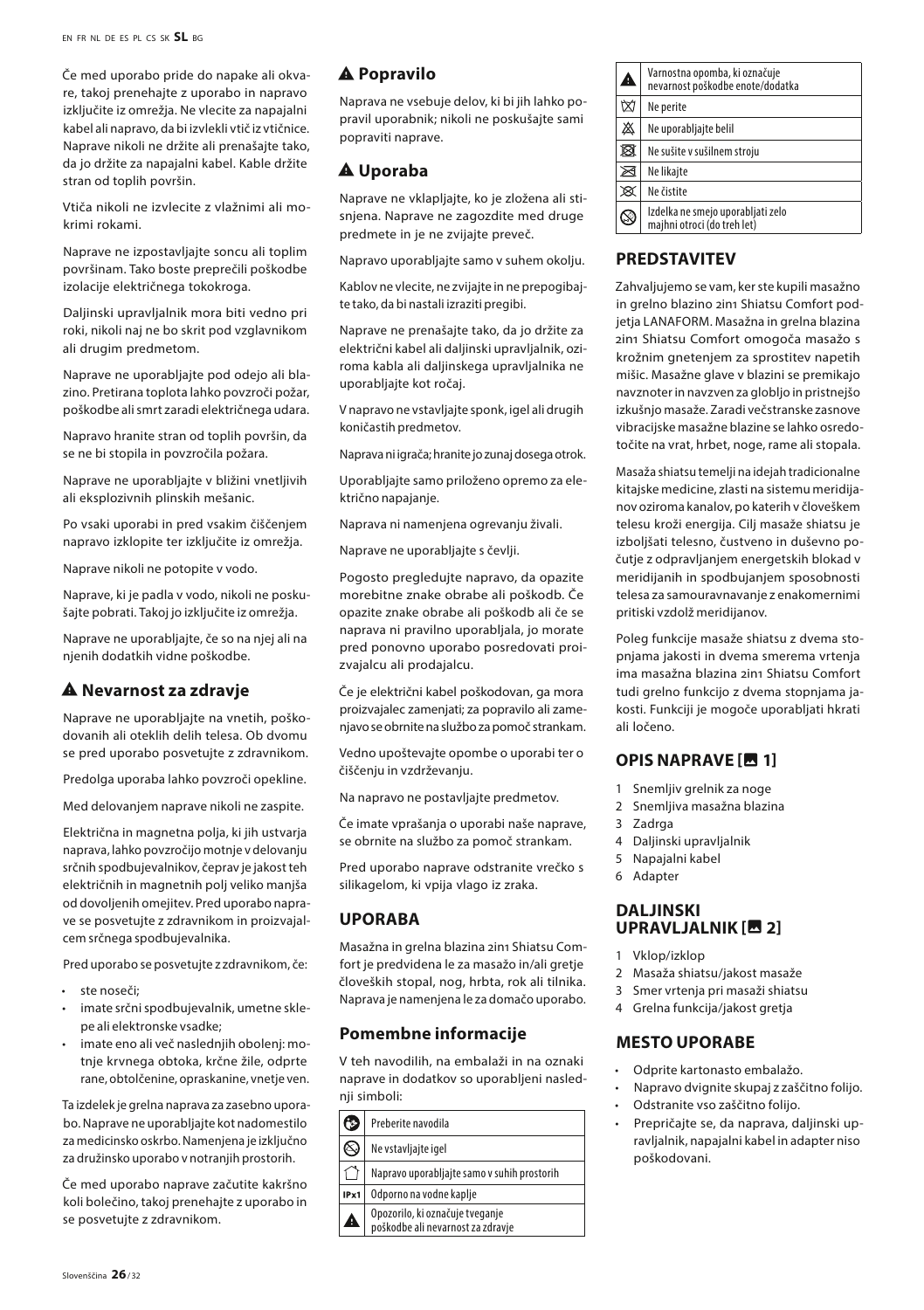#### **NAVODILA ZA UPORABO MASAŽNE IN GRELNE BLAZINE 2IN1 SHIATSU COMFORT ZA STOPALA**

- Masažno in grelno blazino 2in1 Shiatsu Comfort postavite na ravno in trdo površino.
- Prepričajte se, da sta masažna blazina in grelnik za noge speta z zadrgo.
- Priključite napajalni kabel v adapter, tega pa priključite v električno vtičnico. Pred tem preverite, ali se napetost adapterja ujema z napetostjo vašega domačega omrežja.
- Vstavite stopala v masažni grelnik za noge.
- S pritiskom na gumb za vklop/izklop vklopite napravo. Nad ustreznim gumbom zasveti rdeča lučka LED.

#### **Funkcija masaže shiatsu**

- Za vklop funkcije masaže shiatsu pritisnite na gumb za masažo shiatsu. Masažne glave se začnejo vrteti v nasprotni smeri urnega kazalca in prižge se zelena lučka LED.
- Masažna in grelna blazina 2in1 Shiatsu Comfort omogoča dve stopnji jakosti masaže shiatsu. Za izbiro stopnje jakosti zaporedoma pritiskajte na gumb za masažo shiatsu. Svetlozelena lučka LED pomeni najnižjo hitrost, temnozelena pa največjo jakost.
- Za spremembo smeri vrtenja glav za masažo shiatsu pritisnite na gumb za smer vrtenja pri masaži shiatsu.
- Funkcija masaže shiatsu se samodejno izklopi po 15 minutah. Če želite masažno in grelno blazino ponovno uporabiti, znova pritisnite na gumb za vklop/izklop.
- Če premočno pritisnete na masažne glave, sistem za zaščito naprave prekine masažo. Za ponovni vklop napravo izključite iz napajanja in jo ponovno priključite.

# **Grelna funkcija**

- Za vklop grelne funkcije pritisnite na gumb za grelno funkcijo. Nad ustreznim gumbom zasveti rdeča lučka LED.
- Masažna in grelna blazina 2in1 Shiatsu Comfort omogoča tudi dve stopnji jakosti gretja. Zaporedoma pritiskajte ustrezni gumb in izberite šibko (svetlordeča lučka) ali močno jakost gretja (temnordeča lučka). Za izklop grelne funkcije znova pritisnite na gumb za grelno funkcijo. Lučka LED se ugasne.
- Za ponovni vklop znova pritisnite na gumb za grelno funkcijo.
- Grelna funkcija je programirana tako, da se po eni uri samodejno izklopi. Če želite grelno funkcijo ponovno uporabiti, znova pritisnite na gumb za grelno funkcijo.

 $O$  Opombe:

• Če želite funkcijo uporabljati dolgo, priporočamo, da na krmilni napravi izberete najnižjo toplotno nastavitev, da se izognete pregretju stopal, ki bi lahko povzročilo opekline.

- Po vsaki uporabi izključite kabel iz vtičnice.
- Ob prvi uporabi lahko naprava oddaja vonj
- po plastiki. Vonj bo kmalu izginil.

#### **NAVODILA ZA UPORABO MASAŽNE IN GRELNE BLAZINE 2IN1 SHIATSU COMFORT ZA TELO**

- Odpnite zadrgo in masažno blazino ločite od grelnika za noge.
- Masažno blazino s pomočjo slik v teh navodilih namestite na predel telesa, ki ga želite masirati.
- Pri uporabi masažne blazine sledite navodilom za uporabo iz prejšnjega odstavka.

# **ČIŠČENJE IN VZDRŽEVANJE**

# A Opozorilo

Pred čiščenjem naprave vedno izključite kabel iz električne vtičnice.

Naprave ne perite in je ne potapljajte v vodo ali drugo tekočino. Za ročno čiščenje uporabljajte vlažno krpo ali gobico in po potrebi majhno količino tekočega detergenta. Naprave ne dajajte v sušilni stroj. Grelnika za noge ni dovoljeno ožemati, kemično čistiti, zvijati, stiskati ali likati. Snemljivo prevleko lahko operete v stroju pri 30 °C. Grelnika za noge ne uporabljajte, dokler ni popolnoma suh.

Za dolgotrajno shranjevanje napravo spravite v prvotno embalažo in jo nepokrito pospravite na suho mesto. Počakajte, da se naprava popolnoma ohladi, preden jo pospravite.

# $\frac{\partial f}{\partial x}$  **OKVARE IN REŠITVE**

- $\odot$  Grelnik za noge ne greje **ali pa ni mogoče vklopiti masažne funkcije, čeprav:**
- je električno napajanje priključeno v delujočo vtičnico;
- je napajalni kabel priključen v napajalno vtičnico grelnika za noge;
- sta obe funkciji (gretje + masaža) vklo-
- pljeni.
- $\circledR$  Masažna in grelna blazina 2in1 Shiatsu Comfort je okvarjena.
- $\odot$  Obrnite se na službo za pomoč strankam.

#### **TEHNIČNI PODATKI**

| Model    | LA110105                       |
|----------|--------------------------------|
| Napetost | DC 12 V                        |
| Moč      | 30 W                           |
| Velikost | $310 \times 110 \times 310$ mm |

#### **PRIPADAJOČI NASVETI ZA ODSTRANJEVANJE ODPADKOV**

Embalaža je v celoti sestavljena iz materialov, ki niso nevarni okolju in ki jih lahko odlagate kot sekundarne materiale v vašem komunalnem centru za sortiranje. Karton lahko odložite v zbiralni zabojnik za papir. Ovojne folije je treba odlagati v vašem komunalnem centru za sortiranje in recikliranje.

Ko ne boste več uporabljali aparata, ga odstranite na okolju ustrezen način in v skladu z zakonskimi predpisi.

# **KORLÁTOLT GARANCIA**

A LANAFORM garantálja, hogy a terméknek nincs semmiféle gyártási- és anyaghibája a vásárlástól számított 2 évig, az alábbi esetek kivételével.

A LANAFORM garanciája nem vonatkozik a termék normál elhasználódásából eredő károkra. Ezenkívül, e LANAFORM termékgarancia nem fedezi a túlzott, nem rendeltetésszerű vagy egyéb helytelen használatból, balesetből, nem engedélyezett pótalkatrész hozzáadásából, a termék módosításából eredő károsodást, valamint minden egyéb a LANAFORM jóváhagyása nélküli helyzetből bekövetkező sérülést.

A LANAFORM nem vállal felelősséget az egyedi, illetve ismétlődő véletlen károkért.

A termékre vonatkozó mindennemű garancia az első vásárlás dátumától számított 2 évig érvényes, amennyiben a vásárlási bizonylat másolatát be tudják mutatni.

A termék átvétele esetén, a LANAFORM megjavítja vagy kicseréli a készüléket, az adott állapot függvényében, majd visszaküldi azt Önnek saját költségen. A garancia kizárólag a LANAFORM szervizközpontban történő javítás esetén érvényes. Ha a terméken bármilyen a LANAFORM szervizközponton kívül végzett beavatkozás történik, a garancia azonnal érvényét veszti.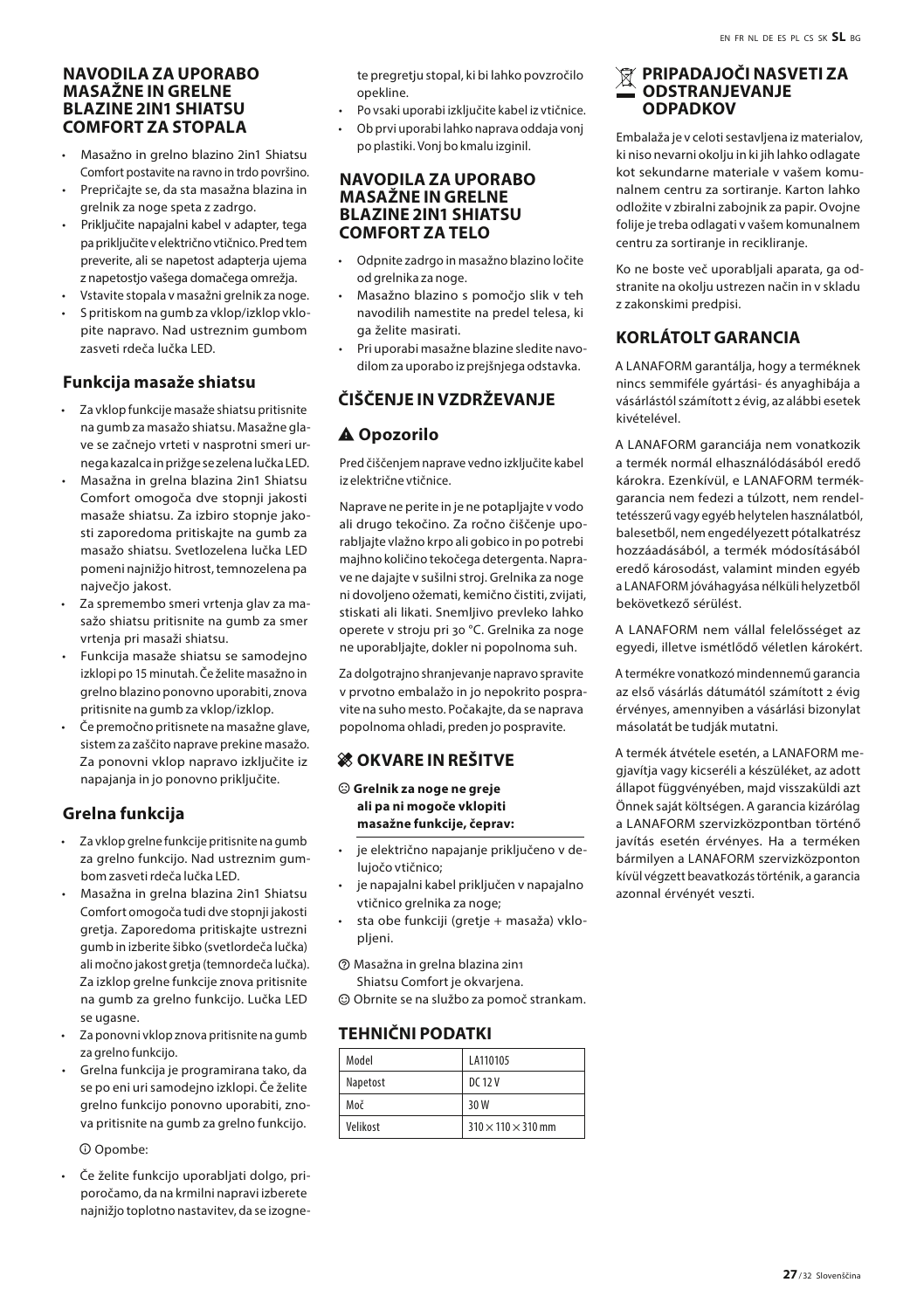# БЪЛГАРСКИ

#### **СЪДЪРЖАНИЕ НА ОПАКОВКАТА**

- масажна и загряваща възглавница Shiatsu Comfort 2-в-1
- 1 захранващ кабел
- 1 брой инструкции за употреба

# **ДЕКЛАРАЦИЯ ЗА СИГУРНОСТ**

report\_problem **Преди да използвате продукта, прочетете всички инструкции, особено тези няколко основни препоръки за безопасност.**

camera\_alt Фотографиите и другите представяния на продукта в това ръководство и върху опаковката показват продукта възможно найточно, но не може да се гарантира перфектна еднаквост с продукта.

#### $A$  Внимание!

Това изделие не е предназначено за употреба от лица, включително и деца, които имат намалени физически, сензорни или умствени способности, или от лица, които нямат опит или познания, освен ако те не използват изделието с помощта на друго лице, което е отговорно за тяхната безопасност, контролира ги или инструктира предварително за използването на изделието. Не трябва да се позволява на деца да си играят с изделието.

Неспазването на следващите инструкции може да доведе до нараняване или имуществени щети (токов удар, изгаряния на кожата, пожар). Следните указания за безопасност са предназначени не само за защита на вашето здраве и здравето на хората около вас, но и за защита на продукта.

Не използвайте това изделие с малки деца или хора, които не чувстват топлината (например, хора с диабет, хора с кожни изменения, причинени от заболяване. или с области от кожата с белези в зоната на приложение, или след прием на лекарства или алкохол).

Това изделие не трябва да се използва от хора, които не са чувствителни към топлината, или от уязвими хора, които не могат да реагират на прегряване. Това изделие не трябва да се използва от малки деца (от 0 до 3 години), тъй като те не могат да реагират в случай на прегряване.

Това изделие не трябва да се използва от малки деца (от 3 до 8 години), освен ако дистанционното не е бил регулирано от родител или настойник, а детето е получило достатъчно информация, за да използва изделието безопасно.

Използвайте този уред само за целта, за която е проектиран и в съответствие с инструкциите в това ръководство за употреба. Всяко неподходящо използване може да бъде опасно. Производителят не носи отговорност за щети, причинени от неправилна или неподходяща употреба.

#### report\_problem **Внимание!**

Прочетете внимателно тези забележки! Неспазването на следващите инструкции може да доведе до телесни повреди или имуществени щети.

Дръжте опаковъчните материали далеч от обсега на деца. Те могат да се задушат.

Не използвайте аксесоари, които не са препоръчани от LANAFORM или не се доставени с това изделие.

#### report\_problem **Токов удар**

Както всеки електрически уред, това изделие трябва да се използва предпазливо и с повишено внимание, за да се избегнат опасностите от токов удар.

Трябва да спазвате следните условия за използване на уреда:

- използвайте го само при напрежението, посочено върху уреда (идентификационната табелка се намира на гърба на дистанционното),
- никога не използвайте уреда, ако е повреден. Ако щепселът е повреден, ако уредът не работи правилно, ако е падал на пода или е повреден, или е падал във вода. В такъв случай дайте изделието за проверка при продавача или в неговия сервиз за следпродажбено обслужване.

В случай на повреда или неизправност по време на използване, незабавно изключете уреда и извадете захранващия му кабел от контакта. Не дърпайте захранващия кабел или уреда, за да извадите щепсела от електрическия контакт. Никога не дърпайте захранващия кабел и не носете уреда за него. Пазете кабелите далече от горещи повърхности.

Никога не вадете щепсела с мокри или влажни ръце.

Не оставяйте уреда на слънце или върху топла повърхност. По този начин ще избегнете повреждането на изолацията на електрическата верига.

Дистанционното управление трябва винаги да ви е под ръка, не го крийте под възглавницата или на други места.

Не използвайте уреда под одеало или възглавница. Прекомерната топлина може да причини пожар, изгаряне или нараняване на потребителя.

Дръжте уреда далеч от източници на топлина, за да предотвратите разтапянето му и предизвикването на пожар.

Не използвайте уреда в близост до запалими или експлозивни газови смеси.

Уредът трябва да се изключва, а щепселът му да се изважда от електрическия контакт след всяка употреба и преди всяко почистване.

Никога не потапяйте уреда във вода.

Никога не хващайте уреда, ако е паднал във водата. Незабавно изключете уреда от електрическата мрежа.

Не използвайте уреда, ако той или неговите принадлежности показват видими повреди.

#### report\_problem **Риск за здравето**

Не използвайте уреда върху възпалени, наранени или подути части на тялото. Ако имате съмнения, потърсете медицинска помощ преди употреба.

Прекомерната продължителна употреба може да причини изгаряния.

Никога не заспивайте, докато уредът работи.

Електрическите и магнитните полета, излъчвани от този уред, могат да попречат на правилната работа на сърдечните стимулатори, въпреки че мощността на тези електрически и магнитни полета е доста под допустимите граници. Консултирайте се с вашия лекар и производителя на вашия сърдечен стимулатор, преди да използвате този уред.

Консултирайте се с вашия лекар преди да използвате, ако:

- сте бременна жена,
- имате сърдечен стимулатор, изкуствени стави или електронни импланти,
- имате едно или повече от следните състояния: нарушения на кръвообращението, разширени вени, отворени рани, натъртвания, ожулвания, възпаление на вените.

Това изделие представлява непрофесионален нагряващ уред. Не използвайте този уред вместо професионални медицински грижи, той е предназначен изключително само за домашна употреба.

Ако почувствате никаква болка по време на използването на този уред, незабавно спрете използването му и се консултирайте с вашия лекар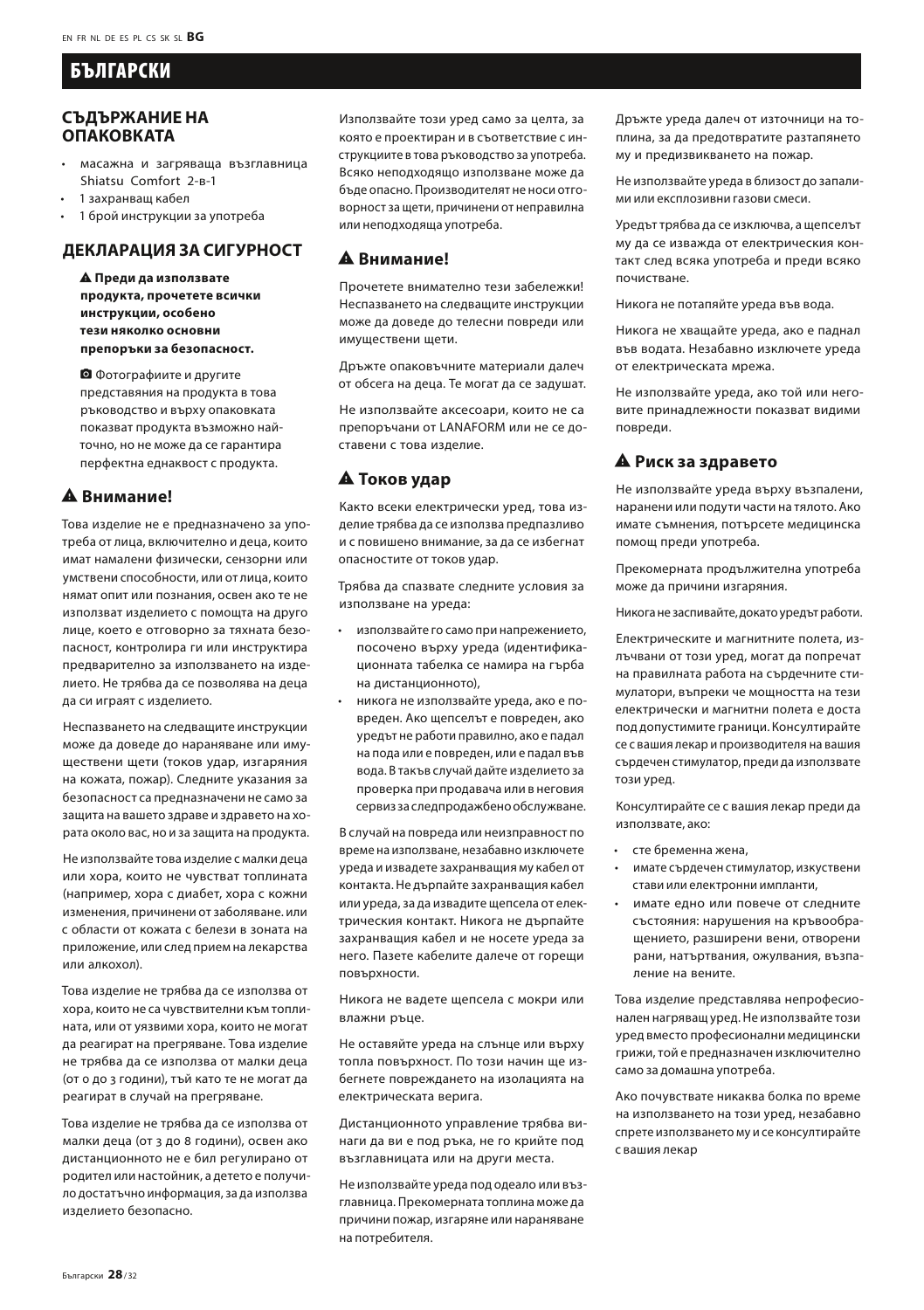#### report\_problem **Ремонтиране**

Този уред не съдържа части, които могат да се обслужват от потребителя; никога не се опитвайте да поправите уреда сами.

# report\_problem **Употреба**

Не включвайте захранването, когато изделието е сгънато. Не заклещвайте изделието между различни предмети и не го огъвайте прекалено.

Използвайте уреда само в суха среда.

Не дърпайте, не усуквайте и не прегъвайте кабелите, като правите остри ъгли.

Не носете уреда, като го хващате за електрическия му кабел или дистанционното, не използвайте кабела или дистанционното като дръжка.

Не вкарвайте карфици, игли или други остри предмети в това изделие.

Този уред не е играчка; пазете го далеч от обсега на деца.

Използвайте само доставеното с уреда захранване.

Този уред не е предназначен за загряване на животни.

Не използвайте този уред с обувки.

Често проверявайте този уред за признаци на износване или повреда. Ако откриете някакви признаци на износване или повреда или ако уредът не е използван правилно, той трябва да бъде върнат на производителя или търговеца за проверка, преди да се използва отново.

Ако електрическият кабел е повреден, той трябва да бъде заменен от производителя; свържете се с сервиза за ремонт или смяна.

Винаги спазвайте указанията за употреба, както и тези за почистване и поддръжка.

Не поставяйте никакви предмети върху уреда.

Ако имате въпроси относно използването на уреда, моля свържете се с отдела за обслужване на клиенти.

Преди да използвате уреда, не забравяйте да извадите пакетчето със силициев двуокис, което абсорбира влагата от въздуха.

# **УПОТРЕБА**

Масажната и загряваща възглавница Shiatsu Comfort 2-в-1 е предназначена само за масажиране и/или затопляне на ходилата, краката, гърба, ръцете или врата на човек. Уредът е предназначен единствено за домашна употреба.

#### **Важна информация**

Следните символи се използват в тези инструкции, на опаковката, на идентификационната табелка на уреда или върху аксесоарите:

|      | Прочетете инструкциите                                                          |  |
|------|---------------------------------------------------------------------------------|--|
|      | Не вкарвайте игли                                                               |  |
|      | Използвайте уреда само в сухи помещения                                         |  |
| IPx1 | Устойчиво на водни капки                                                        |  |
| Â    | Предупреждение, което показва риск от<br>нараняване или увреждане на здравето   |  |
| Δ    | Бележка за безопасност, показваша<br>риск повреда на уреда / аксесоара          |  |
| 囟    | Не мийте                                                                        |  |
| 焱    | Не използвайте белина                                                           |  |
| ⊠    | Не сушете в сушилня                                                             |  |
| ⊠    | Не гладете                                                                      |  |
| x    | Не почиствайте                                                                  |  |
|      | Това изделие не трябва да се използва<br>от много малки деца (от 0 до 3 години) |  |

#### **ПРЕДСТАВЯНЕ**

Благодарим ви, че избрахте да купите масажната и загряваща възглавница Shiatsu Comfort 2-в-1 от LANAFORM. Масажната и загряваща възглавница Shiatsu Comfort 2-в-1 предлага кръгообразен месещ масаж за разпускане на напрегнатите мускули. Масажните възли на тази възглавница се движат навътре и навън за по-дълбоко и по-автентично изпълнение на масажа. Универсалната концепция на масажната вибрираща възглавница ви позволява да правите масаж на врата, гърба, краката, раменете или ходилата.

Масажът шиацу се основава на идеи, произлизащи от традиционната китайска медицина, включително от системата на меридианите, т.е. каналите на човешкото тяло, по които се движи енергията. Целта на масажа шиацу е да укрепва физическото, емоционалното и психическото здраве на човека, като работи върху енергийните блокажи в меридианите и стимулира саморегулиращата се способност на тялото чрез плавни движения с натиск по меридианите.

В допълнение към масажа шиацу с две нива на интензивността и две посоки на въртене, масажната възглавница Shiatsu Comfort 2-в-1 има функция за загряване с две степени. И двете функции могат да се използват едновременно или поотделно.

#### **ОПИСАНИЕ НА ИЗДЕЛИЕТО** [<sup>11</sup>

- 1 Сваляща се грейка за ходила
- 2 Сваляща се масажна възглавница
- 3 Затваряне с цип
- 4 Дистанционно
- 5 Захранващ кабел
- 6 Адаптер

#### ДИСТАНЦИОННО [<sup>11</sup>]

- 1 Вкл./Изкл.
- 2 Масаж шиацу / сила на масажа
- 3 Посока на въртене при масаж шиацу
- 4 Функция за загряване / степени на загряването

#### **СРЕДА НА ИЗПОЛЗВАНЕ**

- Отворете картонената опаковка.
- Издърпайте уреда нагоре заедно със защитните найлони.
- След това махнете всички защитни найлони.
- Проверете дали уредът, дистанционното управление, захранващият кабел и адаптерът не са повредени.

#### **ИНСТРУКЦИИ ЗА УПОТРЕБА НА МАСАЖНАТА И ЗАГРЯВАЩА ВЪЗГЛАВНИЦА SHIATSU COMFORT 2-В-1 ЗА МАСАЖИРАНЕ НА ХОДИЛА**

- Поставете масажната и загряваща възглавница Shiatsu Comfort 2-в-1 върху твърда и равна повърхност.
- Уверете се, че масажната възглавница и нагревателя за ходилата са здраво захванати чрез ципа.
- Свържете захранващия кабел към адаптера и включете адаптера в електрически контакт, като се уверите, че напрежението на адаптера съответства на напрежението на вашата електрическа мрежа.
- Поставете краката си в масажиращия нагревател за ходила.
- Натиснете бутона On/Off (Вкл./Изкл.), за да включите уреда. Над бутона ще светне червен светодиод.

#### **Функция за масаж шиацу**

- За да активирате функцията за масаж шиацу, натиснете бутона «Масаж шиацу». Масажните глави започват да се въртят обратно на часовниковата стрелка и светва зелен светодиод.
- Масажната и загряваща възглавница Shiatsu Comfort 2-в-1 предлага 2 нива на интензивността на масажа шиацу. За да изберете едно от тях, натискайте последователно бутона «Масаж шиацу». Включването на светлозеления светодиод показва по-ниска интензивност, докато включването на тъмнозеления светодиод показва по-висока интензивност.
- За да промените посоката на въртене на масажните глави, натиснете бутона «Посока на въртене на масажните глави».
- Функцията за масаж шиацу спира автоматично след 15 минути работа. Ако искате отново да използвате масажната и загряваща възглавница, натиснете отново бутона «On/Off «(Вкл./Изкл.).
- Ако натиснете твърде силно върху масажните глави, защитната система на уреда ще спре масажа. За да активирате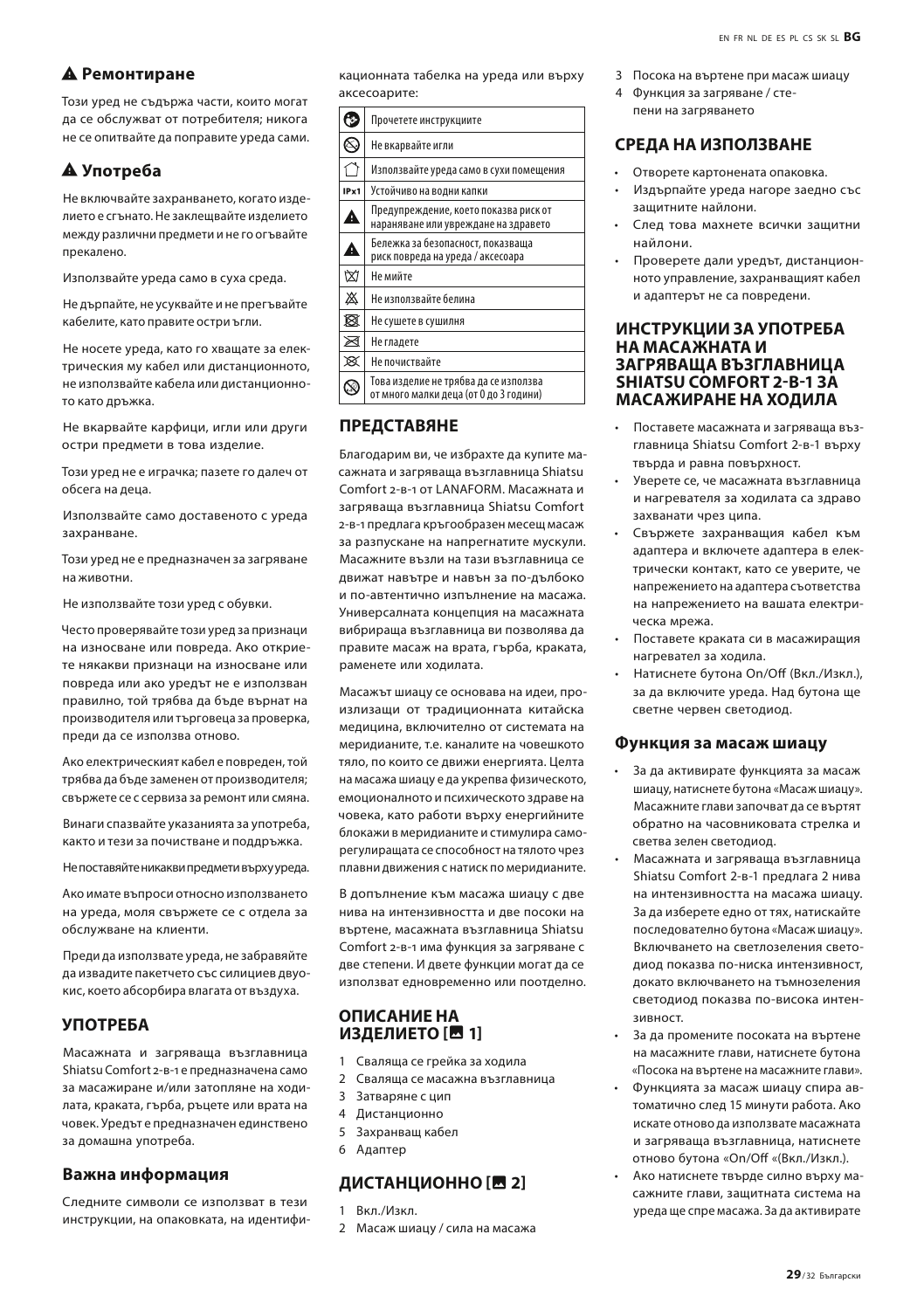отново уреда, изключете го от контакта и го включете отново.

#### **Функция за загряване**

- За да активирате функцията за загряване, натиснете бутона «Функция за загряване». Над бутона ще светне червен светодиод.
- Масажната и загряваща възглавница Shiatsu Comfort 2-в-1 предлага също и 2 степени на загряване. Натискайте последователно съответния бутон, за да изберете по-ниската степен (светва светлочервен светодиод) или по-високата степен на загряване (светва тъмночервен светодиод). За да спрете функцията за загряване, натиснете отново бутона «Функция за загряване». Светодиодният индикатор угасва.
- За да го включите отново, натиснете пак бутона «Функция за загряване».
- Функцията за загряване е програмирана да спира автоматично след един час работа. Ако искате отново да използвате функцията за загряване, натиснете отново бутона «Функция за загряване».

 $O$  Забележки:

- Ако желаете да използвате функцията по-дълго време, препоръчваме ви да изберете най-ниската температура на регулиращото устройство, за да предотвратите прегряване на ходилата, което може да доведе до изгаряния;
- Изваждайте кабела от електрическия контакт след всяка употреба;
- По време на първата употреба, уредът може да изпусне миризма на пластмаса. Тази миризма няма да продължи да се изпуска дълго.

#### **ИНСТРУКЦИИ ЗА УПОТРЕБА НА МАСАЖНАТА И ЗАГРЯВАЩА ВЪЗГЛАВНИЦА SHIATSU COMFORT 2-В-1 ЗА ЧОВЕШКО ТЯЛО**

- Махнете масажната и загряваща възглавница от нагревателя за ходила, като използвате ципа.
- Поставете масажната възглавница върху частта от тялото, която желаете да масажирате, като използвате илюстрациите от това ръководство .
- Вижте указанията за използване в предишния параграф, за да използвате масажната възглавница.

#### **ПОЧИСТВАНЕ И ПОДДРЪЖКА**

#### **А** Предупреждение

Преди почистване на уреда винаги изваждайте кабела от електрическия контакт.

Не мийте уреда с вода или някаква друга течност. За да почистите ръчно, използвайте влажна кърпа или гъба и, ако е необходимо, малко количество течен препарат. Не оставяйте изделието дълго в сушилня. Нагряващото тяло за стъпала не трябва да се изтисква, избърсва на сухо, усуква или глади. Свалящият се калъф може да се пере в пералня при 30°С. Не използвайте нагряващото тяло за стъпалата, докато не изсъхне напълно.

За дългосрочно съхранение поставете уреда в оригиналната му опаковка и го приберете на сухо място, без да го покривате. Оставете уреда да изстине напълно, преди да го приберете.

#### *<u><b>ЖОТСТРАНЯВАНЕ</u>* **НА ПРОБЛЕМИ**

- $\odot$  Отоплителното тяло за **ходила няма да нагрява или функцията за масаж няма да може да се активира, докато:**
- захранващият кабел не бъде включен в електрически контакт, който работи;
- захранващият кабел не бъде включен в захранващата клема на нагряващото тяло за ходила;;
- двете функции (загряване и масаж) не бъдат активирани.
- $\circledR$  Масажната и загряваща възглавница Shiatsu Comfort 2-в-1 е дефектна.
- $\odot$  Свържете се с отлела за обслужване на клиенти.

#### **ТЕХНИЧЕСКИ ХАРАКТЕРИСТИКИ**

| Модел      | LA110105                       |
|------------|--------------------------------|
| Напрежение | DC 12 V                        |
| Мошност    | 30 W                           |
| Размери    | $310 \times 110 \times 310$ mm |

#### **СЪВЕТИ ОТНОСНО ИЗХВЪРЛЯНЕТО НА ОТПАДЪЦИТЕ**

Опаковката е направена изцяло от материали, които не представляват опасност за околната среда и които могат да бъдат предадени в центъра за преработване на отпадъци във вашата община, за да бъдат използвани като вторични суровини. Можете да оставите кашона в контейнер за събиране на хартия. Опаковъчното фолио трябва да предадете в центъра за преработване и рециклиране на отпадъци във вашата община.

След като престанете да използвате устройството, изхвърлете го по начин, който не вреди на околната среда и е в съответствие с изискванията на законодателството. Преди това извадете батерията и я поставете в контейнера за събиране, за да бъде рециклирана.

#### **ОГРАНИЧЕНА ГАРАНЦИЯ**

LANAFORM гарантира, че този продукт не притежава материални и фабрични дефекти, считано от датата на закупуването му за период от две години, с изключение на уточненията по-долу.

Гаранцията LANAFORM не покрива щетите, които са причинени от нормалното износване на продукта. Гаранцията на продукта LANAFORM не покрива също и щетите, които са причинени от неправилното или неподходящото му използване, както и от всяка друга неправилна употреба, злополука, закрепване на неразрешени аксесоари, изменение, извършено върху продукта, или при всяко друго условие, независимо от неговото естество, което не може да се контролира от LANAFORM.

LANAFORM не носи отговорност за никаква допълнителна, последваща или специална щета.

Всяка друга имплицитна гаранция за годност на продукта се ограничава за период от две години, считано от датата на първоначалното му закупуване, с изискване за представяне на копие от документа, удостоверяващ продажбата.

След като получи Вашия уред, LANAFORM ще го поправи или подмени, в зависимост от обстоятелствата, и ще Ви го върне. Гаранцията се прилага единствено посредством Сервизния център на LANAFORM. Всяка дейност по поддръжката на този продукт, която е възложена на друго, различно от Сервизния център на LANAFORM, лице, анулира настоящата гаранция.